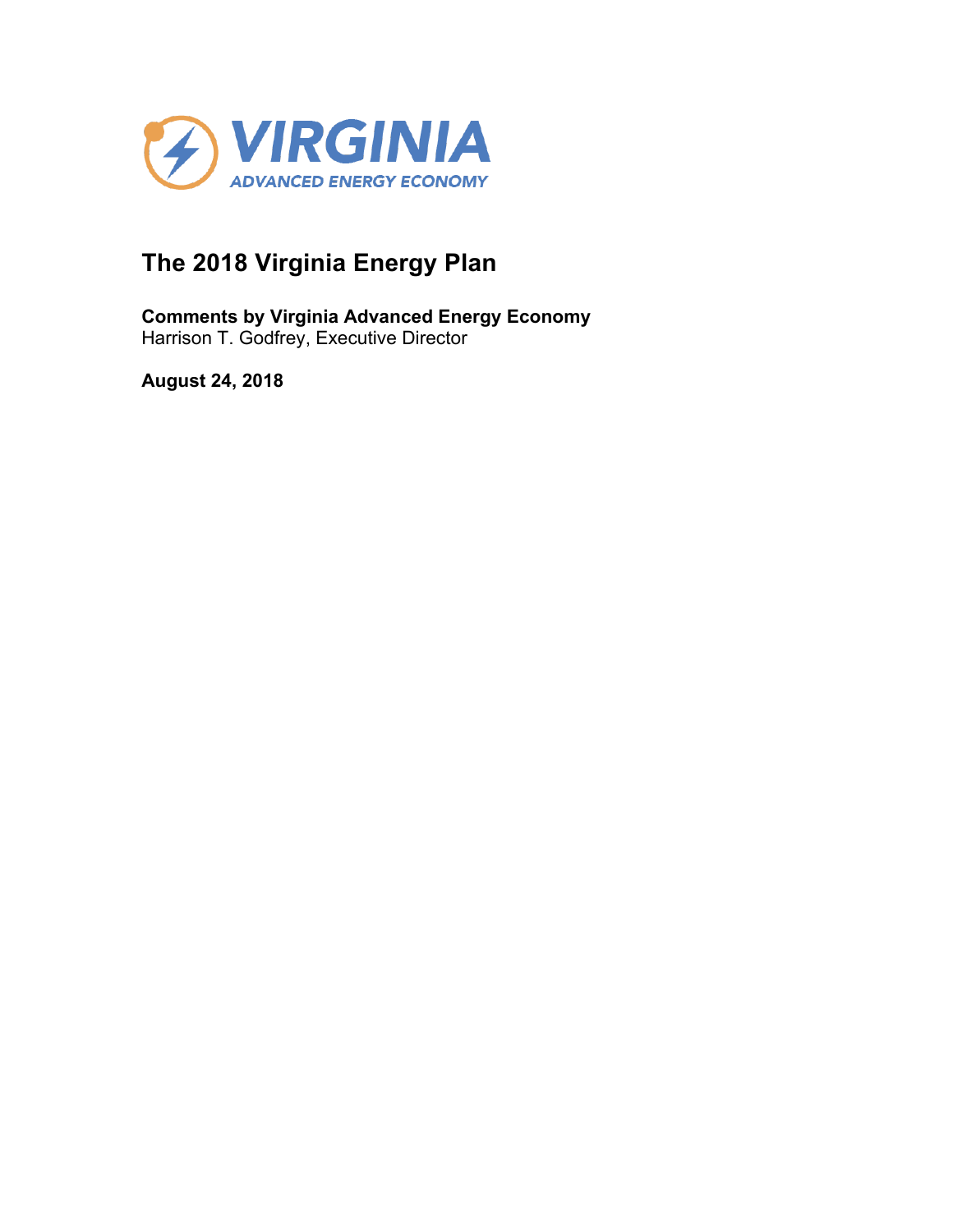# **About Virginia Advanced Energy Economy**

Virginia Advanced Energy Economy (Virginia AEE) is a coalition of businesses that seek to make the Commonwealth's energy more secure, clean, and affordable, bolstering Virginia's economy. Virginia AEE aims to drive the development of advanced energy by identifying growth opportunities, removing policy barriers, encouraging market-based policies, establishing partnerships, and serving as the voice of innovative companies in the advanced energy sector.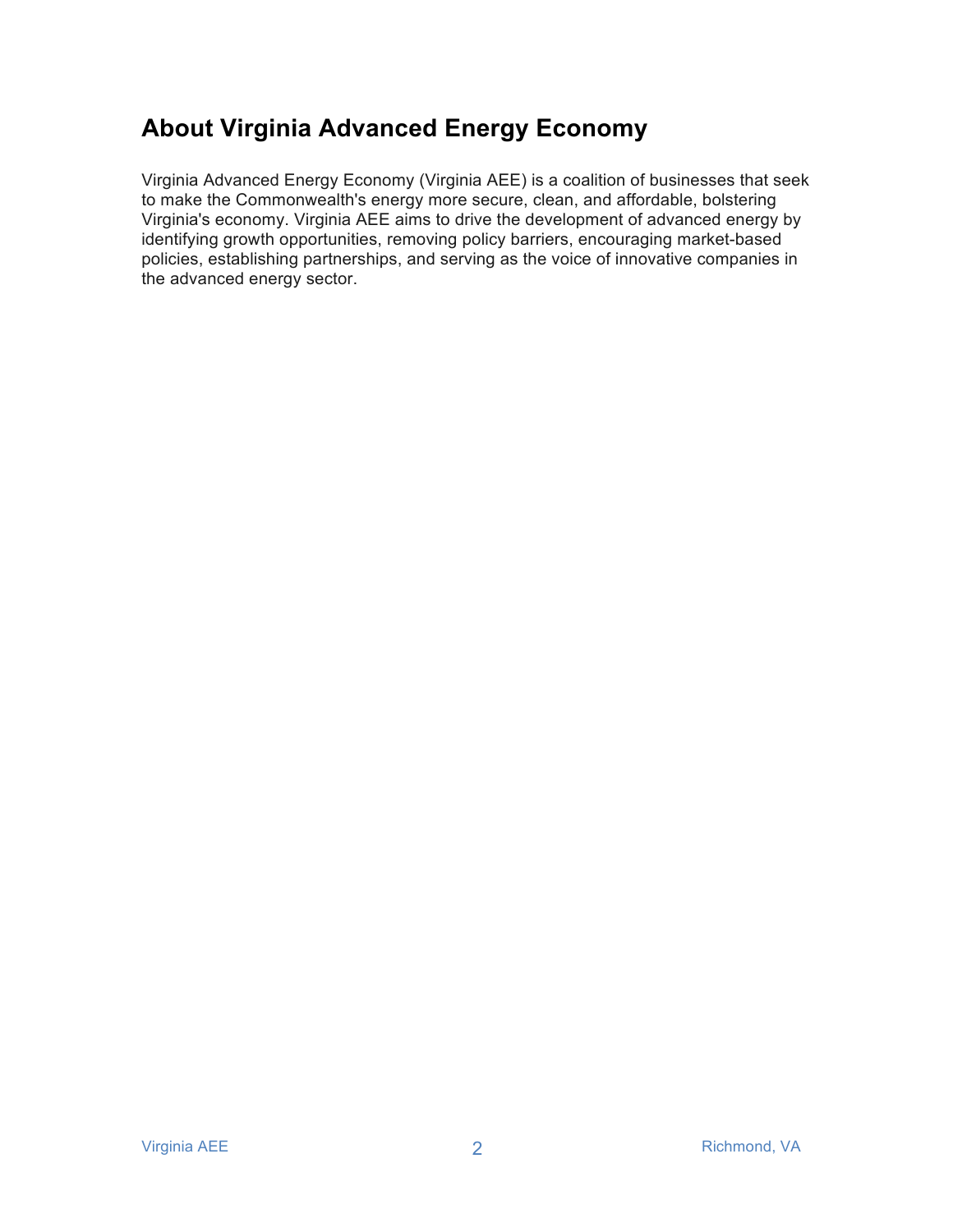# **Table of Contents**

#### **Executive Summary - 5**

#### **Section 1 – Renewable Energy - 8**

Rec. 1-A: *Ensure Va. Utilities Est. A Clear Procurement Process for Renewables* - 8 Rec. 1-B: *Reform Virginia's Integrated Resource Planning Process* - 9 Rec. 1-C: *Require "All-Source RFPs" to Address Identified Needs* - 10

1.1. Distributed Generation & Net Metering - 11 Rec 1.1-A: *Improve the Regulations for Third Party PPAs* - 11 Rec. 1.1-B: *Lift the System Cap for DG & Study Virginia's Generation System* - 12 Rec. 1.1-C: *Reform Compensation for DG Systems* - 12

1.2. Corporate Procurement - 14 Rec 1.2-A: *Reform Utility RE Tariffs* - 14 Rec. 1.2-B: *Increase Customer Access to CSPs* - 16

1.3. Project Siting - 16 Rec. 1.3-A: *Increase Funding for the Natural Resources Division* - 17 Rec. 1.3-B: *Review & Further Expedite the PBR Process* - 17

1.4. Community Solar - 18 Rec. 1.4-A: *Make the Pilot Programs Permanent* - 18 Rec 1.4-B: *Broaden the Range of "Community Solar" Options* - 18

1.5. Offshore Wind - 19 Rec. 1.5-A: *Commit to Large-Scale OSW Development* - 20 Rec. 1.5-B: *Swiftly Implement BVG Recommendations* - 20

**Section 2 – Energy Efficiency & Demand Response - 20**

Rec. 2-A: *Reconstitute the GEC with a Clear Agenda* - 21 Rec. 2-B: *Adopt Best Practices for Cost Benefit Testing* - 22 Rec. 2-C: *Improve Utility Incentives to Invest in DSM* - 23

2.1. Achieving Virginia's 10% Energy Conservation Goal - 24 Rec. 2.1-A: *Ensure EE is Fully Incorporated into the IRP Process* - 25 Rec. 2.1-B: *Require "All-Source RFPs" to Address Identified Needs* - 25 Rec. 2.1-C: *Ensure Effective Access to Useful Data* - 25 Rec. 2.1-D: *Establish a CHP / WHP Working Group to Encourage Utilization - 27* 

2.2. Lead-by-Example Strategies - 28 Rec. 2.2-A: *Set a New Goal to Reduce Energy Use at State Facilities* - 28 Rec. 2.2-B: *Fully Implement Energy Tracking System for State Buildings* - 28 Rec. 2.2-C: *Incent Public Higher Ed. Institutions to Invest in EE* - 29

2.3. Financing - 30 Rec. 2.3-A: *Invest Carbon Permit Revenues in EE* - 30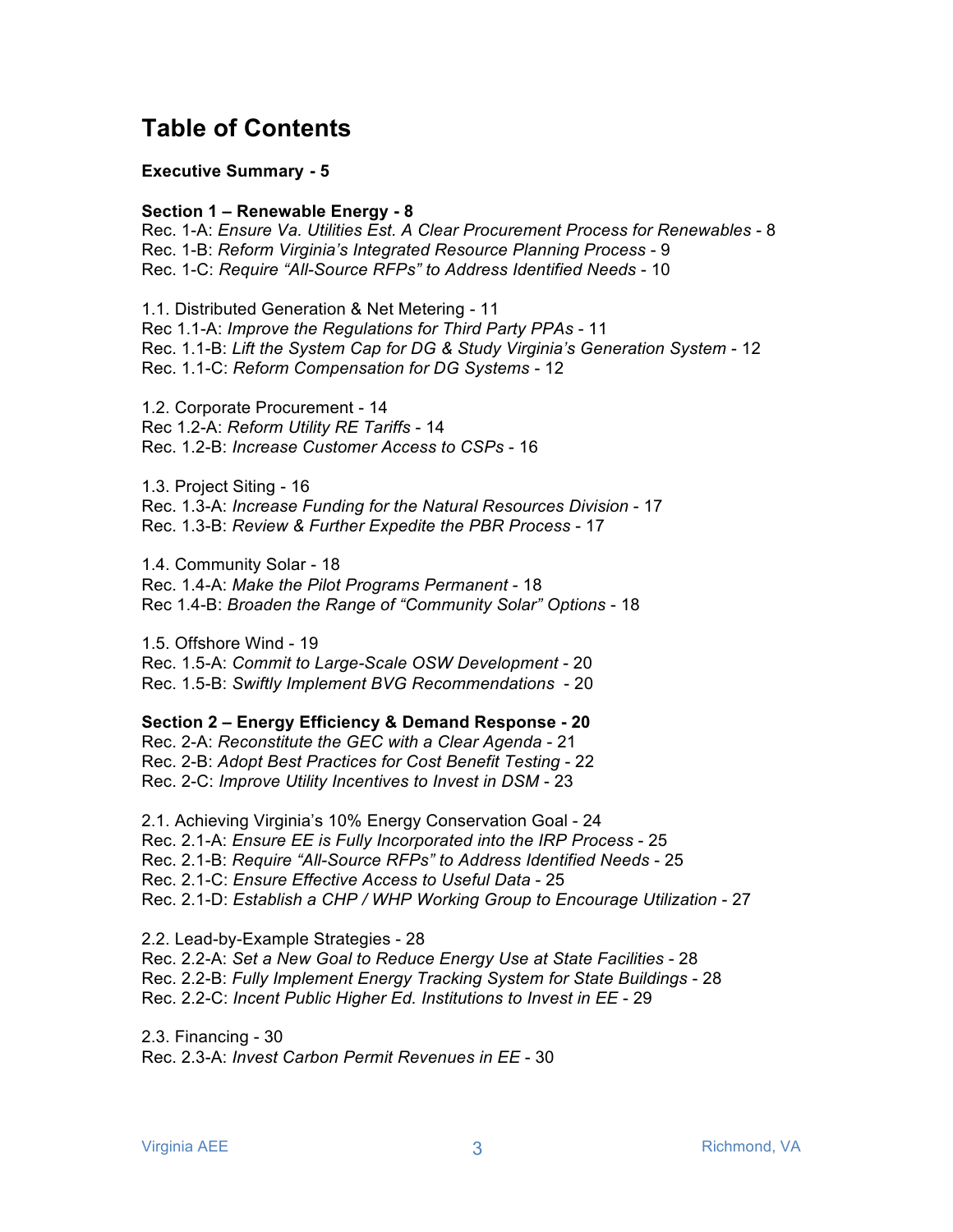#### **Section 3 – Electric Vehicles - 30**

Rec. 3-A: *Encourage the Development of Good EV Tariffs* - 31

3.1. EV Infrastructure Deployment - 32 Rec. 3.1-A: *Develop a Widespread & Accessible Public Charging Network* - 32 Rec. 3.1-B: *Lower Barriers to Private EV Charger Deployment* - 33 Rec. 3.1-C: *Evaluate Regulations around Utility Ownership of EV Infrastructure* - 34

3.2. Strategies to Expand EV Adoption - 34

Rec. 3.2-A: *Set an Electrification Target for the Commonwealth's Fleet* - 35 Rec. 3.2-B: *Establish a Medium / Heavy-Duty Fleet Electrification Working Group* - 35 Rec. 3.2-C: *Use remaining VW Settlement Funds Solely for Electrification* - 36

3.3. Integration of Emerging Technology - 38 Rec. 3.3-A: *Ensure Grid Transformation Accommodates EV Innovations* - 38 Rec. 3.3-B: *Evaluate V2G Storage in the VSEDA Storage Study* - 39

#### **Section 4 – Battery Storage - 39**

Rec. 4-A: *Expedite Development of a Useable Battery Storage Study* - 40

4.1. Legislative Reforms - 40 Rec. 4.1-A: *Ensure Storage is Fully Assessed in Utility Resource Plans* - 40 Rec. 4.1-B: *Require "All-Source RFPs" to Address Identified Needs* - 41

4.2. Regulatory Reforms - 41 Rec. 4.2-A: *Develop Storage Through a Competitive Procurement Process* - 41 Rec. 4.2-B: *Develop Time-Variant Rates to Facilitate DER Deployment* – 42

**Appendix – Advanced Energy Case Studies - 44**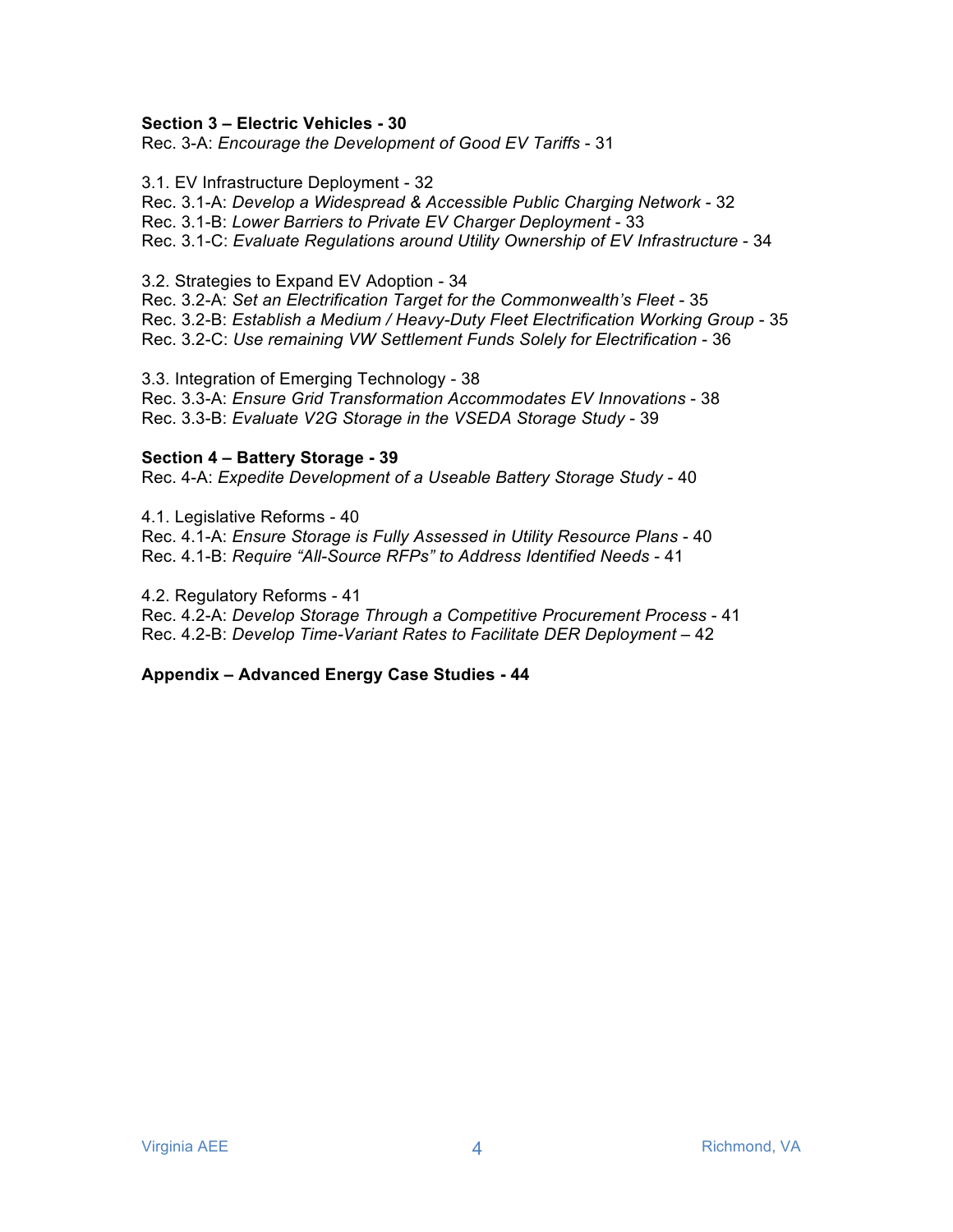# **Executive Summary**

Advanced energy, which is comprised of renewable generation, energy efficiency, electric vehicles, battery storage, and other innovative technologies, is a vital part of the Commonwealth's economy. **Today this industry employs 97,700 people in Virginia**. 1 That is more people than are employed in grocery stores and supermarkets across the Commonwealth, and twice as many as are employed in hotels and motels.

Advanced energy employs a range of people with a wide variety of skill sets, from software designers and electrical engineers to construction workers and sales professionals. These jobs are spread throughout Virginia – from 1,990 in Roanoke to 4,600 in Virginia Beach, 3,580 in Chesterfield and 19,900 in Fairfax – and they are growing quickly. In 2018 alone we anticipate that the industry will grow 5%.

Advanced energy generates not only jobs, but also in-state investment. The development, construction, and operation of new wind and solar facilities, for instance, brings with it new wages, spending, and tax revenues for the state and localities. This portfolio of renewable projects also helps attract data centers and Fortune 500 companies. Investments in energy efficiency help residents, businesses, and state government save money, redeploying those resources to more productive ends. Meanwhile demand for new goods and services, such as electric vehicles, offshore wind, and battery storage, help to draw fast growing segments of the industry to our state.

Nationwide, the advanced energy industry is a significant part of the US economy. In 2016, the industry generated \$200 billion in revenue, equal to pharmaceutical manufacturing and fast approaching wholesale consumer electronics.<sup>2</sup> Its growth outpaces the national GDP. In 2016, controlling for fluctuations in the ethanol market, the advanced energy industry grew at 5%, three times the rate of the US GDP. In short, not only is advanced energy already a vital part of the Commonwealth's economy, it is also a significant opportunity for economic growth and job creation.

With this opportunity in mind, we urge Governor Northam to craft a bold Virginia Energy Plan. Such a plan should advance the commitments in the Grid Transformation and Security Act, open our market and our grid to innovative, cost-effective resources, and make Virginia a leader in reliable, clean, and affordable advanced energy. These actions, taken together, will drive real job creation and economic growth in Virginia.

We are encouraged that the Northam Administration has conducted a robust stakeholder process to solicit input from a variety of stakeholder. Furthermore, we support the Administration's decision to focus this process upon five tracks – solar and wind resources, energy efficiency, electric vehicles and advanced transportation, storage, and offshore wind – all of which are important parts of the advanced energy economy. To that end, the comments that follow are structured around those tracks (although we've pulled offshore wind into a larger section on renewable energy).

Sources: Bureau of Labor Statics; AEE / BW Research Analysis of 2018 U.S. Energy & Employment dataset

<sup>.</sup> hj<sup>2</sup> Advanced Energy Now: 2017 Market Report. Navigant Research on behalf of AEE. 2017. https://info.aee.net/aen-2017-market-report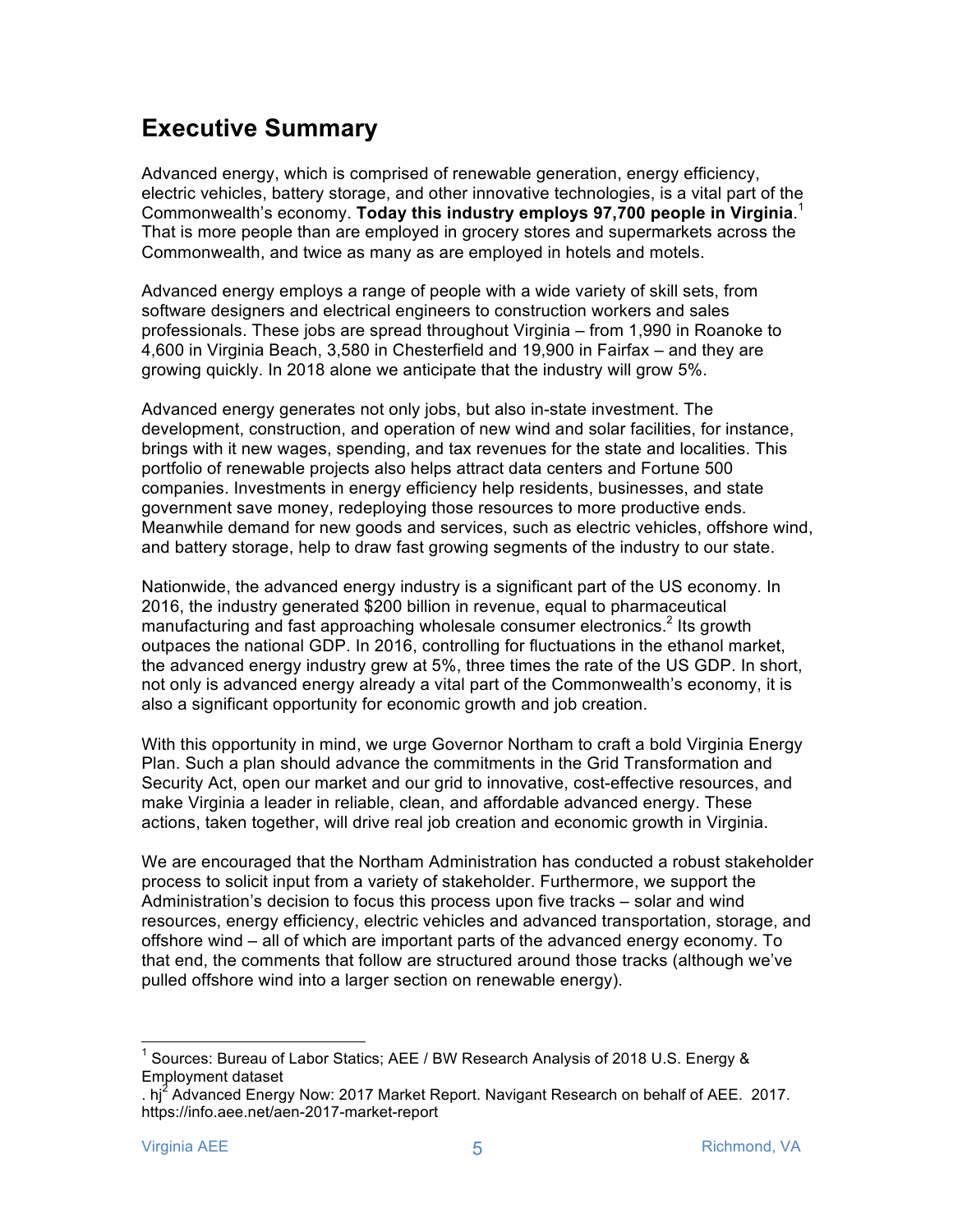**Section One** – Renewable Energy – lays out a series of recommendations regarding how Virginia can grow its renewable resources, creating jobs, investment, and reliable, cost-effective, and sustainable generation. Today, advanced electricity generation employs 11,800 people in Virginia. $3$  This is a good start, but falls short when compared with neighboring states. To spur growth in renewables, we recommend improvements to utility planning and procurement processes. We likewise present recommendations to open up the marketplace for distributed generation, like rooftop solar, allowing more Virginians access to these resources.

In Section One we also tackle the issue of corporate procurement. Virginia's utilities have made strides to expand access to renewables. But there is more than can be done, both through refinements to utility tariffs, and by improving market access for competitive suppliers, giving consumers better options and more competitive prices. To facilitate project siting, we recommend expanded financing for the Division of Natural Resources and reforms to the PBR process. Community solar in Virginia, an increasingly popular option for many consumers, falls short of national models. We recommend reforms to open this market to new suppliers and business models.

Offshore wind (OSW) shows promise for the Commonwealth, not only as a source of reliable, clean, and diversified generation, but also as a driver for new development in manufacturing and construction. Virginia has the potential to serve as a hub for the OSW industry on the Eastern seaboard. Our recommendations are geared towards supporting the Administration's ongoing actions to encourage this.

**Section Two** – Energy Efficiency (EE) and Demand Response (DR) – makes a set of recommendations aimed at improving the Commonwealth's energy conservation and productivity. Employing 76,600 people in Virginia today, EE and DR comprise the largest share of the advanced energy economy here. However the Commonwealth falls far short of its potential – and its own goals – when it comes to the deployment of these reliable, low cost resources. Our recommendations aim to change this by reforming how Virginia's utilities procure and utilize these resources. To facilitate that, we also make recommendations to improve regulatory processes that have, in the past, been obstacles to EE and DR deployment.

Access to energy usage data is critical to saving energy, developing new services, and improving productivity throughout Virginia. We have a set of recommendations in section two regarding how regulators, utilities, and other parties can facilitate data access and information sharing. Good data as vital to the public sector as it is to the private, which is why we recommend the completion and full-scale deployment of a dashboard to track energy usage in state facilities. With such a system in place, we recommend that the Administration pay particular attention to improving efficiency at Virginia's public colleges and universities, saving taxpayers money and improving facilities for students.

**Section Three** – Electric Vehicles (EV) – focuses upon the benefits of, and obstacles to, electrification of the transportation sector. Advanced vehicles already account for 4,700 jobs in the Commonwealth, with advanced fuels adding 1,900 on top of that. This sector is expected to grow rapidly as battery prices continue to fall and infrastructural hurdles are lowered. We put forward a set of recommendations to help tackle infrastructure

<sup>3</sup> Sources: Bureau of Labor Statics; AEE / BW Research Analysis of 2018 U.S. Energy & Employment dataset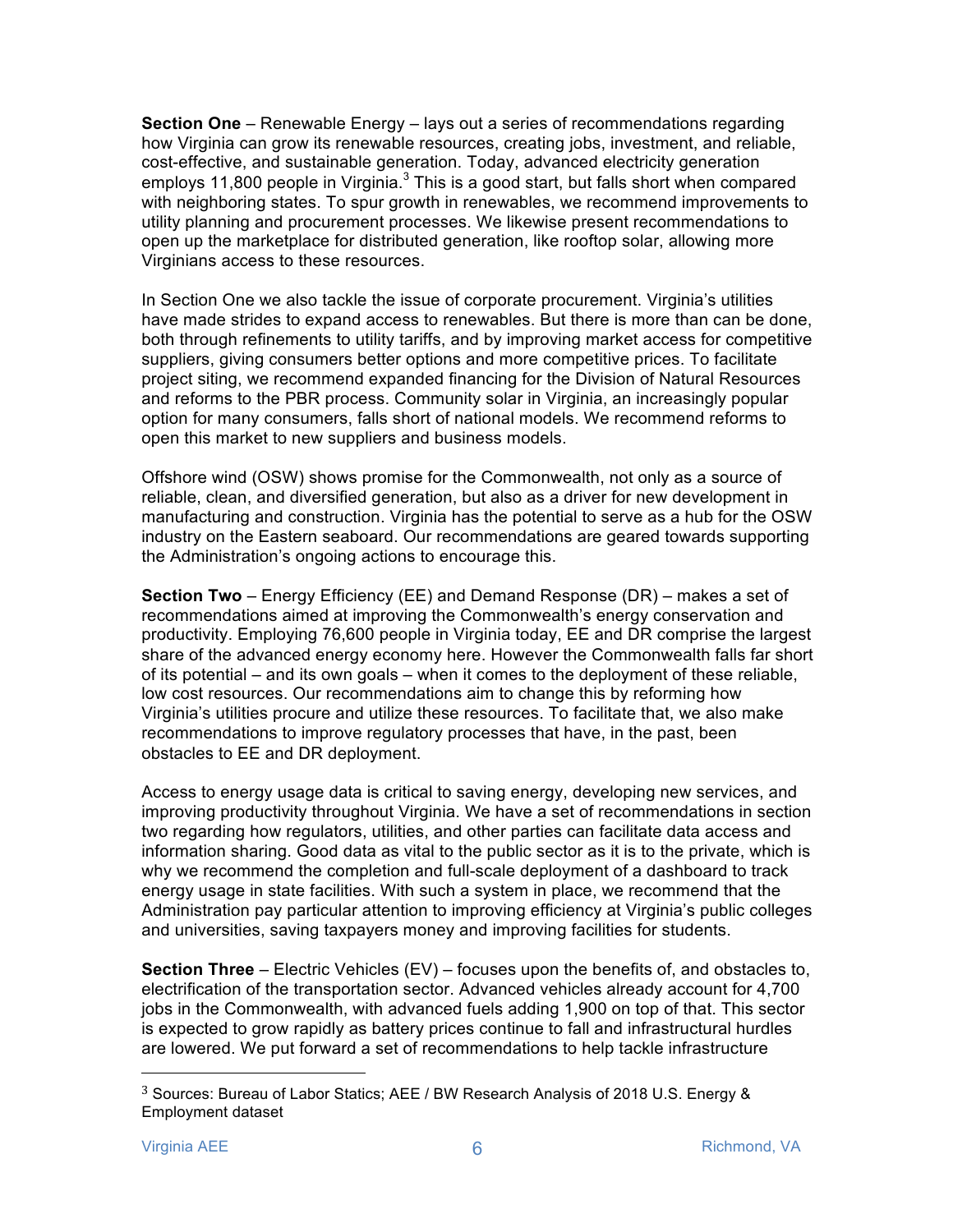issues – a key barrier to EV uptake – such as establishing good EV charging tariffs, building a widespread and accessible system of fast chargers, and facilitating the involvement of utilities in this space as appropriate.

Electrification of light-, medium- and heavy-duty transportation fleets, which includes a range of vehicles from municipal buses to drayage trucks at Virginia's ports, presents a number of opportunities, but some unique challenges as well. To overcome these we recommend that the Governor set a goal for conversion of the state fleet to EVs, establish a working group to focused on medium- and heavy-duty fleets, and use VW settlement dollars *solely* for electrification. Section three also includes recommendations to ensure that Virginia is fully equipped to embrace emerging technologies in the EV sector, which allow greater interaction between EVs and the grid.

**Section Four** – Battery Storage – puts forth a cluster of recommendations to guarantee that the Commonwealth takes full advantage of this transformational energy technology. The advanced grid and energy storage sector employs 2,700 people in Virginia today. This number should only grow, however, with a set of smart regulatory and legislative policies, such as better utility planning, "all-resource" procurement strategies, and timevariant rates to better reveal the value of storage on our grid. Not only can the growth of battery storage bolster the Commonwealth's economy, it can also facilitate the integration of more renewable resources, improve the reliability of the grid, and defray the need for costly capital investments.

A comprehensive, far-sighted, and ambitious Energy Plan, which fully embraces the economic, environmental, and health benefits of advanced energy, will make the Commonwealth a leader in this growing sector and create new, family sustaining jobs. We welcome Gov. Northam's leadership in this vital sector of our economy, and look forward to working with the Administration, lawmakers, and regulators as the 2018 Virginia Energy Plan is finalized and implemented in the months and years ahead.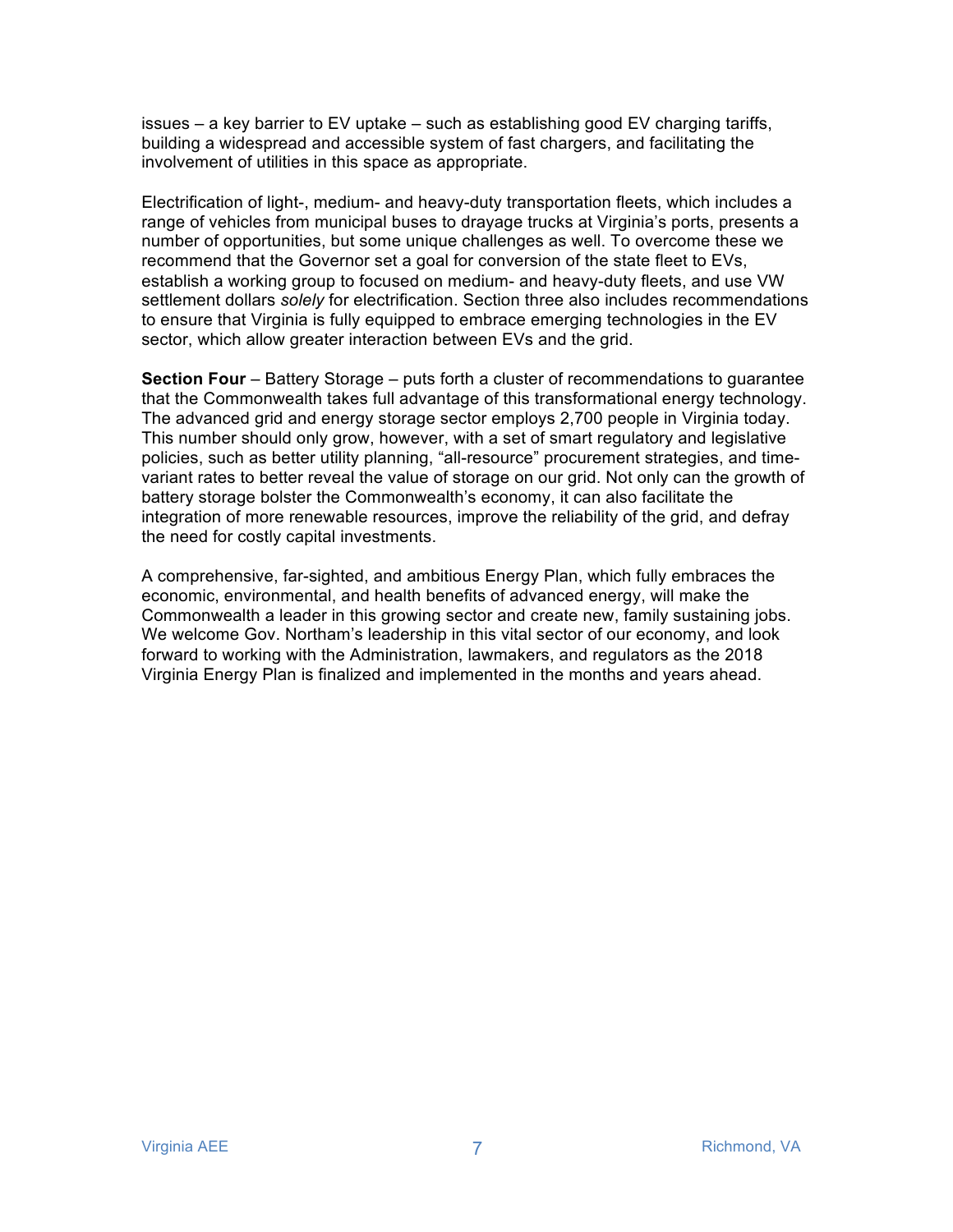# **Section 1 - Renewable Energy**

Over the past two decades, renewable energy has grown dramatically in the United States. In 2001, renewables, including hydropower, comprised roughly 8% of US electricity generation, per the Energy Information Administration (EIA). By 2017, that had grown to over 17%, with wind and solar driving gains.

However, as the deployment of renewables has accelerated across much of the country, Virginia has lagged behind. Our Commonwealth has been lapped, not only by states like Arizona or Iowa, known for their abundant solar and wind resources, but also by our neighbors. North Carolina, for example, has over 4.4 gigawatts (GW) of solar generation deployed – almost seven times that of Virginia. Pennsylvania has over 1.3 GW of wind power while, to date, Virginia has none. These states have reaped the rewards of renewable projects such as new jobs; investment; tax revenue; and growing supply and support industries.

Renewable energy can be a significant source of jobs in the Commonwealth. To date, almost 12,000 Virginians are employed in advanced electricity generation. That's a good start, but it pales in comparison to the job numbers we see in other states, or the opportunities for job creation in the future.

According to recent analysis by the Solar Foundation if over the next seven years Virginia developed roughly 4,000 megawatts of solar capacity through a combination of distributed and large-scale systems, that activity would generate approximately 54,000 new jobs in state – five times the number we have today!<sup>4</sup> Onshore and offshore wind show similar, if not greater, job creation potential. To encourage continued job gains and economic growth in Virginia, we recommend that Gov. Northam drive a bold renewable energy agenda.

# **Rec. 1-A:** *Ensure Virginia Utilities Establish a Clear Procurement Process for Renewable Generation*

The Grid Transformation and Security Act of 2018 (SB. 966) established an ambitious but achievable goal: the development of 5,500 megawatts of new wind and solar generation by 2023. Virginia's utilities must run a competitive procurement process to meet this target. But the details of that process are largely to be determined.

We urge the Northam Administration and regulators at the State Corporation Commission to establish clear expectations regarding the nature of that procurement process. Here are criteria it should meet to ensure that Virginia meets the 5,500 MW goal swiftly and cost-effectively:

- **Open:** A wide range of companies should be allowed to compete in each procurement round, ensuring robust competition that drives down costs and Virginia develops a diverse set of renewable energy resources.
- **Transparent:** The rules and parameters of the procurement process should be as clear and concise a possible - not arbitrary, burdensome, or overly

<sup>&</sup>lt;sup>4</sup> Virginia Solar Jobs Census, The Solar Foundation.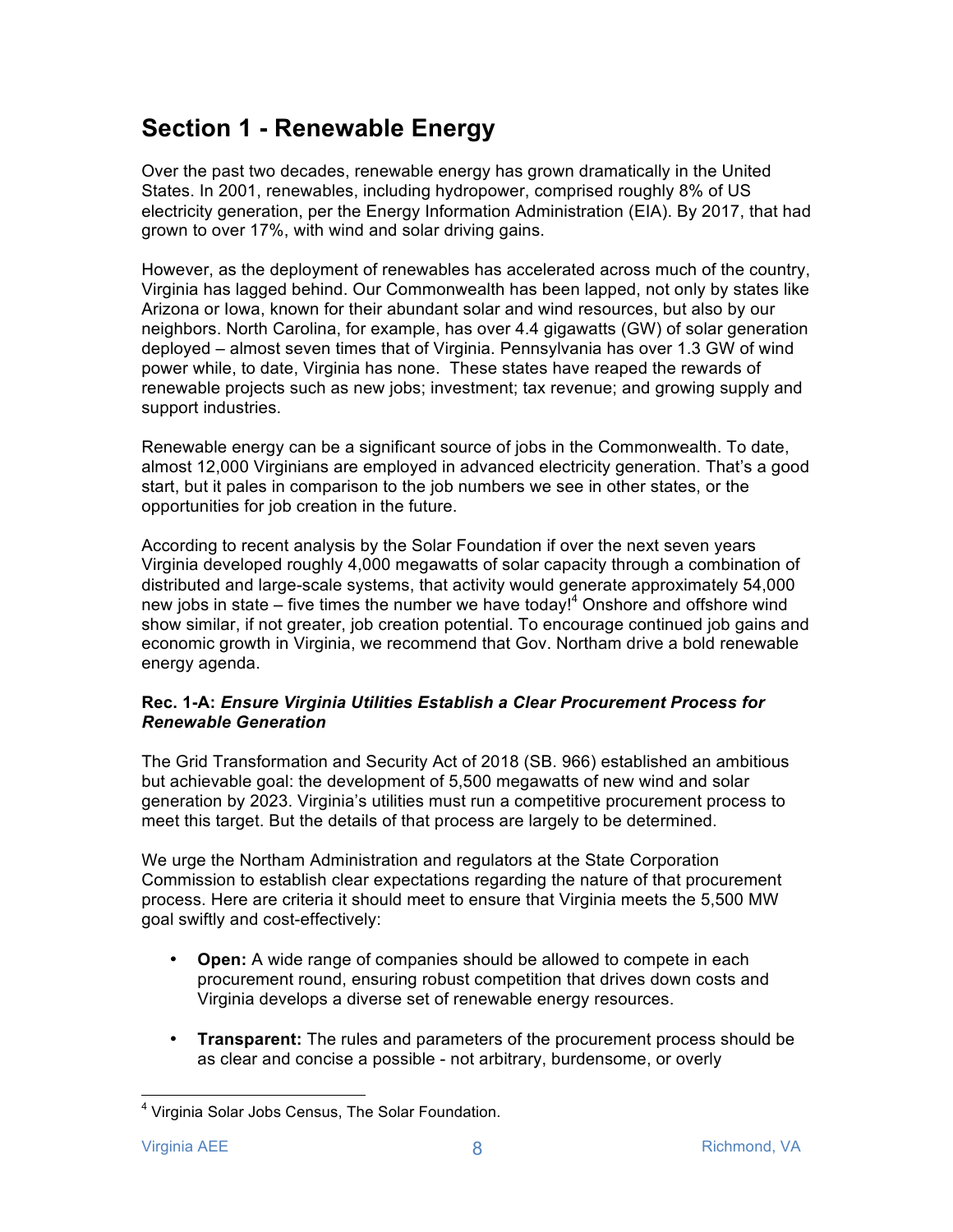proscriptive. As much as possible, the rationale for why projects are or are not selected should be made public to inform future participants.

• **Consistent:** The utilities should establish a predictable procurement schedule. Development of renewable resources can take years of planning. A consistent schedule allows companies to time their activities, knowing there will be a market for those resources at the end of their development process.

Only by adhering to these criteria will the targets established in SB. 966 lead to a robust renewable energy economy in Virginia.<sup>5</sup>

#### **Rec. 1-B:** *Reform Virginia's Integrated Resource Planning Process*

Generation technology has evolved significantly in recent years, with scalable, costcompetitive renewable resources allowing for greater flexibility in terms of the type, size, and location of generation. One result of this is that consumers have more opportunities than ever to self-generate and manage their load through distributed energy resources (DERs).

Despite that, Virginia's utilities continue to rely heavily upon traditional generating units and transmission build-outs. For example, Dominion's 2018 IRP includes plans for 3.6 to 5.3 GW of new natural gas-fired generation over the next ten vears.<sup>6</sup>

Virginia's Integrated Resource Planning (IRP) process is an important tool for utilities to develop and elucidate their long-term plans, and for a variety of interested parties to better comprehend and reshape those plans. However the current process suffers from a number of deficiencies. Here are a few:

- Interested parties are only able to formally engage in a utility's planning process *after* the utility has developed and filed their IRP with the SCC. This limits the scope of discussion around the IRP and may lead to a more contentious process than necessary.
- Resource price forecasts key variables in the planning process –developed internally by a utility and their consultants have, in the past, had a a tendency to be higher than publicly available projections and market data. This can result in an unwarranted preference towards traditional generating resources.
- Traditionalism in utility planning, shaped in part by Virginia's regulatory climate, has led planners to prefer supply-side resources over those located on the customer's side of the meter, be that energy efficiency (EE), demand response (DR), DG, or storage. This can result in utilities overlooking cost-effective solutions to meet load-growth projections.

To address these shortcomings we recommend that *legislators, with the support of the Northam Administration, reform the IRP process as laid out in Virginia code*. This reform should include:

 $<sup>5</sup>$  For a specific example of what a clear, consistent procurement process can achieve, see Case</sup> Study 1 in the appendix.

 $6$  Dominion 2018 IRP, p.11-12.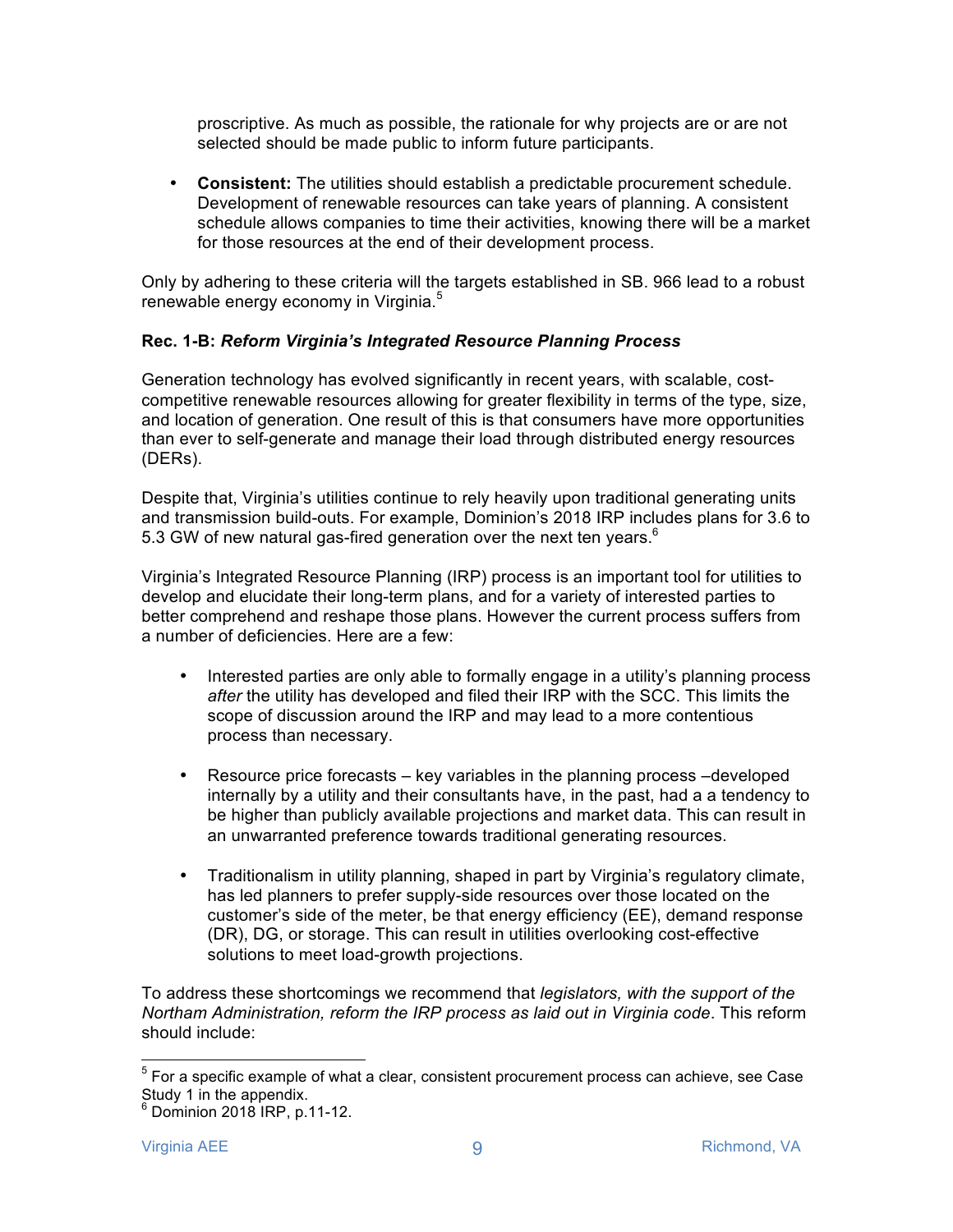- **Early & Ongoing Stakeholder Engagement** Relevant stakeholders should be involved in the planning process *before* a utility IRP is finalized and filed with the SCC. This process should highlight major priorities, examine governing assumptions, and identify the range of technologies to be considered in the IRP.
- **Independent & Transparent Forecasting**  The resource price and load forecasts employed in the IRP should utilize up-to-date, publicly available, third party data. When possible, pricing data should be drawn from recent "all-source RFPs" (described below). This would provide an additional level of accuracy and salience.
- **Resource Neutrality**  To the maximum extent possible, planners should be required to employ a resource neutral approach in the IRP process. This would place supply- and demand-side resources, on a level playing field and help to ensure the IRP is as cost-effective as possible.<sup>7</sup>

To further ensure that utility IRPs are given the scrutiny they warrant, we also recommend that the Governor's budget for the Department of Mines, Minerals, and Energy (DMME) include *funding for at least one additional full time employee (FTE) to engage before the SCC regarding utility IRPs*.

# **Rec. 1-C:** *Require "All-Source RFPs" to Address Identified Needs*

As noted above, Virginia utilities maintain a traditional approach to resource planning and procurement. As advanced energy resources, including both renewable generation and demand-side measures, have become all the more reliable, cost-effective, and nimble, these processes have not kept pace. This results in the continued procurement of conventional (often costly) generation resources and build-out of the bulk power system.

To ensure that the Commonwealth builds a diverse energy system with clean, costeffective, and reliable resources, we recommend that *Virginia legislators, with the support of the Northam Administration, revise Virginia's statute governing Certificates of Public Convenience and Necessity.* Specifically, the revised statute should require that, prior to obtaining a CPCN, Virginia's IOU's must conduct "All-Source RFPs" to address the identified resource need. The All-Source RFP should be structured as follows:

- 1. The utility identifies a given resource need for example the development of a large facility with a sizeable electricity load in a congested location.
- 2. The utility issues an RFP that describes the resource need in detail so that vendors can determine whether and how their services might provide a solution. Unlike a more conventional competitive solicitation, wherein the utility proscribes in advance the specific type of resource they are looking for (e.g. 100 MW of natural gas capacity), here the RFP should allow for respondents with a variety of different solutions.

 $7$  For a specific example of how Indiana has created a more open and collaborative IRP process, see Case Study 2 in the appendix.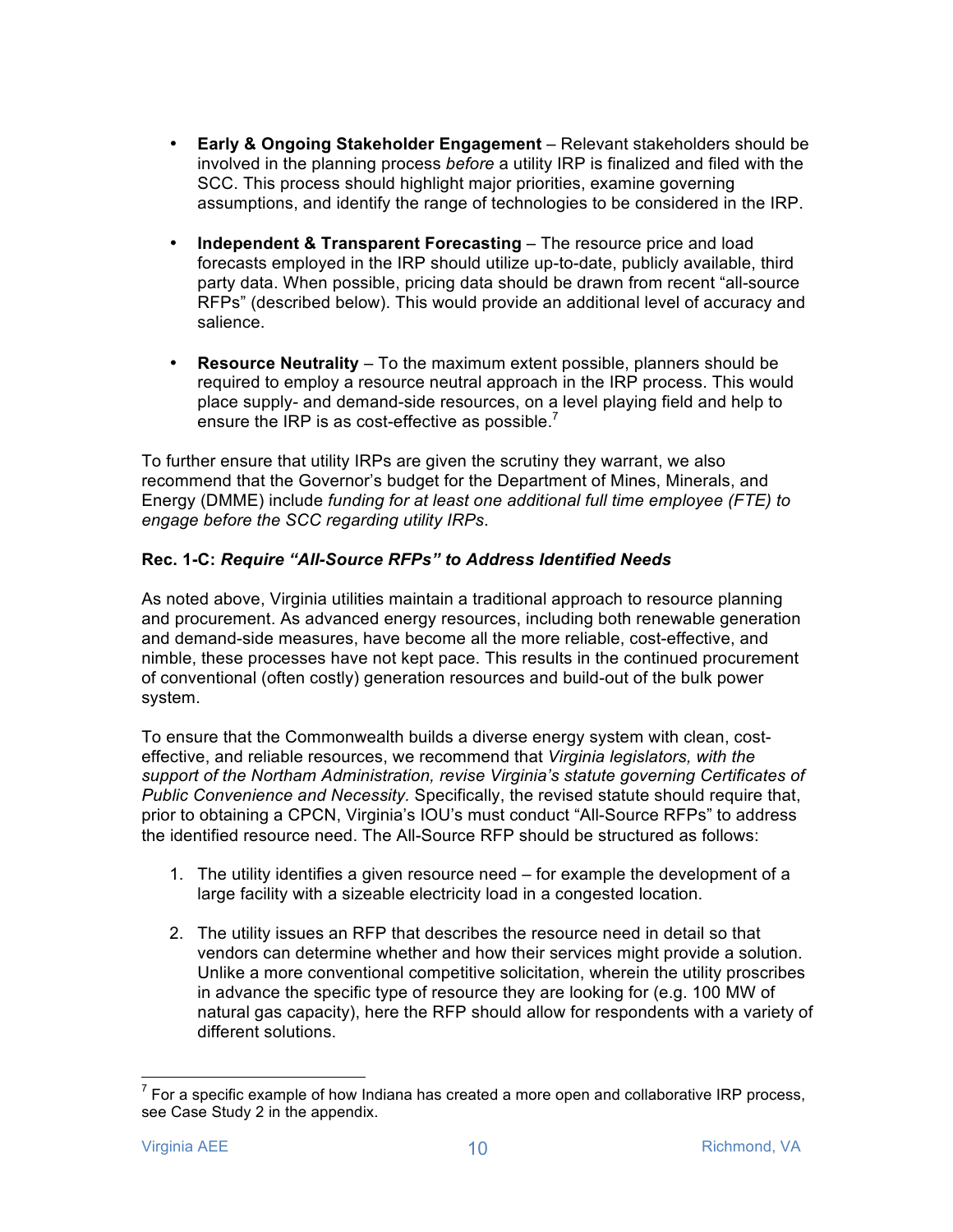- 3. Vendors submit bids that describe their technology, how it meets the resource need, the anticipated cost, and any additional information the utility may request.
- 4. The utility selects one or a combination of proposed solutions to address the resource need, subject to oversight and approval by state regulators. In the example above, the utility could get bids for distributed solar, utility-scale wind, storage, and demand response and choose demand response, targeted to that specific area, combined with additional wind resources that mirror the demand profile of the new facility.

We would likewise encourage legislators, in the reform recommended above, to require that the SCC open a docket to establish clear rules governing of such RFPs. The Commission to solicit input from a variety of advanced energy companies before finalizing this rule, to ensure that the "All-Source RFP" process is transparent and fully accessible to potential respondents.

"All-Source RFPs" have a variety of advantages. Responses provide the utility with upto-date price information for a variety of resources, which can help to inform both shortand long-term decisions. Most importantly, by presenting the utility with a variety of solutions – both conventional and advanced – the "All-Source RFP" can help the utility transcend a tradition-bound decision-making culture, overly reliant upon known, but outof-date and expensive, technologies. $8$ 

# **1.1. Distributed Generation & Net Metering**

Over the past decade rooftop solar has proliferated across the United States, a result of dramatic decreases in the cost of photovoltaic (PV) generation, innovative financing and ownership structures, and consumer demand. Distributed generation (DG), of which "rooftop solar" is the most common variety, has gone from an academic concept to a practical, and increasingly cost-effective, option for many residents, business, and industries.

Neighboring states have witnessed significant DG growth in the past five years alone. Maryland, for instance, has seen the installation of over 650 MW of rooftop solar.<sup>9</sup> In New Jersey, over 1,000 MW has been installed at residential, commercial, and institutional locations.<sup>10</sup> By contrast, Virginia has seen less than 50 MW installed in the same timeframe. This is to our economic detriment, as the sale, installation, and maintenance of DG is a significant source of jobs. The primary obstacles to greater DG deployment in Virginia are our laws and regulations. Below are a series of recommendations to lower those obstacles:

#### **Rec 1.1-A:** *Improve the Regulations for Third Party PPAs*

Since 2013 Virginia has piloted the use of "Power Purchase Agreements" (PPAs) for third-party DG systems. Under such agreements, a consumer may enter into a contract with the third-party owner / operator of a DG system for generation and capacity. PPAs

 $8$  For a specific example of a limited all-source RFP conducted by Xcel in Colorado, see Case Study 3 in the appendix.

<sup>&</sup>lt;sup>9</sup> Solar Spotlight – Maryland. SEIA, 2017.<br><sup>10</sup> Solar Spotlight – New Jersey. SEIA, 2017.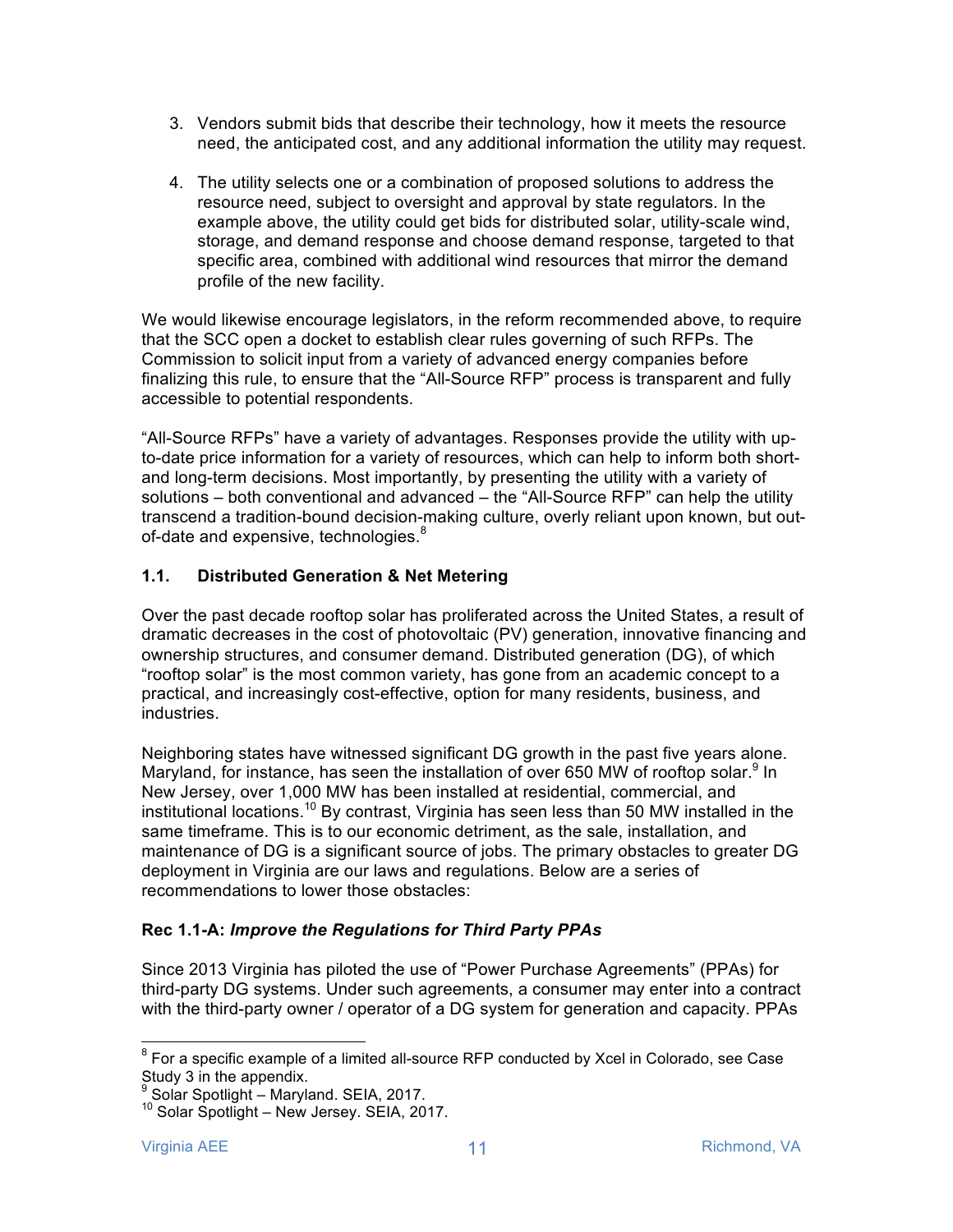are an excellent way to spur the growth DG and renewable generation in general. They provide access to this resource without requiring the upfront financing or technical expertise needed to build and operate a system. This pilot is a good first step, but reforms are needed to sustain and grow the market. Recommended reforms include:

- Increase the aggregate cap of 50 MW, currently in code, to 500 MW and study whether a cap is necessary at all. Since the start of 2018, capacity registered in the program has quadrupled, leading market participants to believe we will hit the cap by 2019.
- Raise the cap on individual, non-residential systems from 1 MW to 5 MW.
- Permit developers to enter into multiple, third-party PPA agreements for portions of load from a single facility, just as a building owner could lease different floors of the same building to different tenants.
- Expand the full pilot program to include the service territory of Appalachian Power Company (APCO), which currently has a pilot program restricted to nonprofit institutions of higher education.

# **Rec. 1.1-B:** *Lift the System Cap for DG & Study Virginia's Generation System*

Currently, Virginia law only permits the deployment of DG connected to a utility's grid up to 1% of the system peak. This limitation is arbitrary and unnecessarily conservative. There is no evidence of which we are aware to suggest that moderate levels of DG penetration *exceeding* 1% create notable costs for the grid. Therefore we recommend that *legislators, with the support of the Administration, pass legislation lifting this cap*.

Policymakers need a holistic picture of Virginia's generation system before they can determine whether a cap on DG is appropriate and, if so, what that cap should be. Therefore we recommend that *the Northam Administration allocate funds to hire 2-3 additional FTEs in DMME*. These FTEs should have two primary responsibilities:

- Developing a clear and comprehensive picture of the Commonwealth's generation resources. This would entail gathering, and systematically updating, information regarding centralized and distributed generation resources, and housing that information at DMME. This process would likely take 18 months to two years at the outset to develop a holistic analysis.
- Drafting a report, to be updated periodically, regarding the benefits and impacts of DG on Virginia's grid. This report should study whether thresholds governing DG deployment should be established and, if so, at what level(s).

# **Rec. 1.1-C:** *Reform Compensation for DG Systems*

As the price of PV systems has fallen, the opportunity to reduce electricity costs through DG has become a significant driver of consumer demand. Most of these consumers remain connected to the grid, drawing off it at times and providing excess energy, from their DG systems, *to* it at others. The value of DG to the grid is calculated through a process referred to as "net metering." How "net metering" works varies from state to state, but it plays a critical role in determining the cost-effectiveness of DG systems.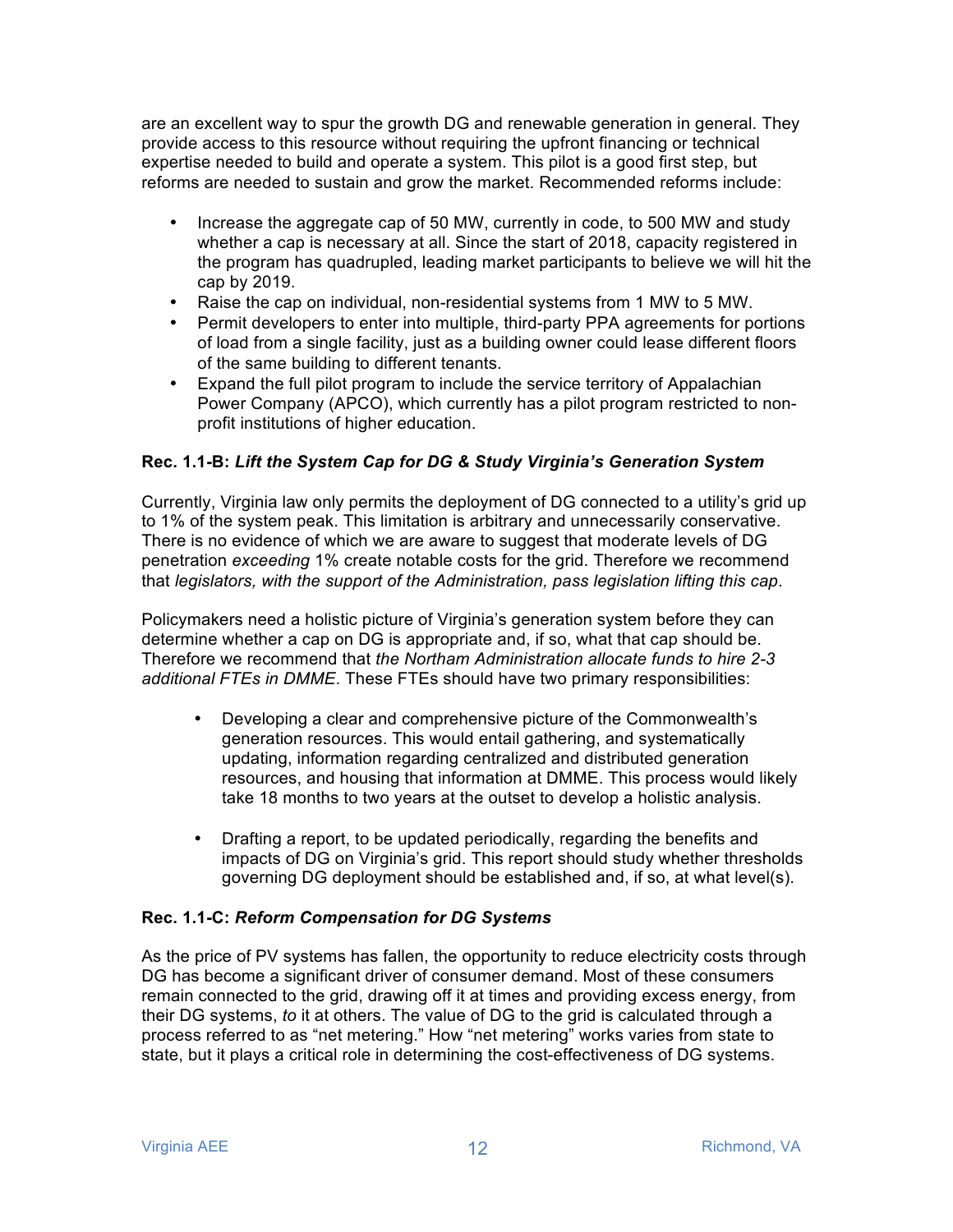Virginia scores a "C" when it comes to net metering, according to a recent report.<sup>11</sup> Generation from a DG system is credited to a customer's bill at the retail rate. At the end of 12 months, the customer may elect to rollover any excess, or get a payout at the avoided-cost rate. In addition, all non-residential DG users, and any residential user with a system over 10 kW in size, must pay a "standby" charge – i.e. a monthly fixed fee.

Upon completion of the DG report in Rec. 1.1-B above, we recommend that *Virginia launch a comprehensive and transparent process – led by DMME, with the input of the SCC, utilities, and relevant stakeholders – to reform "net metering" in Virginia.* The resulting compensation system should contain the following elements:

- **A "Value Stack" Approach**  DG can provide a wide variety of benefits, including - but not limited to - energy, capacity, ancillary services, and environmental attributes (i.e. RECs). It can likewise help defray the need for (and thus the cost of) new generation, transmission, and distribution. All of these benefits should be factored into (i.e. stacked together) the "net-metering" rate.
- **Adherence to Systems Analysis**  The benefits for which a DG system is credited should be based upon systems analysis to reflect the true value DG, located at a specific site, provides to the grid. A rooftop PV system in a congested urban center, for instance, probably helps to defray more costly T&D than one in a rural locale. The same analysis should be applied to any projected costs arising from the system. In other words, "standby costs" should be grounded in a site-specific systems analysis.
- **Grandfathering**  Although reform of Virginia's net-metering system should improve the economics for many consumers, those that already have a DG system should be allowed to remain in the current "net-metering" structure. Many DG owners make long-term (i.e. 20+ years) financial commitments when investing in a DG system, so an abrupt change could be highly disruptive.
- **Gradualism**  Changes to "net-metering" should be implemented over time and should be done in a stepwise manner, based upon thresholds established through technical processes. For example, if, after careful analysis, regulators and system planners determine that the benefits of DG to the grid begin to diminish after you reach 10% of peak load, and the costs escalate after 20%, then you should design a "net metering" system where compensation drops slightly for new DG systems installed after you reach 10%, then again after 15%, and further still after 20%.

For additional information about ways to reform "net metering," we recommend **Rate Design for a DER Future<sup>12</sup>** published by Advanced Energy Economy. The approach outlined therein (and described briefly above) played an important role in developing the compensation system for distributed energy resources with New York's REV process. It has been well received by a variety of utility and DG stakeholders.

<sup>&</sup>lt;sup>11</sup> "*Freeing the Grid 2017" http://freeingthegrid.org/#state-grades/virginia*<br><sup>12</sup> "Rate Design for a DER Future…" 21<sup>st</sup> Century Electricity System Issue Brief. Advanced Energy Economy. Jan 21, 2018 (updated).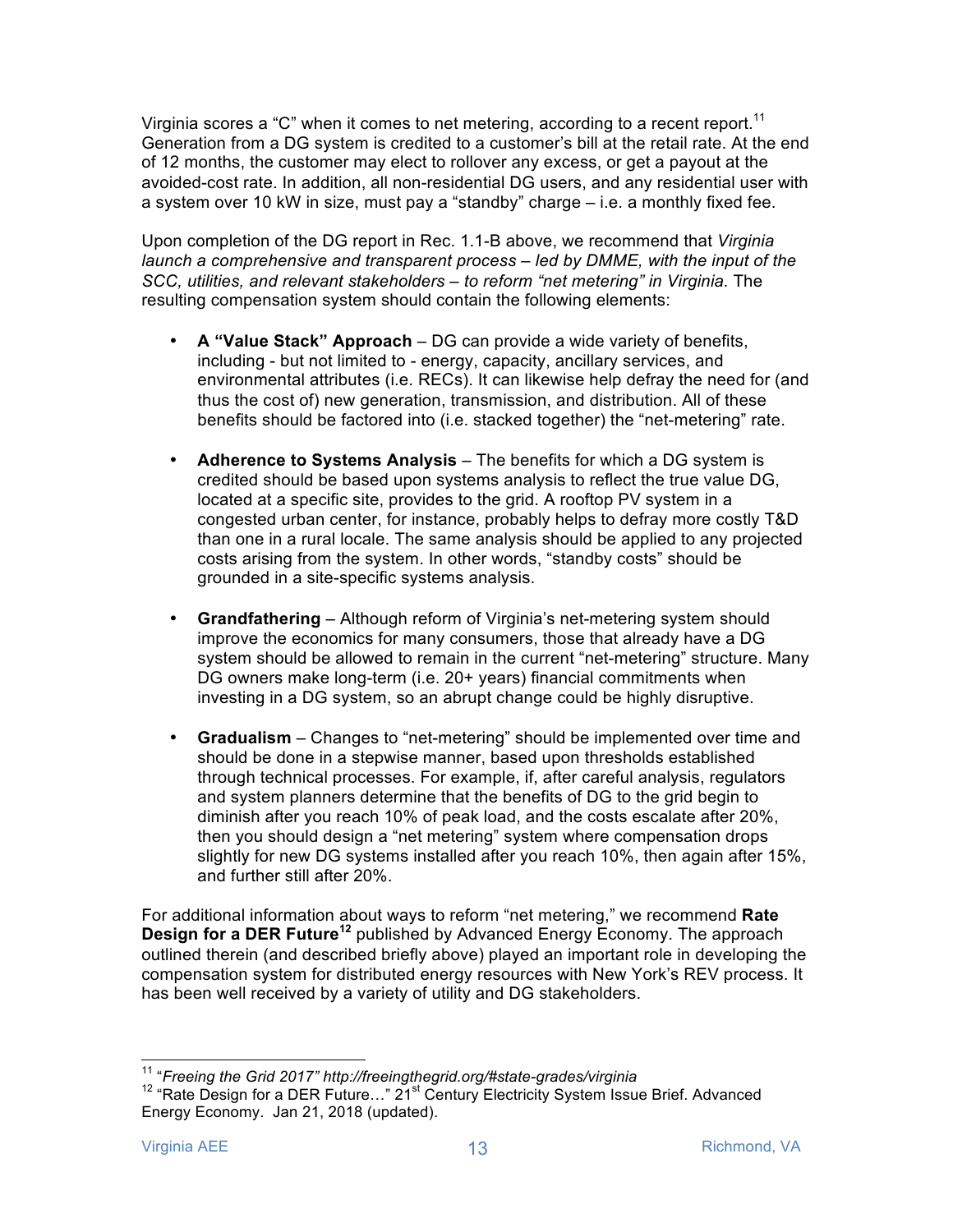# **1.2. Corporate Procurement**

Recent years have seen staggering growth in advanced energy across the United States, to more than \$200 billion in revenue, equal to pharmaceutical manufacturing, and approaching wholesale consumer electronics. A key driver of that growth has been demand from consumers large and small, drawn to the competitive economics, as well as environmental benefits. Whereas, in decades past, government policy, such as Renewable Portfolio Standards, *pushed* renewable energy onto the marketplace, today consumer demand is *pulling* those resources into the market. For instance, corporate purchasers have contracted for over 13 GW of new renewable energy since 2013 (as of August 2018), not counting onsite installations.<sup>13</sup>

Just as advanced energy is a win-win for these businesses, enabling them to access advanced energy is a win-win for Virginia. By expanding opportunities for large customers to access advanced energy, the Commonwealth can maintain its position as an attractive home for new or expanding businesses while also growing Virginia's strong but nascent advanced energy industry. There are a variety of ways to improve the market for large consumers. The recommendations below address some of these options, from improving utility renewable energy (RE) tariffs to expanding competitive supply options.

# **Rec 1.2-A:** *Reform Utility RE Tariffs*

To date, utility RE tariffs in Virginia have seen limited uptake by large consumers. This stems in large measure from the structure and contents of specific tariffs. We will address those specific issues below. But, as Virginia utilities, regulators, and policymakers seek to improve these tariffs, they should have a goal in mind. While the energy needs to large consumers vary, there are a set of common elements that comprise an ideal RE tariff. We recommend future tariffs adhere to these elements:

- **Build a Portfolio** In some states, including Virginia, RE tariffs have linked a specific load to a specific renewable resource, with the utility effectively serving as a pass through. While this works for some large consumers, we recommend that the utility build a portfolio of RE options. This allows the utility to shop for projects with the best economics, ensuring the tariff is as cost-competitive as possible. It also gives consumers an array of choices – they can choose to attribute their load to a specific resource, or spread it among several, as best serves their economic, environmental, and corporate goals.
- **Ensure Price Predictability, Competitiveness, and Transparency**  One of the most attractive features of renewable resources is their price predictability. To the maximum extent possible, a utility RE tariff should be reflective of this, with consistent, transparent pricing. Otherwise they expose consumers to the same price uncertainty and volatility as they currently face. Furthermore, programs should source projects competitively, allowing third-party participation, to ensure customers are paying a fair, market-based price.

 <sup>13</sup> Business Renewables Center, *Corporate Renewable Deals* (Aug. 6, 2018), *available at* http://businessrenewables.org/corporate-transactions/.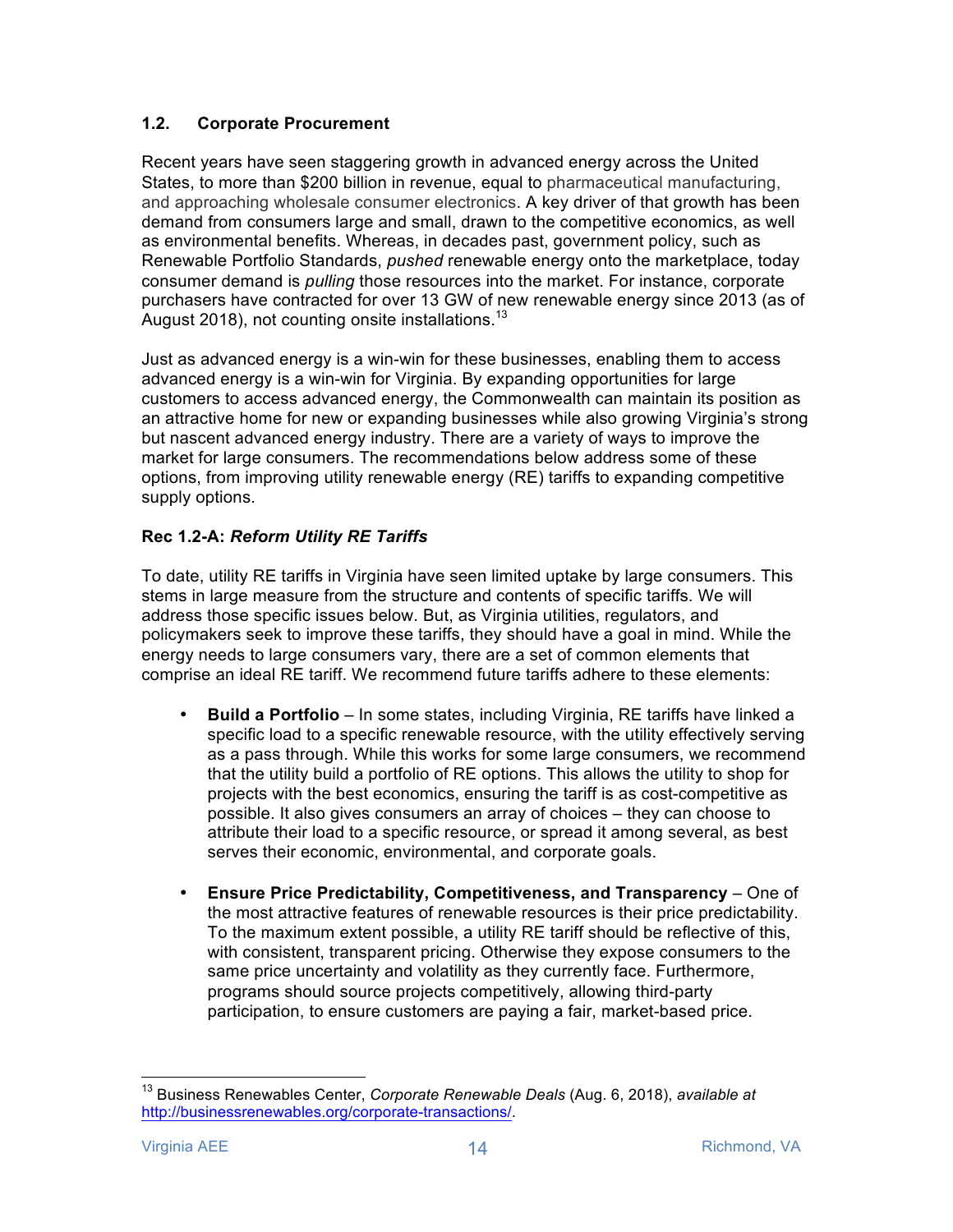- **Maximize Contract Flexibility**  In order to minimize the stranded asset risk that may arise from development of a renewable portfolio to serve the tariff, utilities prefer to lock large consumers into long-term contracts. Many consumers, by contrast, prefer medium terms (e.g., 10-15 years) to maximize flexibility while still benefitting from favorable economics. Other customers may be willing to pay a premium in exchange for even more flexibility (e.g., 2-3 year terms or even month-to-month). Tariff design should balance between these two competing needs. One option would be to allow large-consumers to shift load from meter-to-meter or even to another customer within the utility's service territory, ensuring the total load remains over the full life of the contract, but with greater flexibility.
- **Avoid Spillover**  Large consumers and utilities alike are committed to ensuring that voluntary purchases of RE, facilitated through a tariff, should not adversely impact other customers. There are a variety of strategies to address this potential risk. A 2017 paper by Advanced Energy Economy Institute outlines eight design principles to ensure that utility customers are protected from any impact due to voluntary customer purchases.<sup>14</sup>

For additional information about key design elements of utility RE tariffs, we recommend **Opportunities to Increase Corporate Access to Advanced Energy: A National Brief**, as commissioned by the Advanced Energy Economy Institute<sup>15</sup>, Essential **Elements of Next-Generation Renewable Energy Tariffs,** by Advanced Energy Economy16, and **Above and Beyond: Green Tariff Design for Traditional Utilities** by the World Resources Institute.<sup>17</sup>

As noted above, Virginia utilities have piloted a variety of RE tariffs to address demand from large customers. These tariffs have some positive elements, but design flaws and eligibility restrictions have limited uptake. For specific information on these tariffs, and how they can be reformed, we recommend **Customer Renewable Energy Options in Virginia**, a joint publication of Advanced Energy Economy and Virginia AEE.<sup>1</sup>

Dominion and Appalachian Power have also proposed a set of 100% RE tariffs. These proposals each have specific flaws that should be corrected. But even if those flaws are fixed, we do not recommend SCC approval. Were that to occur, it would preclude large customers from seeking 100% RE from competitive service providers (CSPs). This dynamic, discussed below, must be fixed before Virginia utilities are permitted to offer 100% RE tariffs. If not, the introduction of such tariffs could reduce customer choice and increase prices.

 <sup>14</sup> *See* Making Corporate Renewable Energy Purchasing Work for All Utility Customers, Advanced Energy Economy Institute (August 2017), available at https://info.aee.net/making-<br>corporate-renewable-energy-purchasing-work-for-all-utility-customers.

<sup>&</sup>lt;sup>15</sup> Opportunities to Increase Corporate Access to Advanced Energy: A National Brief. Meister Consultants Group on behalf of Advanced Energy Economy Institute. August 2016.

<sup>&</sup>lt;sup>16</sup> Essential Elements of Next-Generation Renewable Energy Tariffs. Advanced Energy Economy. August 2017. Available at, https://info.aee.net/making-corporate-renewable-energy-purchasing-<br>work-for-all-utility-customers.<br> $\frac{17.6 \text{ hours}}{17.6 \text{ hours}}$ 

Above and Beyond: Green Tariff Design for Traditional Utilities. Letha Tawney, World Resources Institute. January 2014.

<sup>&</sup>lt;sup>18</sup> Customer Renewable Energy Options in Virginia: A Guide For Policymakers, Regulators, and Commercial and Industrial Customers. Advanced Energy Economy and Virginia AEE. June 2018.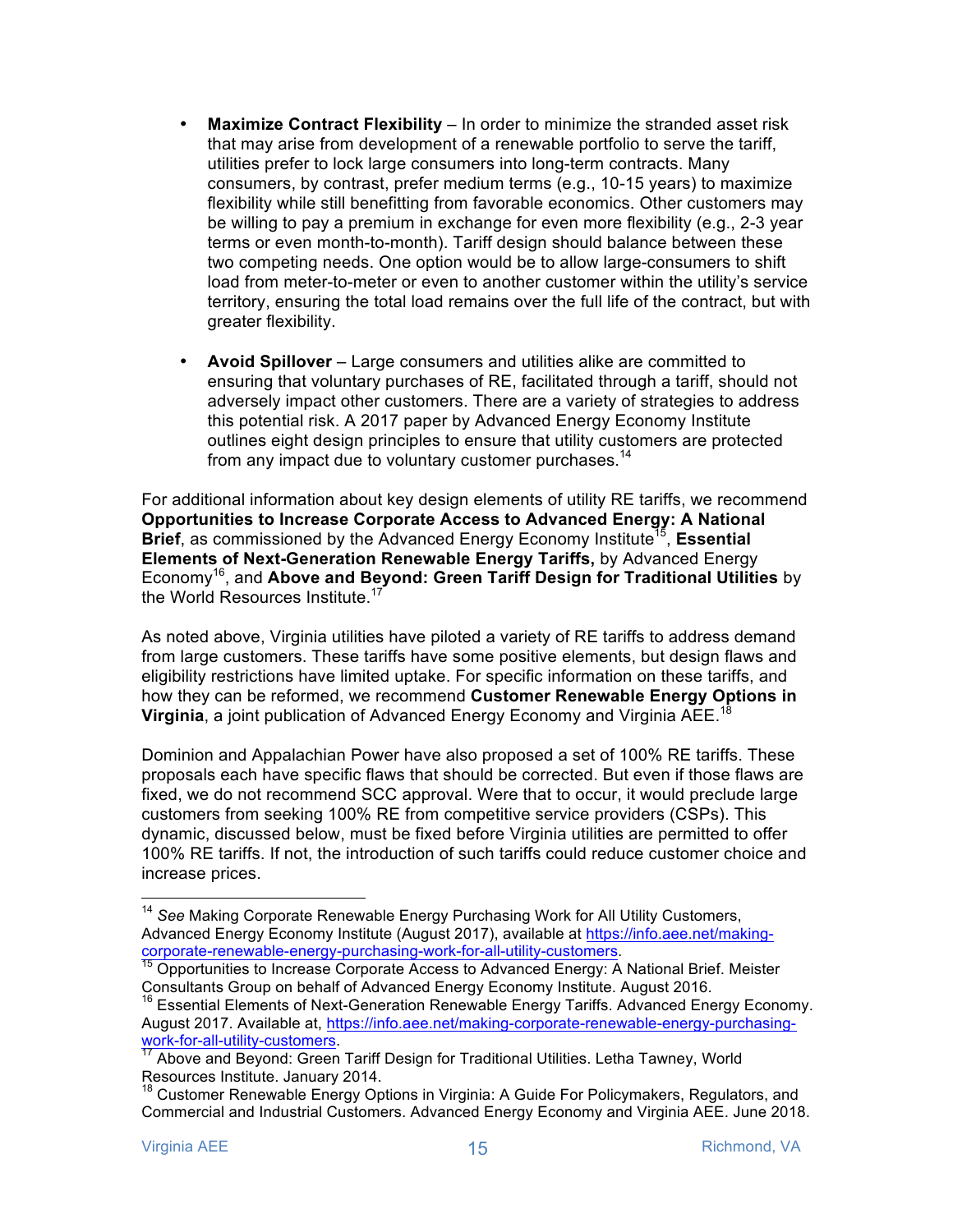# **Rec. 1.2-B:** *Increase Customer Access to CSPs*

Under Virginia's "hybrid" model, consumers have two pathways to access services from competitive service providers (CSPs). First, any customer, regardless of load size, may purchase 100% renewable generation from a CSP *provided* that their incumbent utility does *not* offer a 100% RE tariff. Second, a customer with at least 5 MW of load (either from a single site or aggregated) may enter into a contract with a CSP. To return to the service of their incumbent utility, however, this large customer must provide *five years* advance notice.

The result of these legal restrictions has been to limit CSP activity and customer uptake. The risk that a 100% RE tariff from a Virginia utility would block market access has limited the willingness of CSPs to offer 100% RE products in Virginia. Simultaneously, the substantial threshold and onerous notification requirements have discouraged large customers from entering into CSP contracts. To address these obstacles, we have three recommendations:

- **Eliminate the "Either-Or" Provision** Legislators, with the support of the Northam Administration, should eliminate the provision in Virginia law that prevents CSPs from offering 100% RE options to customers if the utility has a 100% RE tariff in place.
- **Lower the Participation Threshold**  Legislators, with the support of the Northam Administration, should lower the threshold from 5 to 1 MW for customers to enter into CSP contracts for a variety of services.
- **Shrink the Advance Notification Requirement** Virginia utilities shouldn't need five years to accommodate the re-entry of large-customers. We recommend that legislators, with the support of the Northam Administration, reduce this notification requirement from 5 years to 90 days, still the most stringent of states within the PJM regional transmission grid.

Ultimately, these reforms should lead more customers to consider CSP options, and for greater CSP engagement. This burgeoning competitive market should, in turn, create a virtuous cycle of greater customer participation, rising competition, falling prices, and more RE development.

# **1.3. Project Siting**

Over the past decade, Virginia policymakers have made a concerted effort to facilitate the permitting of RE projects. The most notable result of this work has been "Permit by Rule" (PBR). PBR is a streamlined permitting process for wind, solar, and biomass based generation resources with a nameplate capacity less than 150 MW that are not rate-based. As of August 2018, 24 RE projects, totaling 750 MW of generation, had been permitted under PBR.<sup>19</sup> Nonetheless, developers report that the timeline for RE project approval under PBR has grown in recent years and become less predictable, increasing project costs. This is particularly problematic as the Commonwealth is slated to embark

 $19$  Permit by Rule (PBR) Process for Solar and Wind Projects in Virginia. Presentation by Beth E. Major for Williams Mullen. August 1, 2018.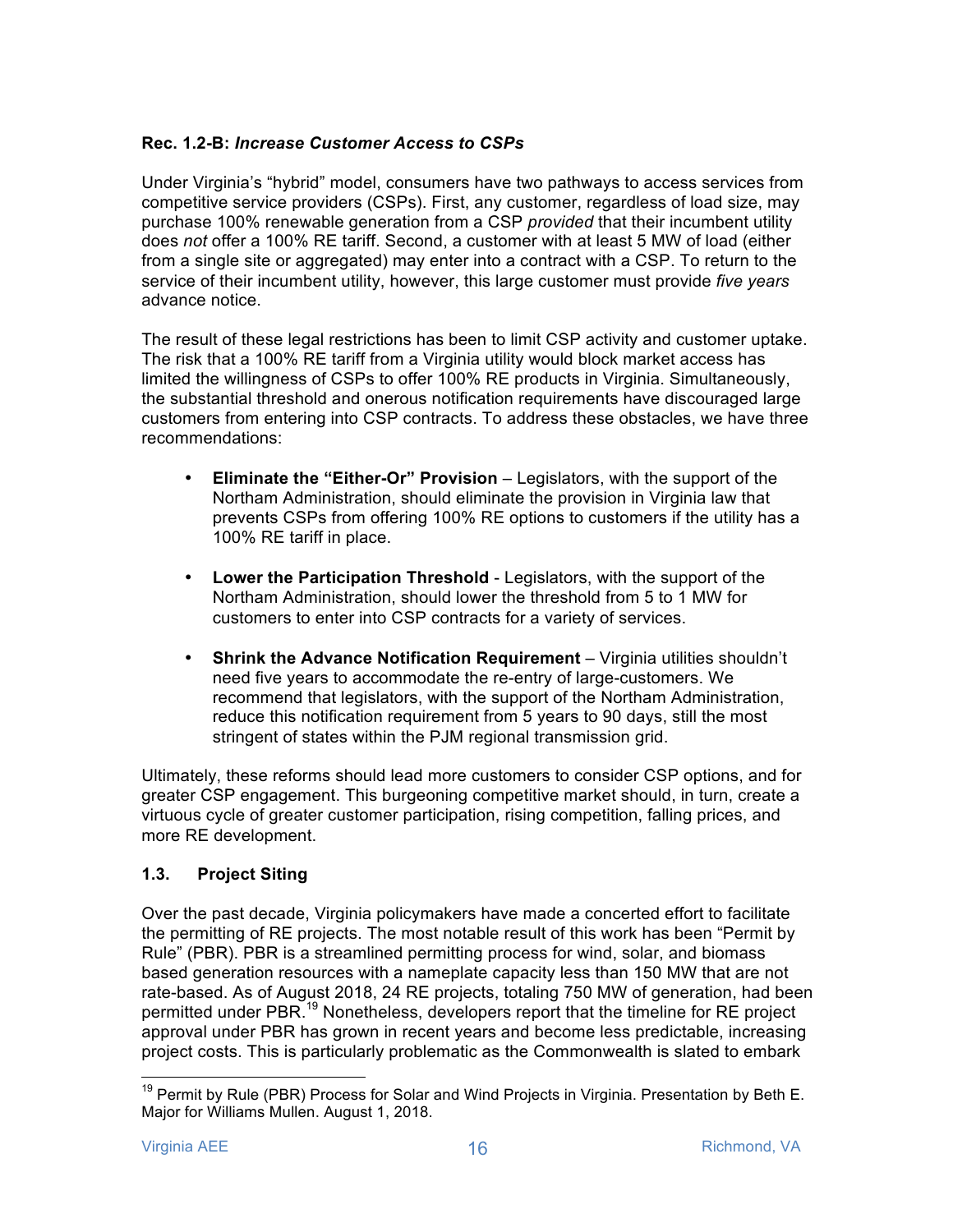on a period of accelerated RE development, a result of the Grid Transformation and modernization act.

The recommendations below are intended to help improve the speed of project review and approval, so that Virginia can meet its' renewable energy goals, creating new jobs and attracting additional investment in the process.

# **Rec. 1.3-A:** *Increase Funding for the Natural Resources Division*

During the 2017 campaign, Governor Northam pledged to increase funding for the Virginia's Natural Resources Division to 2% of the total state budget - more than tripling the resources currently devoted to the division. We urge the Governor to fulfill this campaign promise.

Staffs at DHR and DEQ are central to the review and approval of PBR applications. However they are overworked and under-resourced; their attention divided between a variety of energy projects. This has led to delays in the review of applications and, in some cases, repeated determinations that applications are incomplete, forcing project developers to revise and reapply.

# **Rec. 1.3-B:** *Review & Further Expedite the PBR Process*

The application delays referenced above are not only the result of under-staffing at permitting agencies. They also stem from ambiguities within the PBR process – some originating from the underlying statute, others from subsequent legal interpretations. To clear out this thicket of conflicting and ambiguous timelines, responsibilities, and standards, we recommend that DEQ convene a Stakeholder Working Group, comprised of developers, environmental officials, and other relevant stakeholders, to review the PBR process and suggest potential reforms. This working group should seek to ensure that, as it clarifies PBR, it hews to the original intent of the law, and does not create a longer or more onerous process.

Fundamentally wind and solar projects, if responsibly developed, should not have an adverse impact on the environment – indeed, they should to have a net positive impact on a regional and global basis. Recent research at the 550 MW Topaz Solar Farm Project in California indicates that, "after a short-term project construction disturbance period, vegetation within project fencing can return to native origins accompanied by the return of associated fauna."<sup>20</sup> This research, and observations at other RE facilities throughout the US, indicates that by following best practices, RE developers, owners, and operators can preserve, even enhance, the biodiversity of their project sites.

As much of the permitting that RE projects must receive revolves around environmental impacts, it seems reasonable that projects that go "above and beyond", creating a net positive environmental impact at the local level, should receive fast-track permitting. "Above and beyond" could take a variety of forms, from creating pollinator habitat, following "light-on-the-land" practices, or building on brownfield sites.

<sup>&</sup>lt;sup>20</sup> Best Practices in Responsible Land Use for Improving Biodiversity at a Utility-Scale Solar Facility. Sinha et al. Case Studies in the Environment, 2018.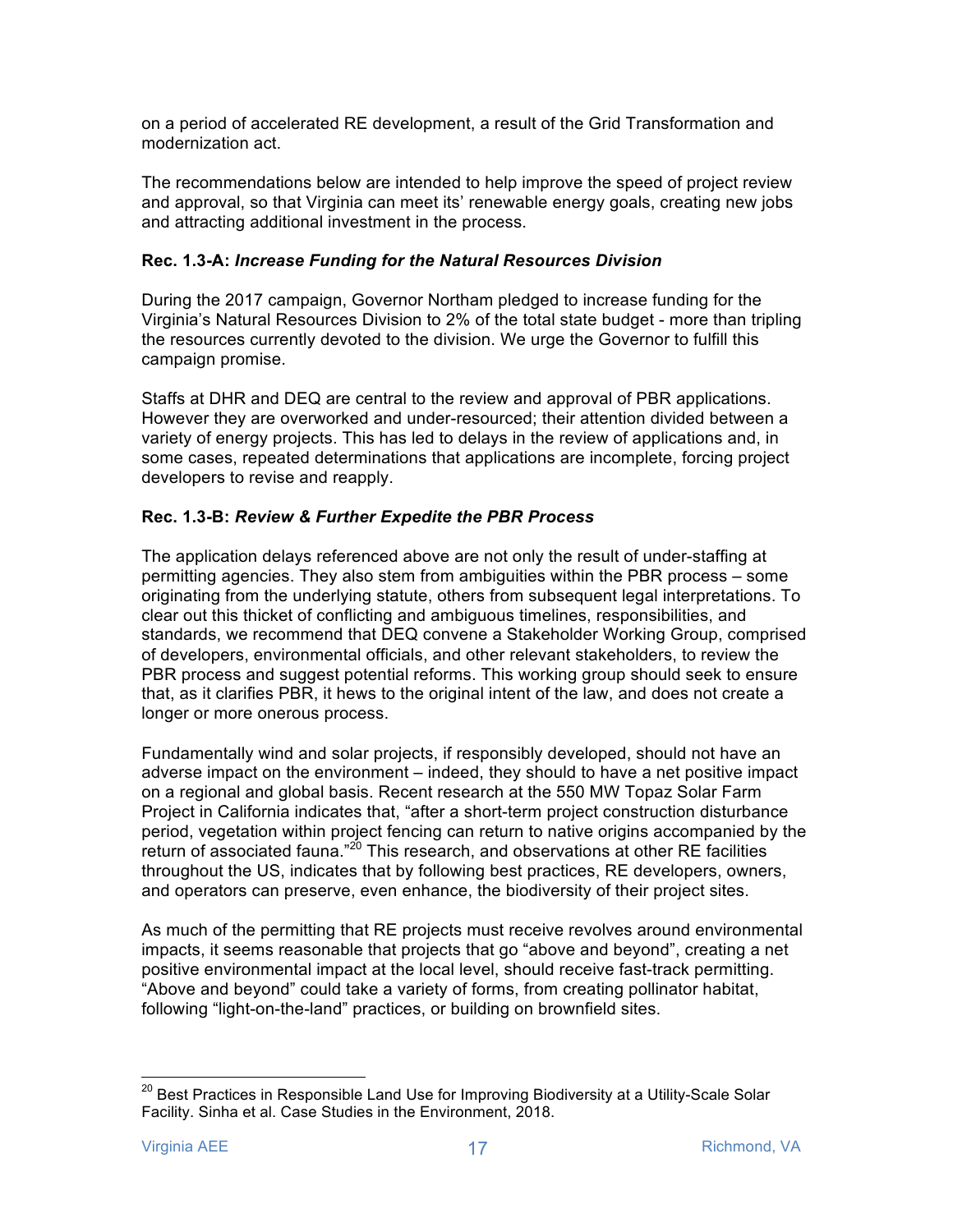We therefore recommend that *the stakeholder working group proposed above should also determine (A) what practices create a net positive environmental impact at the local level and (B) what components of the PBR process could be further expedited to fast track projects that follow these practices*.

# **1.4. Community Solar**

Community solar gives consumers the opportunity to invest in, and reap the rewards of, RE generation even if they don't have the capital, or physical wherewithal, to acquire DG. The national model for these projects is as follows: A for-profit or non-profit organization builds a solar facility. Members of the "community" (i.e. residents and business in the same service territory) buy "subscriptions", which represent a portion of the facility's output. Each month, these subscribers receive a credit on their utility bill equal to the kilowatt-hour production of their portion of the facility.

In 2017, the General Assembly passed legislation that allows Virginia's utilities to pilot "community solar". Under this law the utilities may contract for solar generation and sell it to subscribers.<sup>21</sup> In 2018, Central Virginia Electric Cooperative (CVEC) launched "Solar Share" connection with two new solar facilities – the first such program under the new law. In "Solar Share" CVEC customers can subscribe to 50 kWh blocks of power each month (up to 250 kWh) from these facilities. Each block replaces an equal amount of "brown" power CVEC would have purchased to meet that load. CVEC customers jumped on the program – over a quarter of the total available was signed-up in the first months.

CVECs efforts, and those of other Virginia utilities, demonstrate the appetite for shared solar. But these programs fall short of the national model for community solar by leaving the utility to decide how much can be developed, who can subscribe, and under what price and conditions. The recommendations below are intended to help move Virginia towards a more conventional model for community solar.

# **Rec. 1.4-A:** *Make the pilot programs permanent*

Although the pilots fall short of model described above, they nonetheless represent progress in the right direction, helping to raise consumer awareness, catalyze a market, and provide access to RE for a range of small- and medium-size customers. We recommend *that policymakers, regulators, and the utilities move to make these pilots permanent, and expand them where possible*. This action will create greater certainty, a prerequisite for the benefits described above.

# **Rec 1.4-B:** *Pass Legislation to Broaden the Range of "Community Solar" Options*

We recommend that *legislators, with the support of the Northam Administration, enact legislation to broaden the set of "community solar" options available to Virginia consumers*. Such legislation should have a number of important facets:

• It should require the SCC to open a docket to establish: (A) the value of generation to the utility from community solar; and (B) the value of customer bill credits from community solar facilities. These twin actions lay the economic

 $21$  Virginia "Community Solar" Plan leaves out the "Community" advocates say. Jim Pierbon, Energy News Network. March 16, 2018.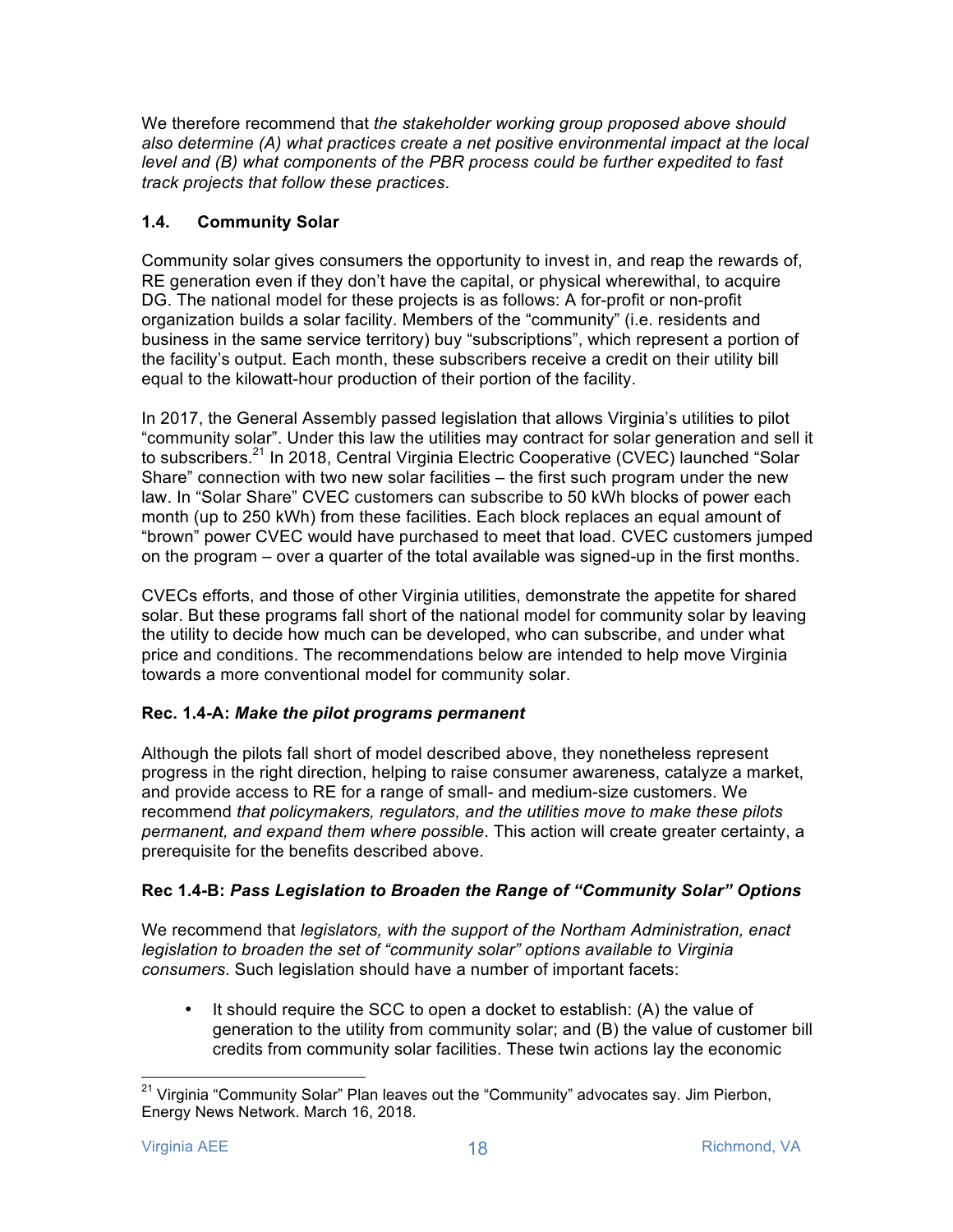foundation for community solar, so it is vital a well-informed and unbiased authority administers them. (This work may be folded into a larger "net metering" reform process, as recommended earlier.)

- Legislation should require the SCC to establish the standards for participation by Virginia customers. To the fullest extent possible, the SCC should endeavor to ensure that a diverse set of customers, including those from historically disadvantaged and low-income communities, are able to participate.
- Finally, this legislation should explicitly permit third-party developers and providers to develop community solar projects and sell subscriptions to customers, for which said customers must receive credits on their monthly electricity bills.

For more information and model legislation regarding community solar, we recommend visiting **The Coalition for Community Solar Access**. <sup>22</sup> There you will find information on community solar and model legislation for both competitive energy markets and vertically integrated states.

# **1.5. Offshore Wind**

Virginia is well-suited to be a hub for US offshore wind (OSW) development. Virginia's port facilities can swiftly serve costal locations from NJ to NC. Ready access to the Atlantic Ocean, little maritime congestion, exceptional infrastructure, and abundant space for dockside development makes these ports an attractive location for component assembly and construction. That's why the consulting firm BVG Associates concluded the appropriate upgrades could position Virginia's ports "to be the premier [OSW] manufacturing and construction staging hub for the US East Coast."<sup>23</sup>

In the past 6 months, Virginia has taken steps to catalyze this industry. The goal of building of 5,500 megawatts of new wind and solar generation, in Virginia, by 2023 – as laid down in the Grid Transformation and Security Act – sends a signal to the industry that Virginia's committed to such generation.

More immediate are two actions this summer. First, in July, DMME selected BVG Associates to help strengthen Virginia's position in attracting the offshore wind supply chain and service industry to the Commonwealth. Second, in early August, Dominion announced they would seek approval for an offshore wind demonstration project. These actions send clear signals to the industry that Virginia is committed to OSW development.

There is a distinct advantage to being an early-mover as the OSW industry develops in the US. Once those supply chains, which represent hundreds of millions in investment and thousands of well-paying manufacturing jobs, are in place, there's little a state can do to entice them to re-locate. The recommendations below are intended to help Virginia be an early-mover in OSW and reap these significant economic benefits.

<sup>&</sup>lt;sup>22</sup> www.communitysolaraccess.org<br><sup>23</sup> BVG Associates, *Virginia Offshore Wind Port Readiness Evaluation, Report 3: High Impact Investment Opportunities* (June 2015).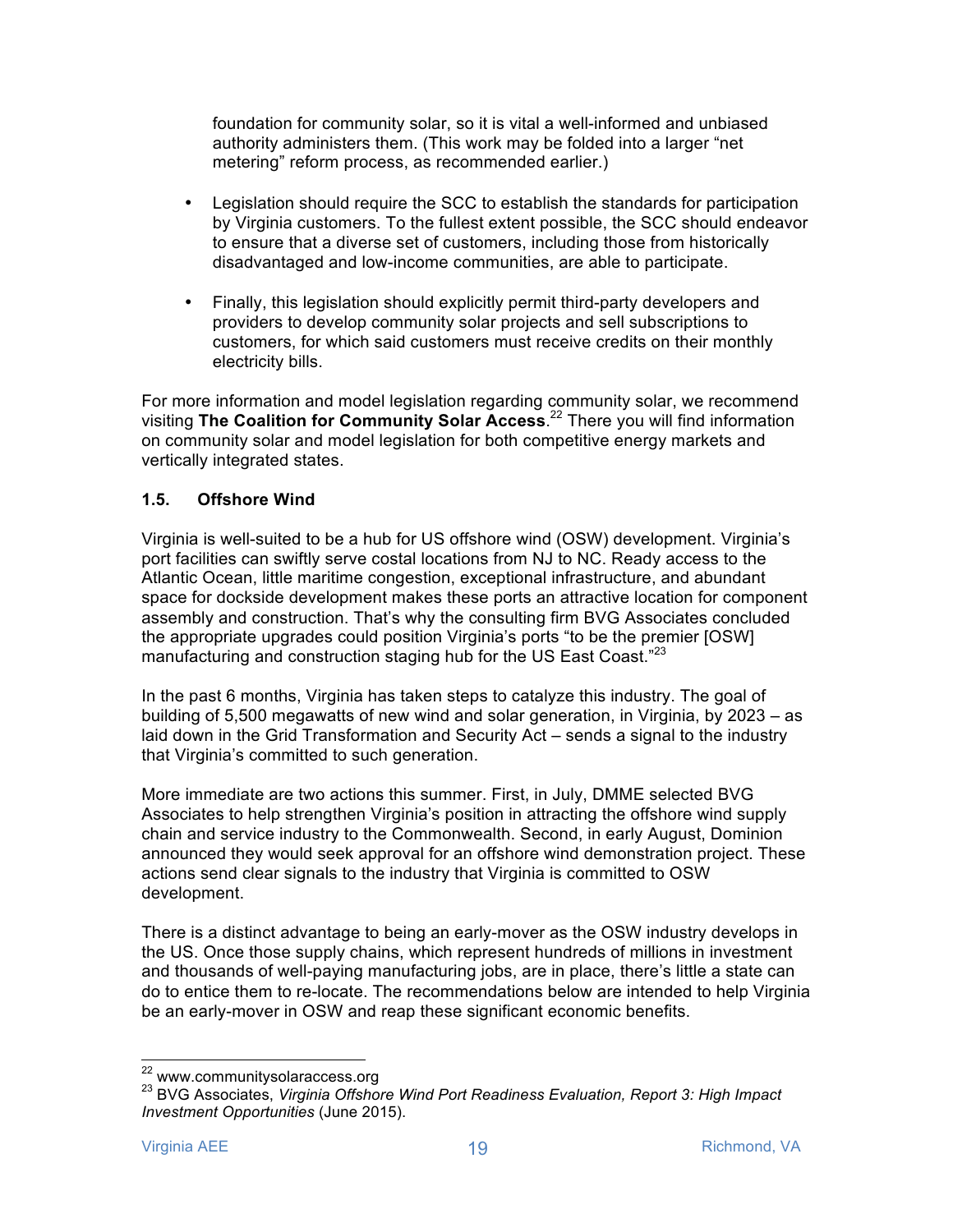#### **Rec. 1.5-A:** *Commit to Large-Scale OSW Development*

The demonstration project noted above is a good first step for Virginia, and Gov. Northam's vocal support for the project has been welcome. Unfortunately, this project alone will not spur the development of an OSW industry in the Commonwealth as states to our north are making large-scale investments. To do so, the industry needs to be confident that demand, both in Virginia and the region as a whole, is sufficient to warrant such an investment.

*Therefore we urge Gov. Northam, members of the General Assembly, and Dominion, to publicly commit to move quickly from this pilot to competitively priced, full-scale development of the offshore lease area by the first half of the next decade.* 

There are a variety of ways in which policymakers can support utility-scale development. One course that the Governor could follow would be to prioritize renewable energy in general, and OSW in particular, in his Workforce Development Strategy. Virginia's labor force – especially within the military and civilian maritime community – already has many of the skills sought after by the OSW industry. That is particularly significant in light of the fact that 62% of employers say it is very difficult to find qualified candidates for advanced energy jobs.<sup>24</sup>

# **Rec. 1.5-B:** *Swiftly Implement BVG Recommendations*

We applaud DMME's decision to hire BVG Associates to identify strategies to attract the OSW supply chain and service industry, especially given BVG's prior experience mapping out Virginia's port infrastructure to support OSW. We're glad that BVG will consult widely, as development of an OSW industry in the Commonwealth requires the coordinated engagement of many stakeholders.

The BVG analysis should be the beginning of a process to make Virginia a hub for OSW development. Completion of the analysis should be followed by prompt on the part of the Northam Administration and General Assembly to implement BVG's recommendations. In particular, they should carefully consider recommendations regarding (A) port infrastructure, to accommodate the OSW supply chain and staging activities, and (B) business incentives tailored to attracting components of the OSW supply chain, comparable to those used to attract other segments of the advanced energy industry.

# **Section 2 – Energy Efficiency & Demand Response**

Energy efficiency (EE) and demand response (DR) offer some of the cleanest and most cost-effective ways to meet the energy needs of Virginians. These resources allow consumers, from families and small businesses to data centers and heavy industry, to save money and meet demand. Investment in EE and DR saves money, spurs in-state investment, and creates jobs. Today, 76,700 Virginians work in this sector.<sup>25</sup>

 $24$  Bureau of Labor Statics; AEE / BW Research Analysis of 2018 U.S. Energy & Employment dataset  $^{25}$  Ibid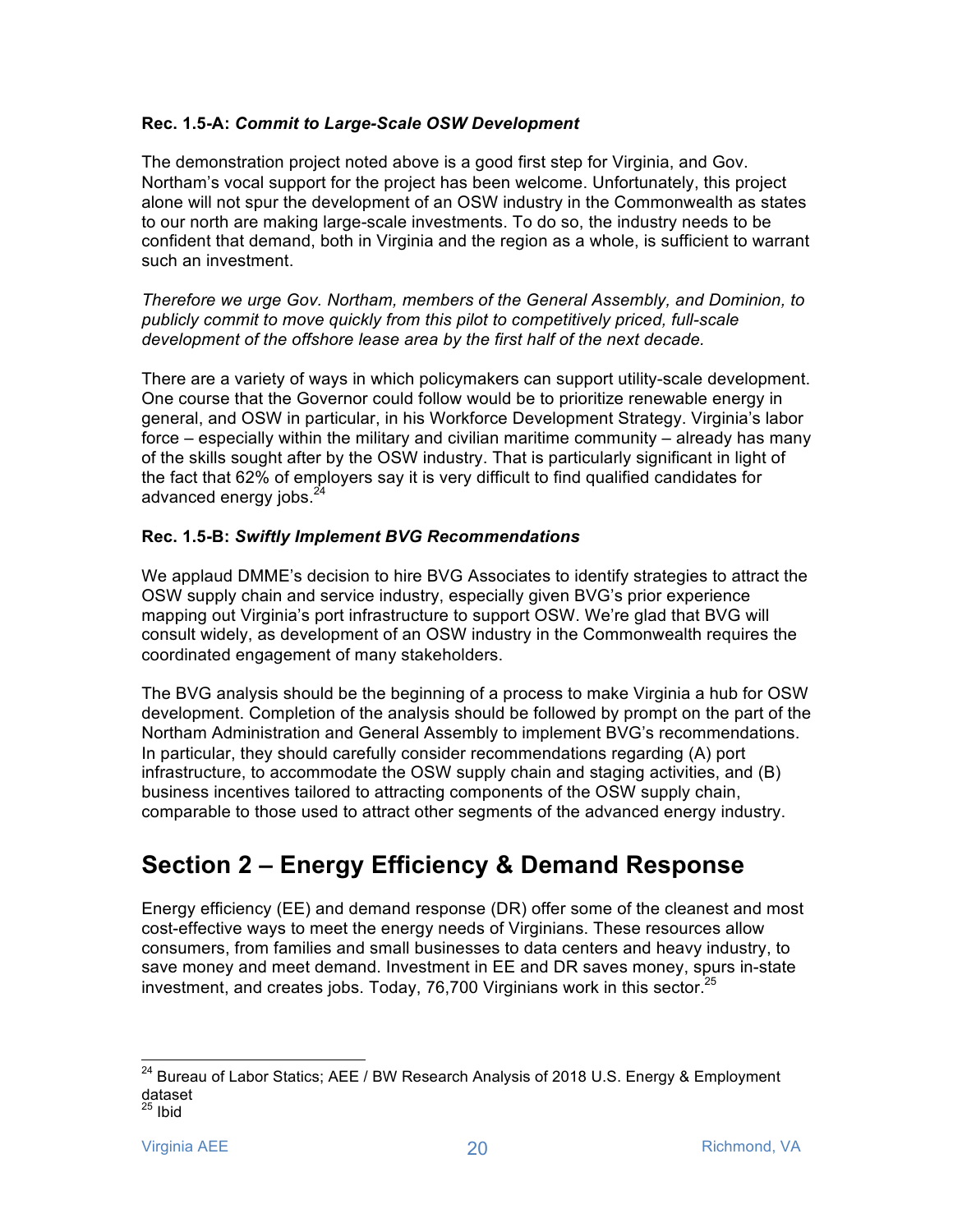Unfortunately, our Commonwealth is still wasting energy, costing consumers and taxpayers money. Repeated studies show significant potential for energy savings, but we are far from meeting that potential. In 2007, the Commonwealth set a goal of reducing energy consumption 10% levels by 2022. A decade later, the Commonwealth has achieved only 42% of those savings, according to recent DMME statistics.<sup>26</sup>

This inefficiency translates to higher bills for energy users across the Commonwealth, including working families. According to new data from the EIA, the typical Virginia household pays more on their monthly electricity bills than households in four out of five other states – even though we have relatively low retail rates.<sup>27</sup> This is money that consumers could use to pay for necessities, such as clothes, groceries, and education, or re-invest in Virginia's economy, creating new jobs and spurring economic growth.

Ultimately increasing energy productivity, through EE and DR, directly and indirectly creates jobs and stimulates the economy. Therefore we urge Gov. Northam to redouble Virginia's efforts and pursue an ambitious efficiency agenda, as outlined below.

# **Rec. 2-A:** *Reconstitute the GEC with a Clear Agenda*

The Grid Transformation and Security Act (SB. 966) contained several important provisions related to demand side management (DSM). These include reforms to cost / benefit analysis for DSM programs, authorization for the utilities to invest in technologies such smart meters that can enhance DSM, a commitment by the utilities to spend over \$1 billion on DSM programs in the next ten years, and a stakeholder process to inform utility DSM portfolios. In short this new law has the potential to radically reshape EE and DR in Virginia, accelerating our energy productivity.

In order to ensure the Act meets its potential, we recommend that, *by Executive Order, Gov. Northam reconstitute the Governor's Executive Committee (GEC) on Energy Efficiency with the authority to track, and report back to the Governor, regarding the following items*:

- **Monitor Cost / Benefit Reform**  SB. 966 made needed reforms to the costbenefit analysis undertaken by the SCC. Under the revised statute, EE measures can no longer be rejected for failing one test (often the Ratepayer Impact Measure). The intent was to ensure that the SCC approved a broader array of utility DSM measures. The GEC should monitor the cost-benefit analyses conducted by the SCC to ensure this intent is effectively followed.
- **Maximize Utility DSM Portfolios** SB. 966 establishes a stakeholder process, administered by an independent facilitator the SCC hired, to provide input regarding the development of DSM programs by the utilities. The scope and duration of this stakeholder group is not defined by the legislation. Interactions with SCC staff indicate they may take a conservative view regarding this scope and duration. So the GEC should be empowered make recommendations regarding how the utilities may maximize their cost-effective EE portfolios.

<sup>&</sup>lt;sup>26</sup> [Presentation] Virginia Energy Plan: Energy Efficiency Subcommittee,. July 18, 2018.<br><sup>27</sup> The Highs and Lows of American Electricity. Bullard, N. & Regan, C. Bloomberg. April 28, 2018.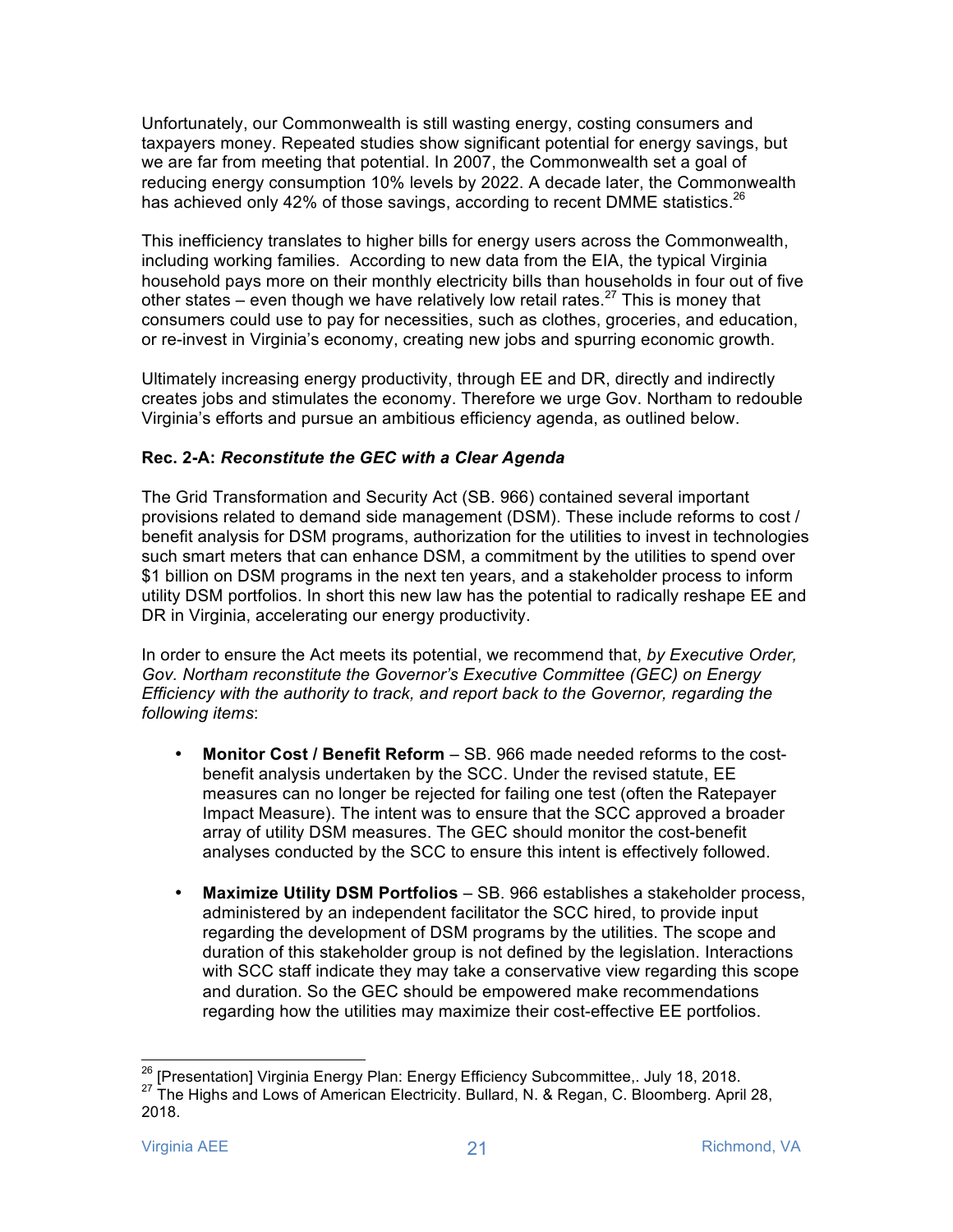• **Identify Grid Mod / DSM Best Practices** – SB. 966 also permitted the utilities to make a set of "grid transformation" investments. These investments, such as smart meters, have the opportunity to create new EE and DR opportunities and amplify existing DSM programs. The GEC should be tasked with identifying best practices to ensure grid modernization investments enhance Virginia's energy productivity, increasing efficiency and lowering electric bills.

#### **Rec. 2-B:** *Adopt Best Practices for Cost Benefit Testing*

When it comes to EE, a particular shortcoming of Virginia is its utility programs. Here, the Commonwealth scores zero out of 20 points per the American Council for an Energy Efficient Economy (ACEEE).<sup>28</sup> There are a variety of reasons for this, from the absence of a binding EERS to underinvestment in DSM programs by state utilities.

A consistent cause, though, has been the rejection of proposed DSM programs by the SCC. Repeated rejections are part of why Virginia utilities now pursue more limited DSM portfolios than their peers. The lengthy list of programs "Rejected and Not Currently Under Consideration" in Dominion's 2018 IRP (25 in total) provides ample evidence.<sup>29</sup>

A key reason for the rejection of these proposals has been the SCC's cost-benefit analysis. Regulators use four of the five standard tests: Total Resource Cost (TRC), Utility Cost (UCT), Participant Cost (PCT) and the Ratepayer Impact Measure (RIM).<sup>30</sup> Failure to pass even one of these tests– chiefly the RIM, which fails to fully capture many DSM benefits – has, in years past led, to the rejection of many DSM proposals.

SB. 966 sought to address this issue by mandating that regulators cannot reject a DSM proposal for failing just one cost-benefit test. It remains to be seen whether this reform will lead to the approval of more DSM proposals. However, even if regulators do fully implement this reform, *how* cost-benefit tests are structured and conducted by the SCC will still determine whether utility DSM programs grow.

Therefore we have three specific recommendations regarding how SCC conducts the cost-benefit testing of DSM proposals:

• **Adopt NSPM Guidance** – The National Standard Practice Manual (NSPM) is a consensus-based document designed to provide state regulators with guidance to capably administer cost-benefit testing.<sup>31</sup> It was developed with the input of utilities, regulators, the US DOE and EPA, EE implementers, and other groups. At its core is the "Resource Value Framework" – a methodology by which regulators can develop a holistic cost-effectiveness test (the Resource Value Test) that both ensures customers safe, reliable, and low-cost energy while meeting the state's other policy goals and objectives. It also provides regulators with guidance regarding how to ensure transparency, capture hard-to-quantify benefits and costs, and handle rate versus bill impacts. Following the guidance in

<sup>&</sup>lt;sup>28</sup> The 2017 State Energy Efficiency Scorecard. Berg et al. ACEEE. September 2017.<br><sup>29</sup> Dominion 2018 IRP, p. 45. 30 ACEEE State Efficiency Database: Virginia. Updated July 2018.

Database.aceee.org/state/virginia

<sup>&</sup>lt;sup>31</sup> National Standard Practice Manual for Assessing Cost-Effectiveness of Energy Efficiency Resources. Woolf et al. for the National Efficiency Screening Project. May 18, 2017.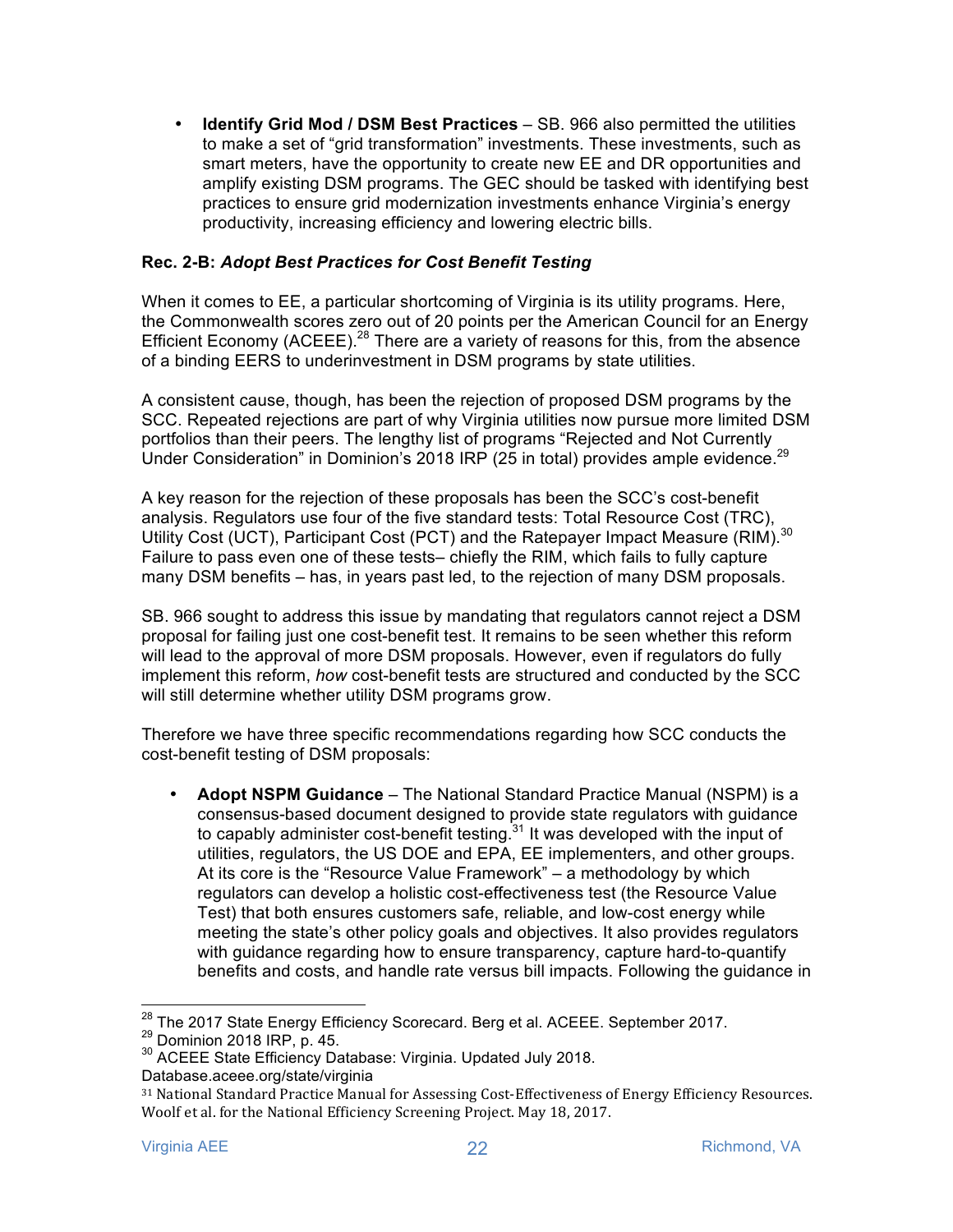the NSPM should ensure that EE regulations in Virginia are, transparent, predictable and balanced.

- **Ensure Cost-Benefit Testing is Transparent** Transparency is essential in cost-benefits testing. It ensures both that regulators are consistent in the evaluation of programs and that utilities know how a DSM proposal is evaluated – allowing them to better design programs. The NSPM has in-depth guidance regarding how to ensure transparency. In addition to that guidance, we recommend that *legislators, with the support of the Northam Administration, enact reforms to ensure that all inputs, calculations, and analyses done by SCC staff in the testing process be subject to freedom of information standards*.
- **Assess EE at the Portfolio Level** Currently, regulators evaluate DSM proposals in Virginia at the program level. Each individual program must, on its own, be deemed cost-effective. By culling programs that don't score well, this approach can, perversely, lower the overall net economic benefit of the portfolio.<sup>32</sup> It can do so by cutting a program that entices customers to sign-up for a larger suite of EE investments, removing an avenue for the utility to build a relationship with the customer, or eliminating an investment necessary for other EE measures. Therefore we recommend that regulators evaluate the costeffectiveness of utility DSM proposals on a portfolio level.

To further assist regulators with these recommendations, and monitor implementation, we also recommend that the Governor support funding for at least *one full time employee (FTE) at DMME to track and engage around utility DSM filings before the SCC*. This FTE may also be the same DMME employee engaged in the IRP process.

#### **Rec. 2-C:** *Improve Utility Incentives to Invest in DSM*

The poor performance of Virginia's utility EE programs also stems from the utility's business model. The profitability of Virginia electric utilities is coupled to their sales and capital investments – the more power they sell, and the more they must invest in Virginia's grid to serve their load, the more they profit. This discourages them from investing in DSM programs.

Policymakers have attempted to address this disincentive by establishing a lost-revenue adjustment mechanism (LRAM) in Virginia law.<sup>33</sup> Under the LRAM, utilities may apply for the recovery of revenues reductions related to EE programs. But, to date, Virginia utilities have not successfully employed the LRAM to recover lost revenues. Anecdotal evidence indicates that when they have attempted to do so, regulators informed them that it had not met the burden of proof necessary to demonstrate that the reduction in energy consumption was due to EE.

If Virginia utilities cannot count on the LRAM to recover lost revenues, they are less likely to invest in DSM programs that may reduce those revenues. That said the SCC shouldn't be obligated to simply trust the utilities claims of lost revenue, potentially to the

<sup>&</sup>lt;sup>32</sup> National Standard Practice Manual for Assessing Cost-Effectiveness of Energy Efficiency Resources. Woolf et al. for the National Efficiency Screening Project. May 18, 2017. p. 86. <sup>33</sup> ACEEE State Efficiency Database: Virginia. Updated July 2018. Database.aceee.org/state/Virginia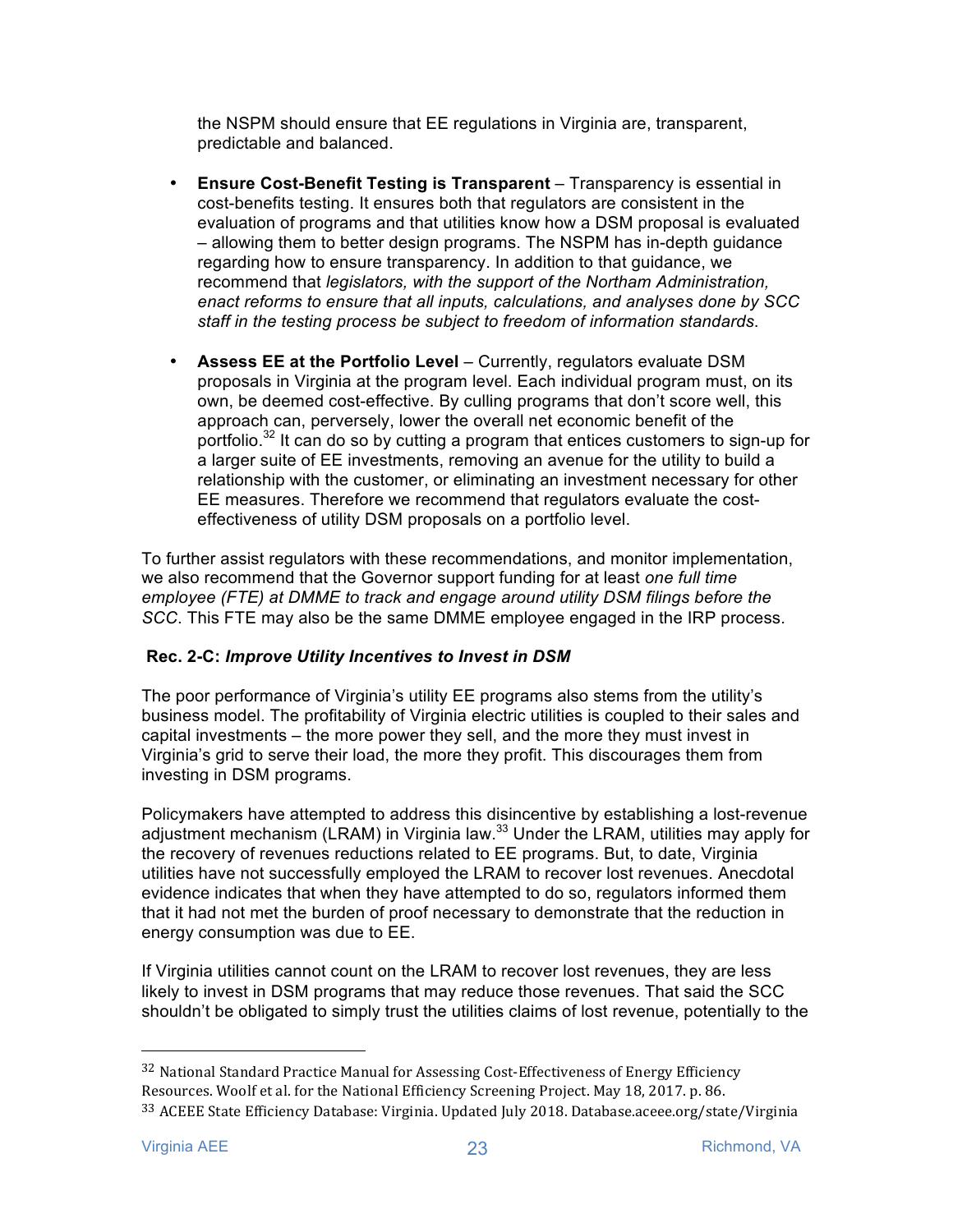detriment of consumers. To address this dilemma, we recommend that *SCC regulators establish an independent evaluation, monitoring, and verification (EM&V) process for utility DSM programs.* Under this process, each IOU would be required to hire an independent EM&V contractor to oversee the process. These contractors would measure the energy savings of utility DSM programs, providing credible analysis to support LRAM requests. Arkansas has implemented an independent EM&V process closely resembling this. $34$ 

In the medium-term (i.e. 3-5 years) we may also recommend that the *SCC move the DSM filing process from an annual to a triennial schedule* so it can align rate adjustments proceedings. This will allow lost-revenue filings to be factored into larger deliberations around rates, facilitating a more holistic decision-making process.

In the long-term, however, we would advise moving away from LRAMs altogether. LRAMs are an ad hoc solution to a fundamental problem: regulated, vertically integrated utilities, like Virginia's IOU's, are incentivized to make certain investments (i.e. large capital projects) and not others (e.g. EE, DR, and DG). Today, utilities have a greater range of options to serve customers. The regulatory framework should be structured to encourage innovation and deployment of this full suite of options.

Thus, we recommend that the *SCC open a docket to consider alternative models to utility regulation, such as decoupling or "Performance Based Ratemaking"*. This reform would encourage Virginia's utilities to consider a wide range of potential resources without concern that such investments could erode their profitability.

# **2.1. Achieving Virginia's 10% Energy Conservation Goal**

So far the Commonwealth has fallen short of the 10% energy conservation goal set in 2007. It is nonetheless a worthwhile goal. A recent study by the Electric Power Research Institute (EPRI) determined that over a 13-year period - in this case between 2017 and 2030 – implementation of all "economic" EE could reduce energy consumption across all sectors by 17.4%. $35$  Even after considering that what is "achievable" may be more conservative – due to practical constraints – than what's "economic", this analysis tells us that a 10% reduction in energy consumption is entirely within reach.

In our view, the most viable path to greater energy conservation, in the short-term, runs through Virginia's utilities. They possess both the data and the customer relationships to effectively deploy EE and DR programs across a wide swath of consumers. The commitment by these utilities, in SB. 966, to spend over \$1B in the next 10 years towards DSM, is a notable step in the right direction and represents a significant increase over years past.

Increased spending alone may not guarantee that Virginia achieves its' full conversation potential, however. Thus, the recommendations below, akin to those immediately above, are aimed at spurring the utility to fully and effectively deploy all of its resources, both data and dollars, to maximize conservation.

<sup>&</sup>lt;sup>34</sup> ACEEE State Efficiency Database: Arkansas. Updated July 2018.

Database.aceee.org/state/Arkansas

<sup>35</sup> State Level Energy Efficiency Potential Estimates. Holmes, C. & Mullen-Trento, S. EPRI. May 2017. p. 41.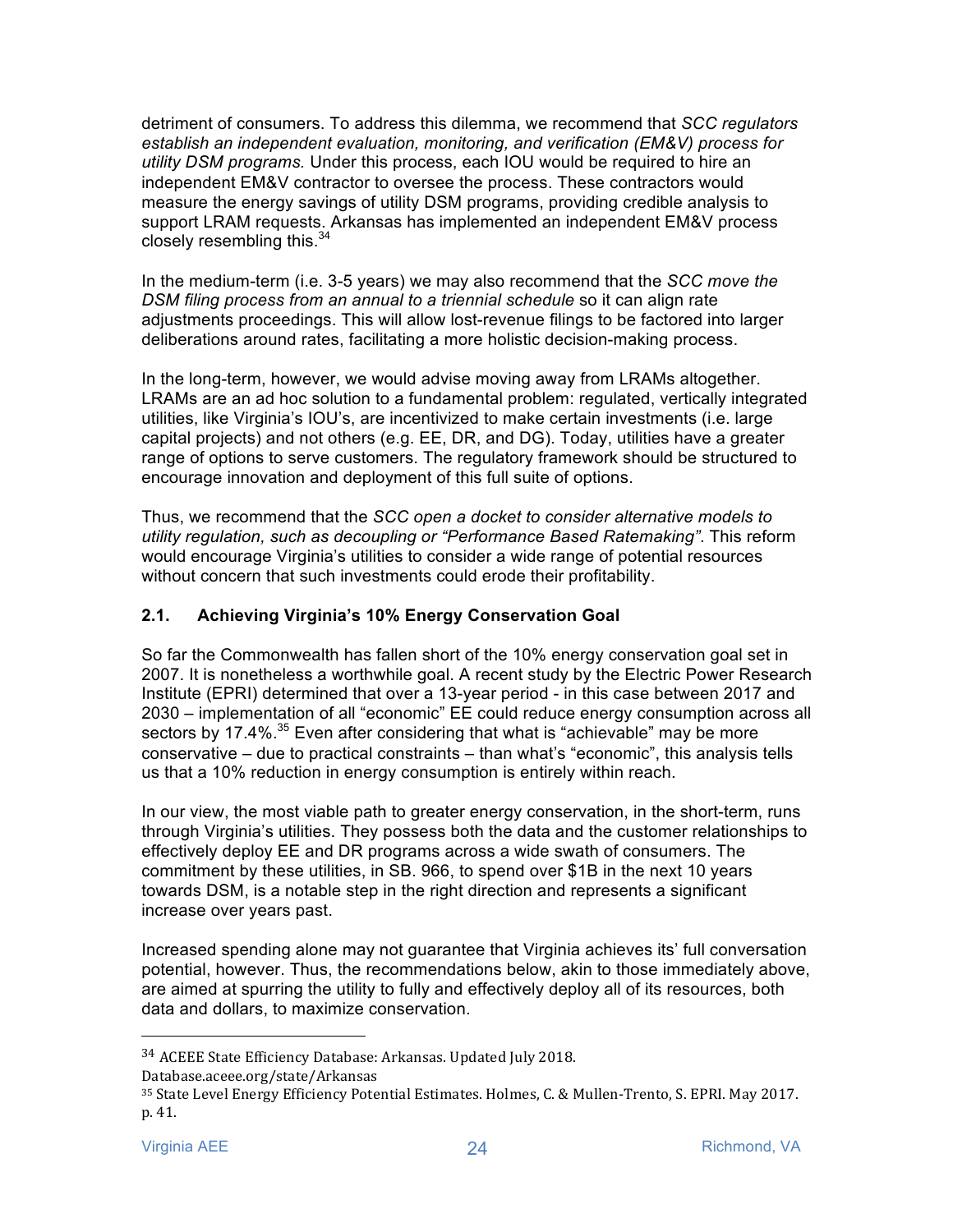# **Rec. 2.1-A:** *Ensure EE is Fully Incorporated into the IRP Process*

As was noted in recommendation 1-B above, the integrated resource plans (IRPs) produced by Virginia utilities tend to lean heavily upon traditional resources at the expense of cost-effective advanced energy solutions. This is as true for demand side resources, such as EE and DR, as it is for RE resources.

Dominion's 2018 IRP illustrates this point. By 2033, the company projects that its DSM programs will be capable of reducing annual customer energy usage by 805 GWh.<sup>36</sup> That sounds significant until you consider that the aforementioned potential study indicates that Virginia's residential sector *alone* could reduce annual energy consumption by 10,000 GWh. $37$  Even when we consider that Dominion covers only a share of Virginia's residents, that's still a portion of potential EE savings.

To address this disparity we recommend that Virginia legislators, with the support of the Northam Administration, *reform the Commonwealth's IRP statute to require that the IOU's providing funding for an independent, consultant, whose responsibility it shall be to determine each utility's achievable EE potential.* This analysis should be conducted from the ground-up, using program-specific, distribution level modeling to maximize its accuracy. It should be completed prior to the filing of each utility's triennial IRP and shared with the utility, regulators, policymakers, and the public. Finally it should serve as a baseline against which the utility's proposed DSM program is evaluated.

#### **Rec. 2.1-B:** *Require "All-Source RFPs" to Address Identified Needs*

Demand-side resources can increasingly serve as substitutes for generation. EE, for instance, can help to broadly defray the need for new generation, such as base-load power supplied by coal or nuclear. DR, by contrast, can serve to address acute, timespecific needs, serving as an alternative, or compliment, to peakers and battery storage.

Because EE and DR are effective substitutes, they too should be considered to meet identified resource needs. Therefore, we again *recommend that Virginia legislators, with the support of the Northam Administration, revise Virginia's CPCN statue to require "All-Source RFPs".* This open RFP process can help Virginia to build a diverse, reliable, and cost-effective energy system by improving transparency, providing planners with up-todate pricing, and helping to overcome an overly traditionalist decision-making culture within the utility.  $38$ 

#### **Rec. 2.1-C:** *Ensure Effective Access to Useful Data*

Deploying EE and DR effectively requires access to data. Consumers must know how much energy they use, where, and when in order to benchmark their savings, make sound investments, and improve their behavior.

<sup>&</sup>lt;sup>36</sup> Dominion 2018 IRP. p. 4.

<sup>37</sup> State Level Energy Efficiency Potential Estimates. Holmes, C. & Mullen-Trento, S. EPRI. May 2017. p. 43.

 $38$  For a specific example of how demand-side resources can meet an identified resource need, consider the NYC BQDM program highlighted in Case Study 4 in the appendix.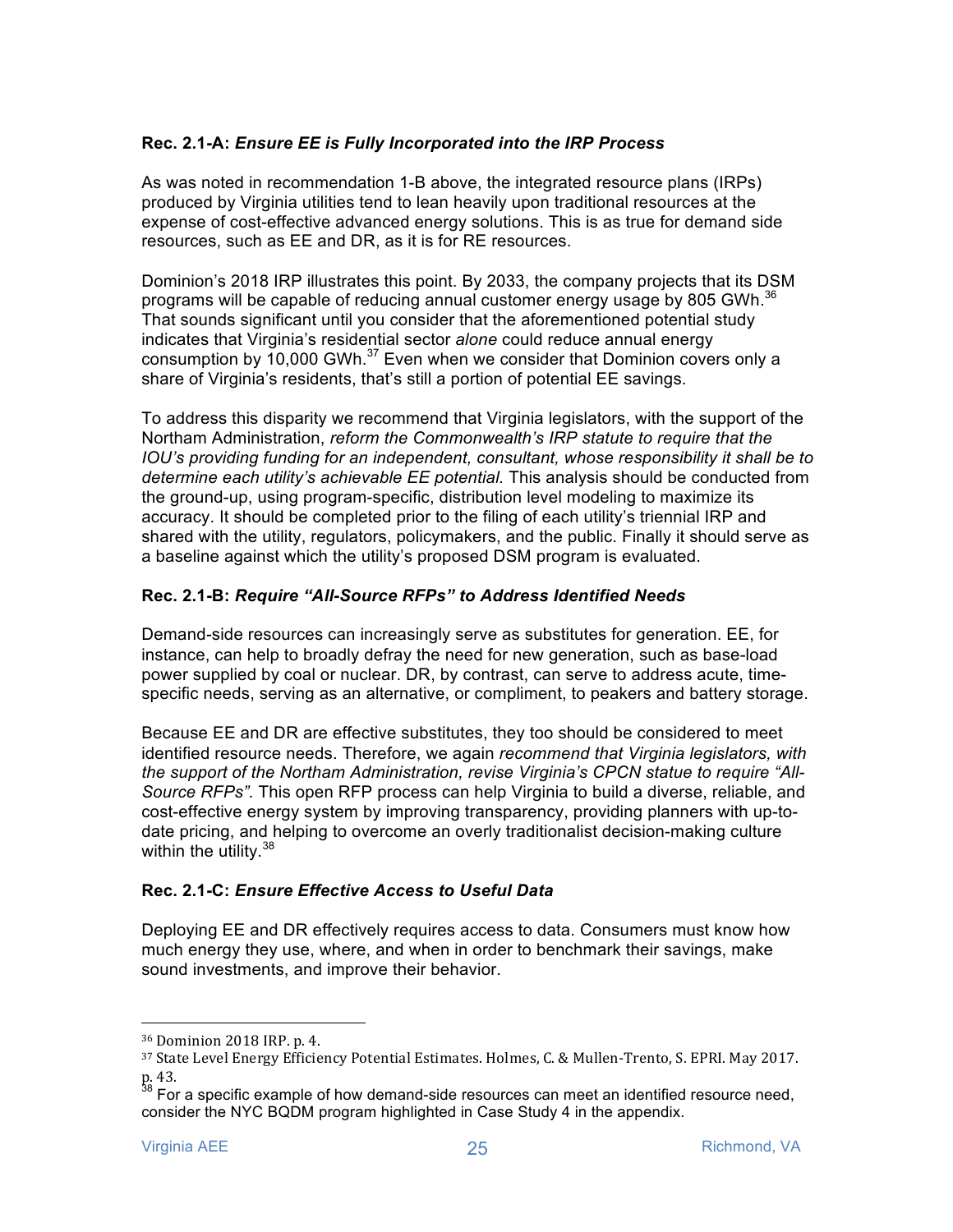Access to data can also be a source of significant value to third parties, such as innovators designing new EE hardware and software, energy service performance contractors (ESPCs), and DER providers. Using aggregated data and advanced analysis innovative companies can discover effective interventions and test groundbreaking products. With home and building data, ESPCs can market products and services that fit the unique needs to consumers. Employing anonymized, grid-level data, DER providers can identify the best locations for future deployments. All of these activities offer the potential for new economic growth and job creation in the Commonwealth.

Unfortunately Virginia does not have policies in place governing the release of energy usage data to consumers or third parties.<sup>39</sup> Some utilities have made data available to specific customers through online platforms and services like "Green Button." But many customers, especially those operating multi-unit buildings, face significant hurdles to access. For third parties the hurdles are often insurmountable.

Therefore we recommend that the *SCC open a docket to establish clear regulations governing data access*. Staff from DMME, the utilities, third-party service providers, consumer advocates, and other interested stakeholders should be engaged in these deliberations. The resulting regulations should contain the following elements:

- **Universal interface standards** to ensure that data can be readily shared with, and employed by, consumers and authorized third parties.
- **Streamlined authorization processes** allowing consumers to easily authorize the sharing of their data with third party service providers.
- **Strong security protocols** to ensure customer privacy and protect system data from unauthorized access and use.
- **Incentives for the utilities** to increase customer awareness of access to data and the ways in which data can be harnessed to save energy.
- **Pathways for access** to anonymized, grid-level data to help third party providers identify where their products and services are most valuable.

On August  $9<sup>th</sup>$ , 2018, Dominion filed for approval of the first phase of their grid transformation plan.40 The proposal contains \$314 million for the installation of approximately 1.4 million smart meters over the next four years, out of a target 2.1 million over the next 10 years. It also has \$7.2 million for a customer information platform – a figure that should grow to \$185 million over 10 years.

These investments *should* increase the quantity and granularity of customer data, as well as the ability of individual customers to access their data. Evidence suggests that in order to generate new savings that data needs to be translated into understandable, actionable insights, either by the utility or outside service providers. Customers also

<sup>&</sup>lt;sup>39</sup> ACEEE State Efficiency Database: Virginia. Updated July 2018. Database.aceee.org/state/Virginia  $^{40}$  Virginia Electric Power Company – For Approval Of A Plan for Electric Distribution Grid Transformation Projects Pursuant to § 56.585.1 A 6 Of The Code of Virginia. PUR-2018-00100. August 9, 2018.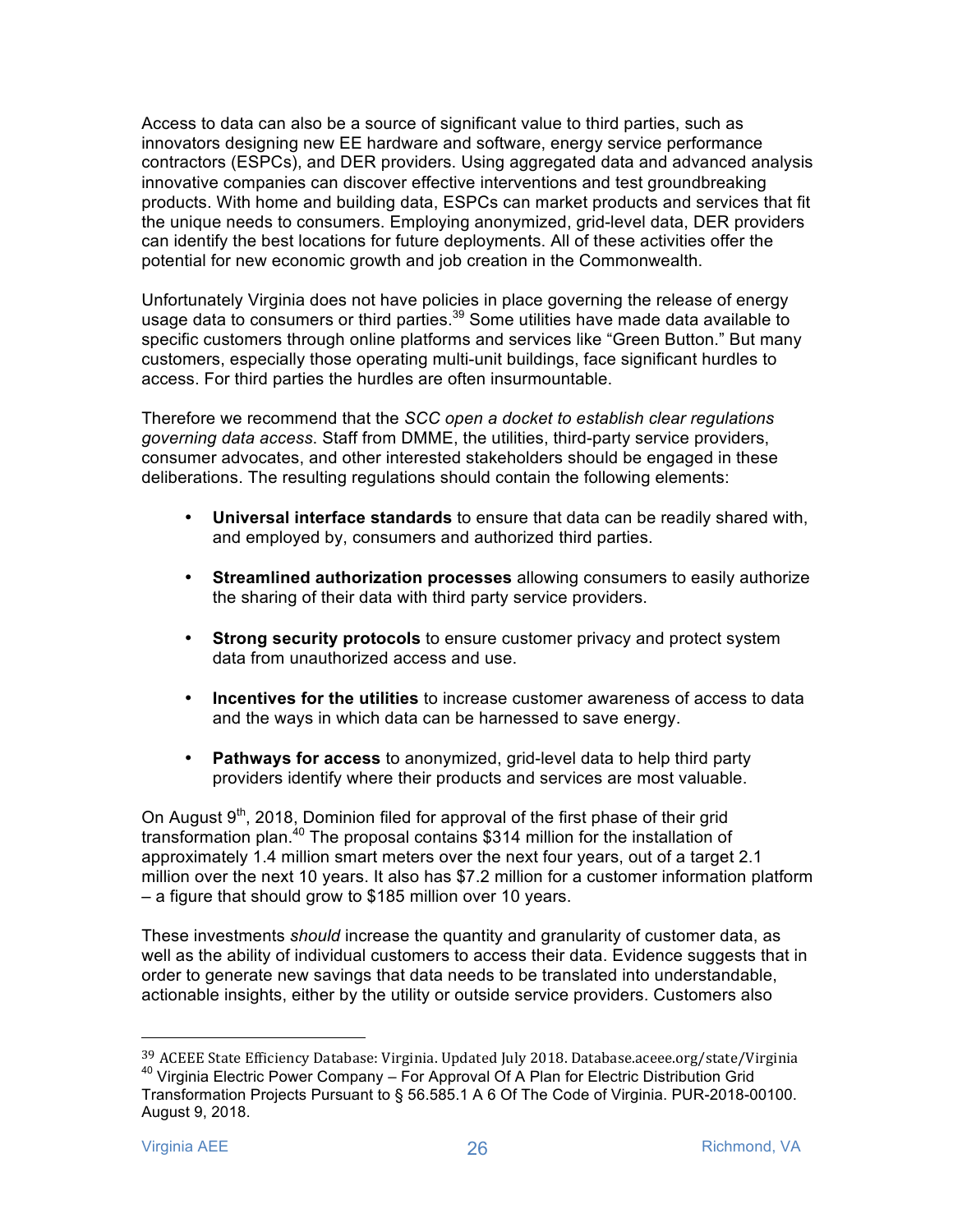need the ability to share that data with third parties, who can harness it to deliver tailored energy solutions. Thus, we also recommend that the **SCC** *make approval of grid transformation plans contingent upon two, data-related stipulations:* 

- 1. That the utility agrees to key regulations, as described above, regarding customer access to data. In particular universal interface standards, streamlined authorization processes, and pathways for access to data are essential.
- 2. That, in testimony and materials presented in the grid transformation docket, the utility lays out a clear business plan to fully realize the customer benefits of advanced metering infrastructure.

For additional information regarding data access and information sharing, we recommend **Access to Data: Bringing the Electricity Grid into the Information Age** by AEE<sup>41</sup> and the **Energy Usage Data Access Toolkit** by ACEEE.

#### **Rec. 2.1-D: Establish a CHP / WHP Working Group to Encourage Utilization**

Combined heat and power (CHP) and waste heat to power (WHP) are important efficiency resources. By generating both heat and electricity from a single fuel source, CHP lowers emissions and increases overall fuel efficiency – allowing utilities and companies to effectively "get more with less." WHP, which uses waste heat as its energy source to generate electricity and requires no additional fuel and generates no incremental emissions, provides significant benefits as well. Using CHP and WHP, Virginia's large energy and thermal consumers, such as manufacturing facilities and universities, can significantly improve their efficiency and help the state achieve its 10% conservation target.

To ensure Virginia is utilizing these resources to the fullest extent possible, we recommend that *DMME convene a CHP / WHP Stakeholder Working Group*. This group should include, at a minimum, representatives of the U.S. Department of Energy Mid-Atlantic CHP Technical Assistance Partnership (CHP TAP), Virginia's electric and gas utilities, and end users. This working group, supported by DMME staff, should undertake the following three items:

- **Conduct a Potential Study**  While the Department of Energy published a CHP technical potential study for all 50 states, it does not capture the nuances of CHP potential in Virginia. Therefore the Working Group should develop a study regarding the potential for CHP at all current and planned state facilities, as well as other potential end users, such as industrial facilities, military installations, and critical infrastructure.
- **Recommend a Statewide CHP / WHP Goal Based upon the results of the** above study, the working group should develop for Gov. Northam a 2030 CHP / WHP deployment goal. Setting such a goal will establish a benchmark for deployment of this resource, against which this Administration, and future ones, may measure progress.

 <sup>41</sup> Access to Data: Bringing the Electricity Grid into the Information Age. 21<sup>st</sup> Century Electricity System Issue Brief. Advanced Energy Economy. April 9, 2018.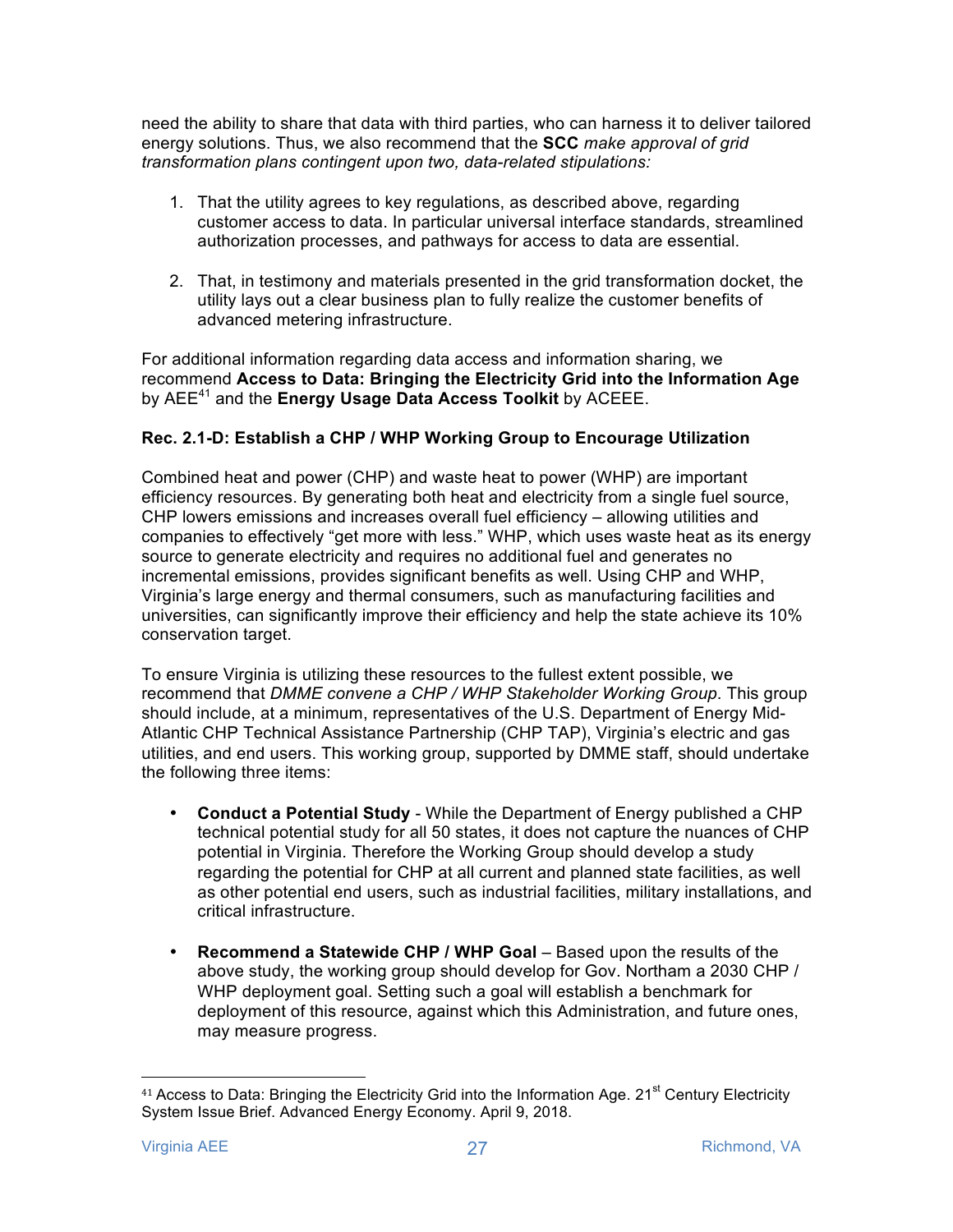• **Evaluate Benefits & Barriers** – The working group should likewise assess the value proposition of CHP and WHP, including the resiliency value of CHP, and barriers to CHP and WHP deployment. In their assessment of barriers, the group should consider, in particular, interconnection rules and standby rates. The group should complete this assessment no later than November of 2019.

# **2.2. Lead-by-Example Strategies**

If Virginia is going to meet the 10% conversation goal, then state government has an important role to play as both an exemplar of best practices and as a significant energy consumer itself. With over 100,000 employees spread across 50+ agencies and departments, our government is a sizeable energy consumer in and of itself.<sup>42</sup> Moreover, energy waste in government drains state coffers and, ultimately, impacts taxpayers.

To date, however, conservation efforts in state government have met with mixed results. Sizeable energy savings in one year have been met with backsliding the next.<sup>43</sup> Robust action among some state entities has been undercut by the inaction of others. The recommendations below, therefore, are aimed at ensuring that all parts of state government move aggressively to conserve energy and effectively track those savings.

# **Rec. 2.2-A:** *Set a New Goal to Reduce Energy Use at State Facilities*

Democratic and Republican Governors alike have sought to reduce energy consumption in state government. In 2007, the Gov. McDonnell signed Executive Order 19, which set a goal of reducing annual energy use by state government at least 5% by 2012.<sup>44</sup> Gov. McAuliffe upped the ante in 2014 with EO 31, which aimed to reduce energy use by 15%, below 2010 levels, by 2017.

We recommend that, following in the footsteps of his predecessors, *Governor Northam issue an Executive Order with the goal of reducing energy consumption at state facilities 20% by 2022*.To date, state government has fallen short of meeting Gov. McAuliffe's goal, so 20% by 2022 remains an ambitious target. Nonetheless, setting such a target will send a clear signal to leadership at agencies and institutions that conserving energy is an important priority of this administration.

McAuliffe's order leaned heavily upon energy service performance contracts (ESPCs) for the implementation of conservation measures. We strongly support the use of ESPCs whenever possible. They allow for the deployment of EE at no cost to the taxpayer. However, where ESPCs are not feasible, we would encourage the Governor to commit state budget resources upfront to EE measures.

#### **Rec. 2.2-B:** *Fully Implement Energy Tracking System for State Buildings*

In Executive Order 31, former Gov. McAuliffe also directed DMME to develop a comprehensive system to measure, track and verify energy consumption at state facilities. In the years since, DMME has piloted an energy data system through which the consumption of state agencies can be tracked.

<sup>&</sup>lt;sup>42</sup> Virginia Energy Plan 2014. DMME. Commonwealth of Virginia. October 1, 2014.

<sup>&</sup>lt;sup>43</sup> [Presentation] Virginia Energy Plan: Energy Efficiency Subcommittee. DMME. July 18, 2018.

<sup>&</sup>lt;sup>44</sup> ACEEE State Efficiency Database: Virginia. Updated July 2018. Database.aceee.org/state/Virginia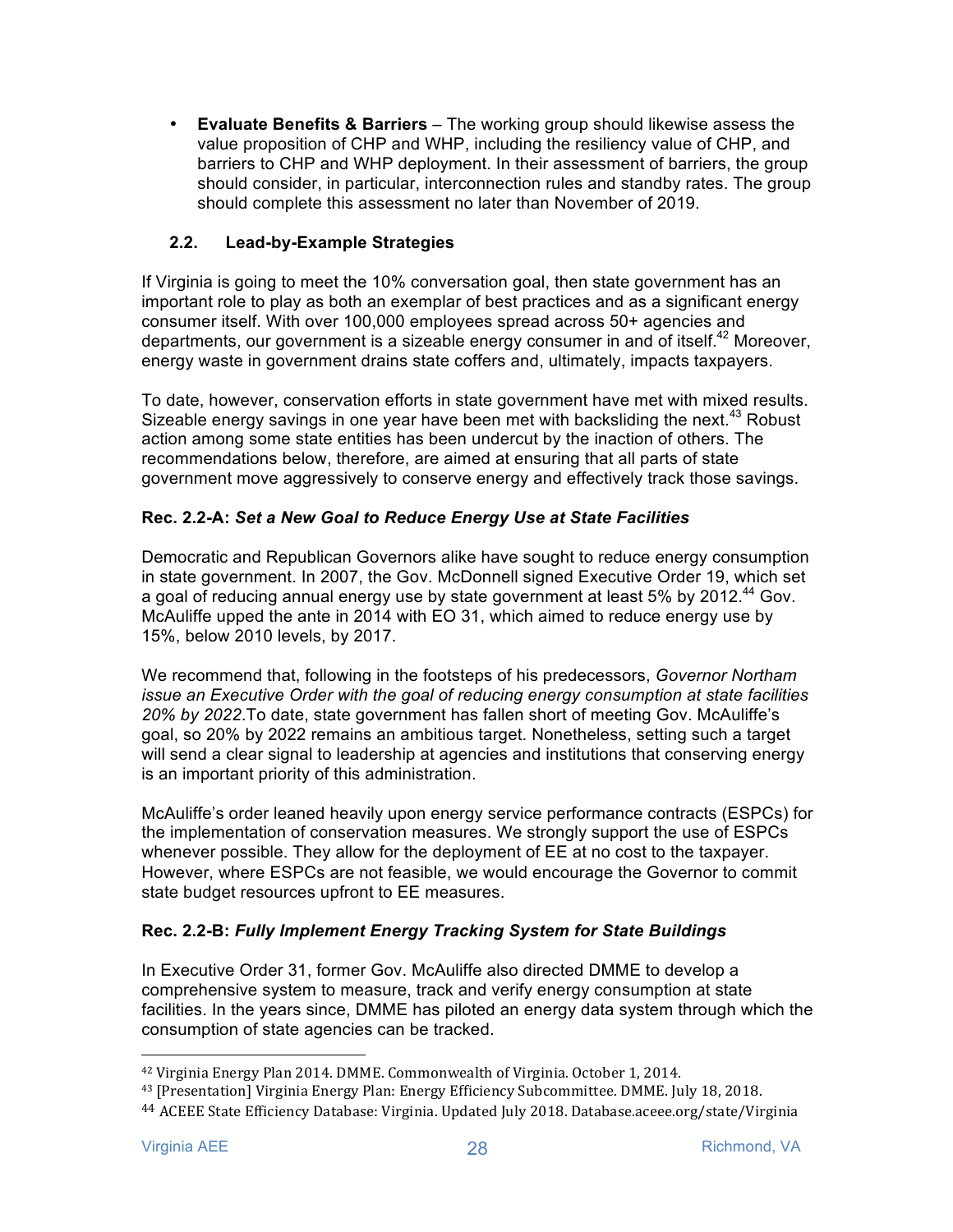We recommend that Governor Northam support this initiative and, in the aforementioned executive order, *require that, no later than January 1, 2020, the system is fully operational and all state facilities are consistently providing up-to-date and comprehensive information regarding their energy use.* The dashboard should be accessible to the public and easy to navigate. The information compiled therein should be easy to understand and, to the extent possible, updated in real time. To ensure "apples-to-apples" comparisons, we would encourage dashboard designers to group state facilities by category (e.g. office building, research laboratory, educational facility).

Gathering state government energy data and increasing transparency will provide a foundation for the implementation of EE measure and tracking of savings. Through "apples-to-apples" comparisons, state leaders can identify high-performers and areas of acute need. Fundamentally, it allows the Administration and General Assembly to save taxpayer dollars by identifying areas of energy waste.<sup>45</sup>

#### **Rec. 2.2-C:** *Incent Public Higher Ed. Institutions to Invest in EE*

Virginia has 39 public institutions of higher education, from four-year colleagues and universities to two-year institutions such as the Virginia Community College System.<sup>46</sup> Taken together, Virginia's public colleges and universities are one of the largest consumers of energy in state government, and many individual facilities, such as the UVA Medical Center, are among the largest consumers in their community.

Unfortunately, Virginia's institutions of higher education have a problem with energy waste. According to a 2014 JLARC report, as of 2011, the Commonwealth's institutions of higher education had a backlog of deferred maintenance projects amounting to \$1.4 billion.<sup>47</sup> Per the report, insufficient maintenance hinders the ability of these facilities to operate efficiently, "older facilities typically have outdated technology (such as HVAC and electrical systems), with lower energy efficiency and higher operating costs." Anecdotal evidence would suggest this backlog has only grown in the interim.

This backlog is a chronic cost to taxpayers and, especially, students. The latter have to bear the costs of deferred maintenance in the form of higher tuition to cover wasteful energy spending, physical discomfort, and disruptive, ad hoc repairs to critical problems. So solve this problem, we recommend Governor Northam take the following steps:

• **Prioritize Higher Ed. Data** – To ensure the state has good data on energy consumption at public colleges and universities, the Governor should make consistently and fully gathering data from these institutions a DMME priority as the Department rolls out the energy dashboard. DMME staff should work alongside administrators and sustainability officers at these institutions to establish systematic and, as much as possible, remote monitoring processes to routinely gather such data.

 $45$  For state specific examples of energy tracking systems and how they can be harnessed to encourage efficiency, see Case Studies 5 and 6 in the appendix.

<sup>&</sup>lt;sup>46</sup> Higher Education System Overview. State Council of Higher Education for Virginia. http://www.schev.edu/index/agency-info/agency-overview/higher-education-overview <sup>47</sup> Support Costs and Staffing at Virginia's Higher Education Institutions. Joint Legislative Review & Audit Commission (JLARC). October 2014. p. 51-52.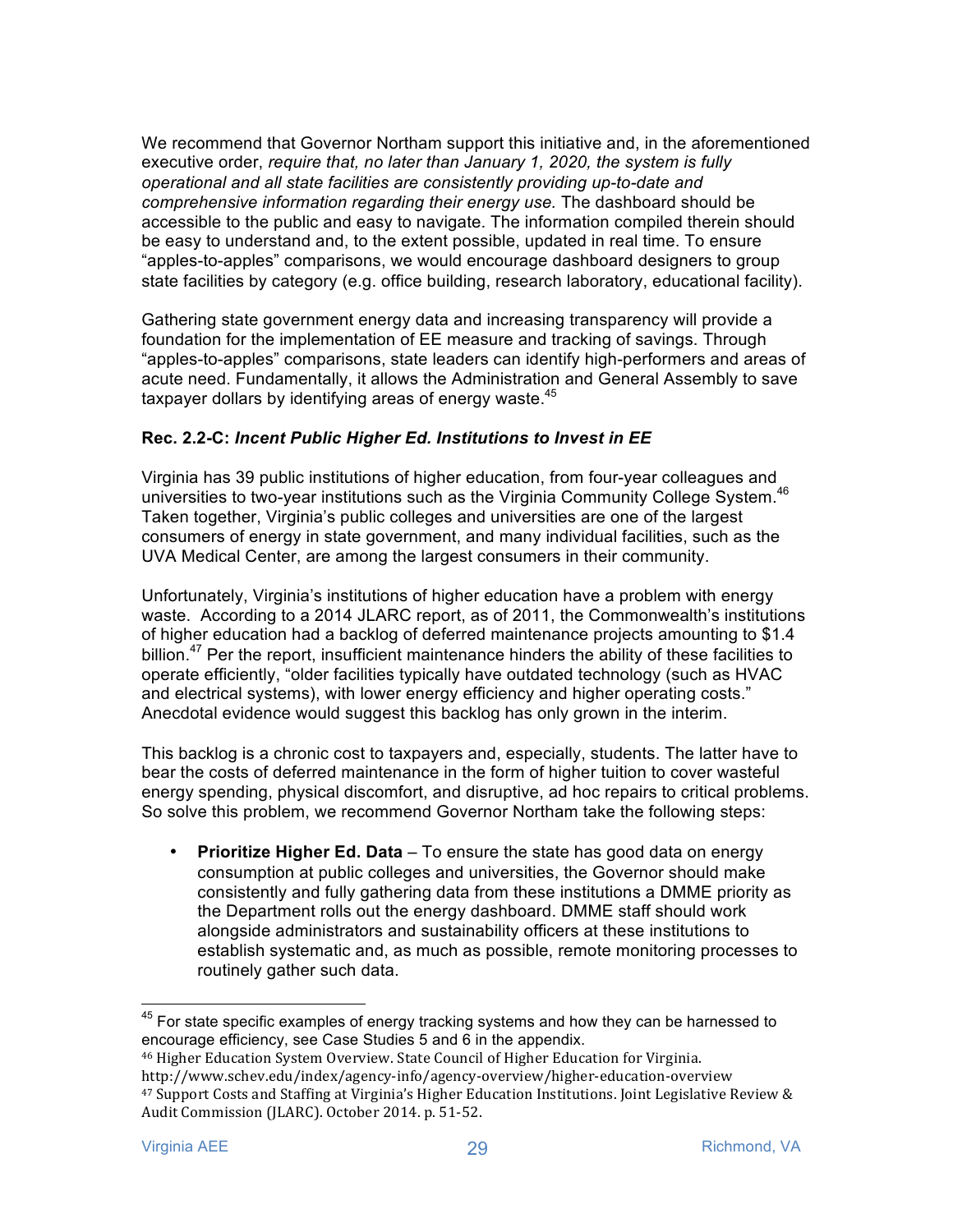• **Establish a "Race to the Top"** – Using data gathered from these institutions the Northam Administration should incentivize Virginia's public colleges and universities to clear their maintenance backlogs through a "Race To The Top" style competition. Those that make the greatest reductions - percentage and overall - in consumption should receive both recognition and a financial reward.<sup>48</sup>

# **2.3. Financing**

#### **Rec. 2.3-A: Invest Carbon Permit Revenues in EE**

EE and DR are cost-effective strategies to reduce emissions in the electric power sector. As they reduce electricity use, these tools avoid emissions of carbon dioxide  $(CO<sub>2</sub>)$  and other harmful pollutants, often at the lowest cost.<sup>49</sup> As the Commonwealth plans to implement carbon regulations on the electric generation section,  $CO<sub>2</sub>$  reductions from EE and DR will help electric generating units meet emissions limits by reducing electricity production.

We recommend, therefore, *that DMME use the set-aside of allowances proposed in the draft carbon rule to invest in EE and DR projects that save energy and reduce utility costs for public and private sectors alike*. While EE and DR will greatly help to meet the Commonwealth's  $CO<sub>2</sub>$  emission targets, this does not mean that deployment will increase – even when it is the most cost-effective option. Market and regulatory barriers to investment in EE and DR can hinder its use as a compliance strategy.<sup>50</sup> The Commonwealth should consider using methods for allowance distribution to help address these barriers to energy efficiency deployment.<sup>51</sup> For example, an updating output-based allocation provides a transparent and predictable price signal, and rewards measures that deliver lasting  $CO<sub>2</sub>$  reductions.<sup>52 53</sup>

# **Section 3 – Electric Vehicles**

The United States is poised to witness a transportation revolution. Since 2011, the sale of light-duty electric vehicles in the US has grown by 50% year-over-year, with buses and heavy-duty EVs following closely. This is with good reason. When we take into account lifecycle costs, it is already less expensive to own an electric vehicle (EV) than a

 $48$  For a specific example of how Tennessee's public colleges and universities are using ESPC's to improve efficiency, see Case Study 7 in the appendix.

<sup>&</sup>lt;sup>49</sup> ACEEE. 2016. How Much Does Energy Efficiency Cost? aceee.org/sites/default/files/cost-of-

ee.pdf.<br><sup>50</sup> ACEEE 2013. Overcoming Market Barriers and Using Market Forces to Advance Energy<br>Efficiency. http://aceee.org/research-report/e136.

<sup>&</sup>lt;sup>51</sup> See a description of allocation methodologies in ACEEE's Comments to Virginia Department of Environmental Quality on Allowance Distribution Under a Market-based CO2 Trading Program. https://aceee.org/regulatory-filing/ed-noira-0717.<br><sup>52</sup> Several states participating in the NOx SIP Call use output-based allocation. In addition, see

AJW's Direct Allocation approach (http://ajw-inc.com/mass-based-paper/) and AEE's Performance-based Allocation approach (http://info.aee.net/allocation-for-clean-power-plan-

 $\frac{\text{compliance}}{53}$  For additional information regarding investments in EE during carbon reduction revenues, please see Case Study 8 in the appendix.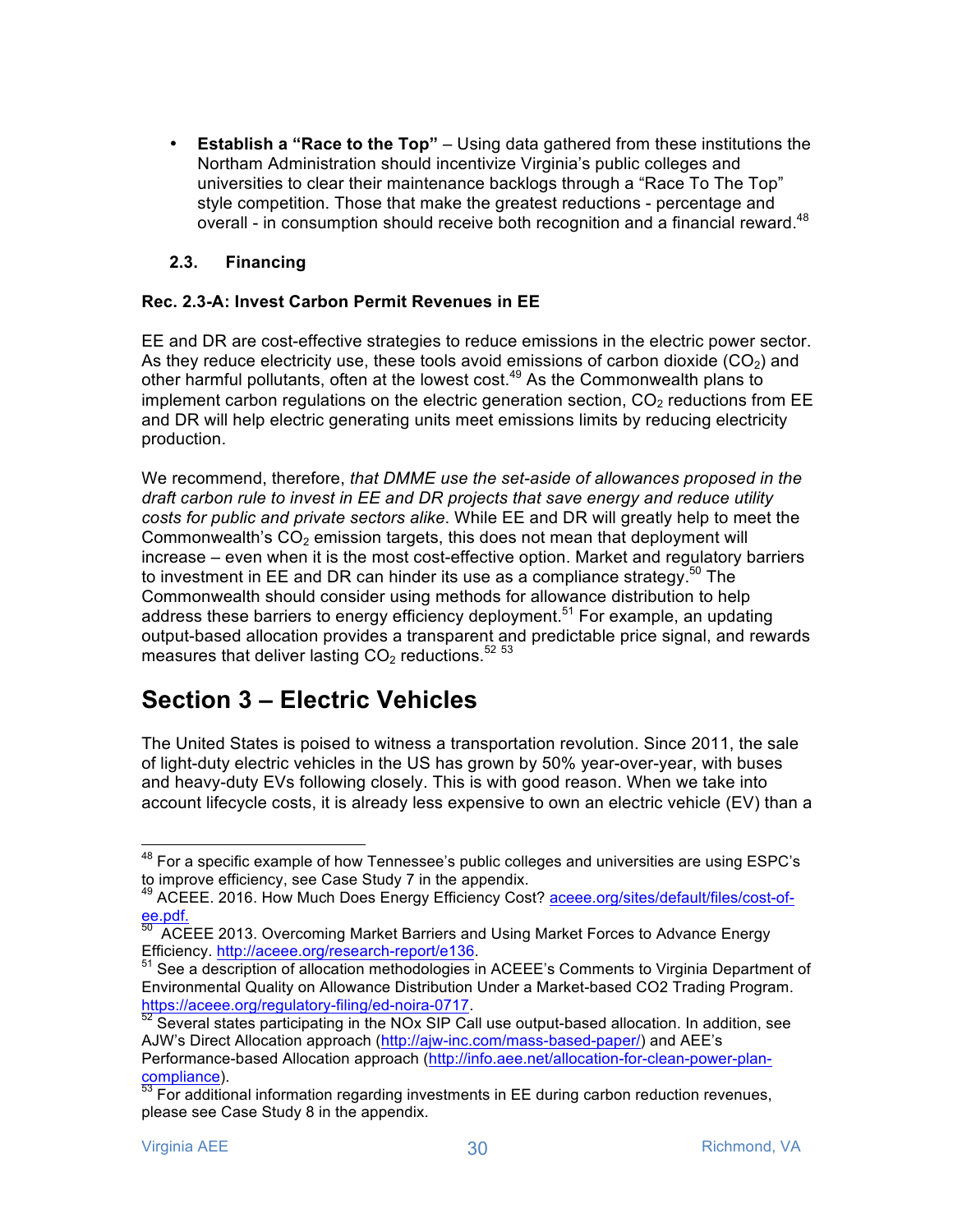fossil-fueled vehicle for many Americans. With battery prices continuing to fall, the upfront price of EVs is approaching parity.

Moving from fossil-fueled transportation to EVs will bring economic and health benefits to our Commonwealth. Transportation electrification brings EV charging installation jobs and other supply chain activity, which mean we can attract and keep investment dollars here, employing local power and reinvesting in Virginia. Advanced vehicles and fuels already employ over 6,600 people in Virginia.<sup>54</sup> Transitioning to EVs will also improve air quality and public health. EVs can provide a variety of benefits to the grid and consumers as a whole, with demonstrable economic gains.

The next three years will determine if the Commonwealth quickly realizes these benefits or, if regulation and policy is an obstacle to EV deployment. So far we are off to a good start. On August  $9<sup>th</sup>$  the Commonwealth became the first state in the nation to take advantage of the Appendix D VW Settlement funds as Gov. Northam announced DEQ would award EVgo a \$14 million contract to develop a statewide network of DC fastchargers.<sup>55</sup> This network will enhance Virginia's existing public charging infrastructure, making it easier and faster to travel throughout the Commonwealth by EV.

Infrastructure development is essential in moving the Commonwealth towards transport electrification. However a focus on public infrastructure alone will not suffice. The Northam administration, regulators, and legislators have to collaborate with private providers, local leaders, and utilities to ensure Virginia is taking a holistic approach to infrastructure deployment. The same can be said of EV deployment as a whole – policymakers should work to ensure that the electrification of medium- and heavy-duty fleets keeps pace with light-duty EVs. Likewise, utilities and regulators have an important role to play in rate design – developing and approving tariffs that incentivize vehicle uptake and maximize the benefits EVs can provide to the grid.

Together, these policies can help accelerate transportation electrification in the Commonwealth – generating new jobs, in-state investment, energy, and health benefits to Virginians. For all these reasons we would urge Governor Northam to heed the recommendations below and lead on electrification.

# **Rec. 3-A:** *Encourage the Development of Good EV Tariffs*

Charging electric vehicles can benefit consumers regardless of whether they own an EV or not. We all pay for the grid, no matter how much, or how little, each part of that system – each power plant or transmission line – is used. When EV charging is properly incentivized, it saves ratepayers money by improving the utilization of assets, spreading system costs over more sales volume and putting downward pressure on rates. The key to proper incentives is good rate design.

By contrast, bad rate design can raise system costs, by adding EV load to peak demand, rather than shifting it. That can impact EV-owners and non-owners alike. What is more,

<sup>54</sup> Sources: Bureau of Labor Statics; AEE / BW Research Analysis of 2018 U.S. Energy & Employment dataset

<sup>55</sup> Gov. Northam Announces Selection of EVgo… Office of the Governor. August 9, 2018. https://www.governor.virginia.gov/newsroom/all-releases/2018/august/headline-828389-en.html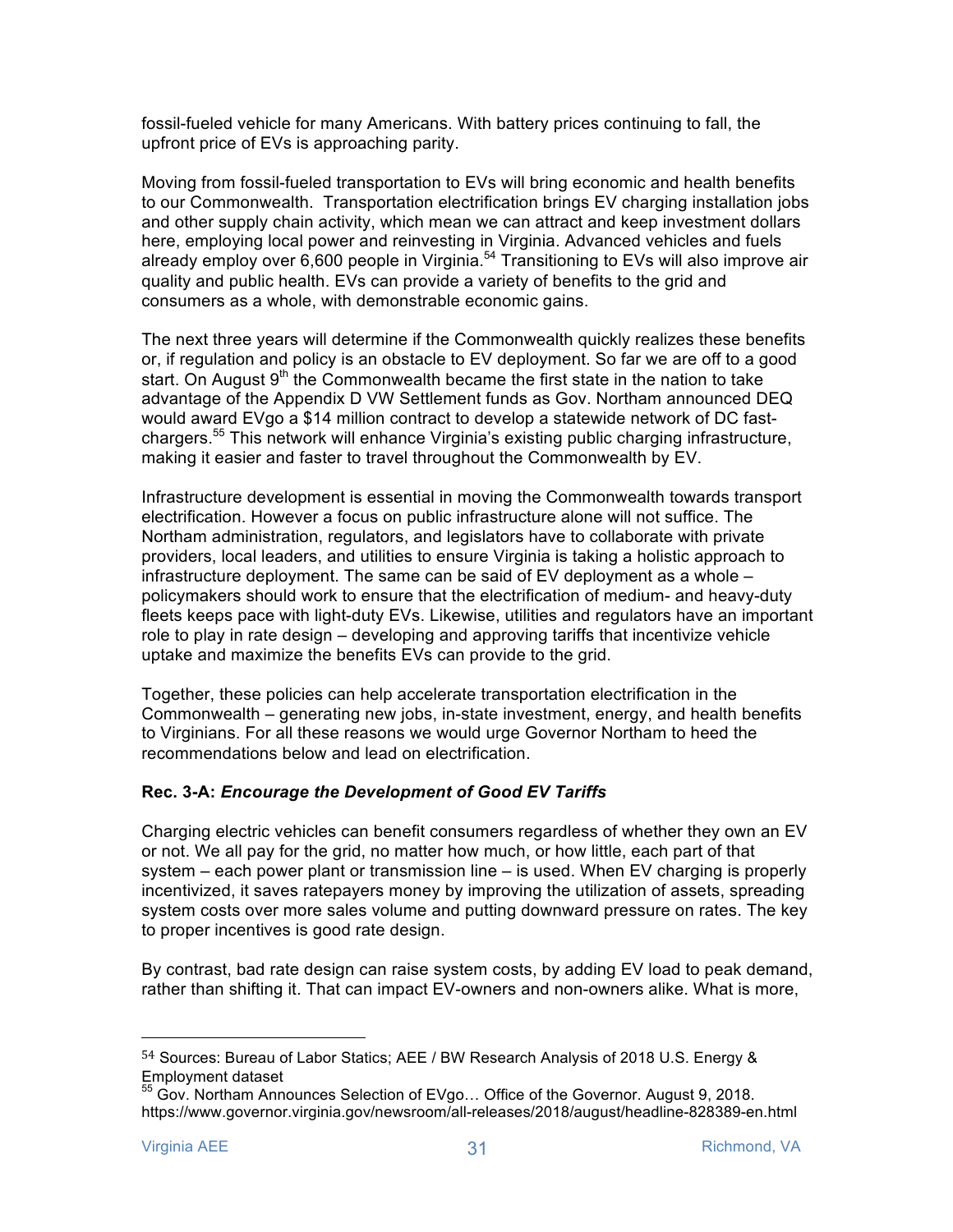bad rate design and ill-conceived demand charges can undermine the economics of EV ownership – by raising the cost of "fuel" – and serve as a disincentive to uptake.

Virginia policymakers should ensure that the Commonwealth's rate structure, particularly EV specific tariffs, is designed to maximize the benefits, and minimize the impacts described above. To that end, we recommend that *Gov. Northam order DMME to produce a study regarding optimal EV tariffs for Virginia*. The study should be developed with the input of the SCC, Office of the Attorney General, EV stakeholders, and other interested parties. It should seek to identify best practices in rate design, make specific regulatory and / or legislative recommendations, and endeavor to ensure that EV tariffs in Virginia incentivize EV uptake, in both the light-, medium- and heavy-duty sectors, and benefit both EV owners and other ratepayers.<sup>56</sup>

# **3.1. EV Infrastructure Deployment**

A consistent obstacle to EV uptake is "range anxiety." In a nutshell, this is the fear that your EV will run out of power before you can reach a charging station. As charging infrastructure has become increasingly widespread, and the range of light-duty EVs has grown – 56% on average between 2011 and  $2017^{57}$  – this fear has waned. Nonetheless, it persists and is commonly sited as one of the chief reasons consumers opt not to purchase EVs.

A comprehensive approach to EV infrastructure deployment can help quell "range anxiety" and increase uptake. A recent survey of over 350 metropolitan areas around the globe found a clear linkage between deployment and  $EV$  uptake.<sup>58</sup> A comprehensive approach to infrastructure deployment can do more than simply quell "anxiety"; it can address very real concerns about access to EV charging where consumers live, work, and shop. It can facilitate the deployment of charging infrastructure by private providers. And it can offer alternate solutions where the private market falls short. The recommendations below are intended to help steer Virginia towards a comprehensive approach.

# **Rec. 3.1-A:** *Develop a Widespread & Accessible Public Charging Network*

Virginia has made important strides to develop a robust public charging network. Gov. Northam's announcement of \$14 million in funding to build a public fast-charging network is the latest step. It builds upon the 25+ fast-changing stations that have already been deployed across the Commonwealth in places like Charlottesville, Richmond, Front Royal, and Hampton Roads<sup>59</sup> as well as a network of over 250 charging Level 1 charging stations that has grown from scratch over the past 10 years.

 $56$  For a specific example of how good rate design can help shift EV load, please see Case Study 9 in the appendix.

<sup>57</sup> Fact of the Week #1008: Median All-Electric Vehicle Range… Department of Energy. Dec. 18, 2017. https://www.energy.gov/eere/vehicles/articles/fotw-1008-december-18-2017-median-allelectric-vehicle-range-grew-73-miles

<sup>&</sup>lt;sup>58</sup> Emerging Best Practices for Electric Vehicle Charging Infrastructure. Hall, D & Lutsey.

International Council on Clean Transportation. October 2017.<br><sup>59</sup> Energy in the New Virginia Economy: Update to the 2014 Virginia Energy Plan. DMME. p. 31.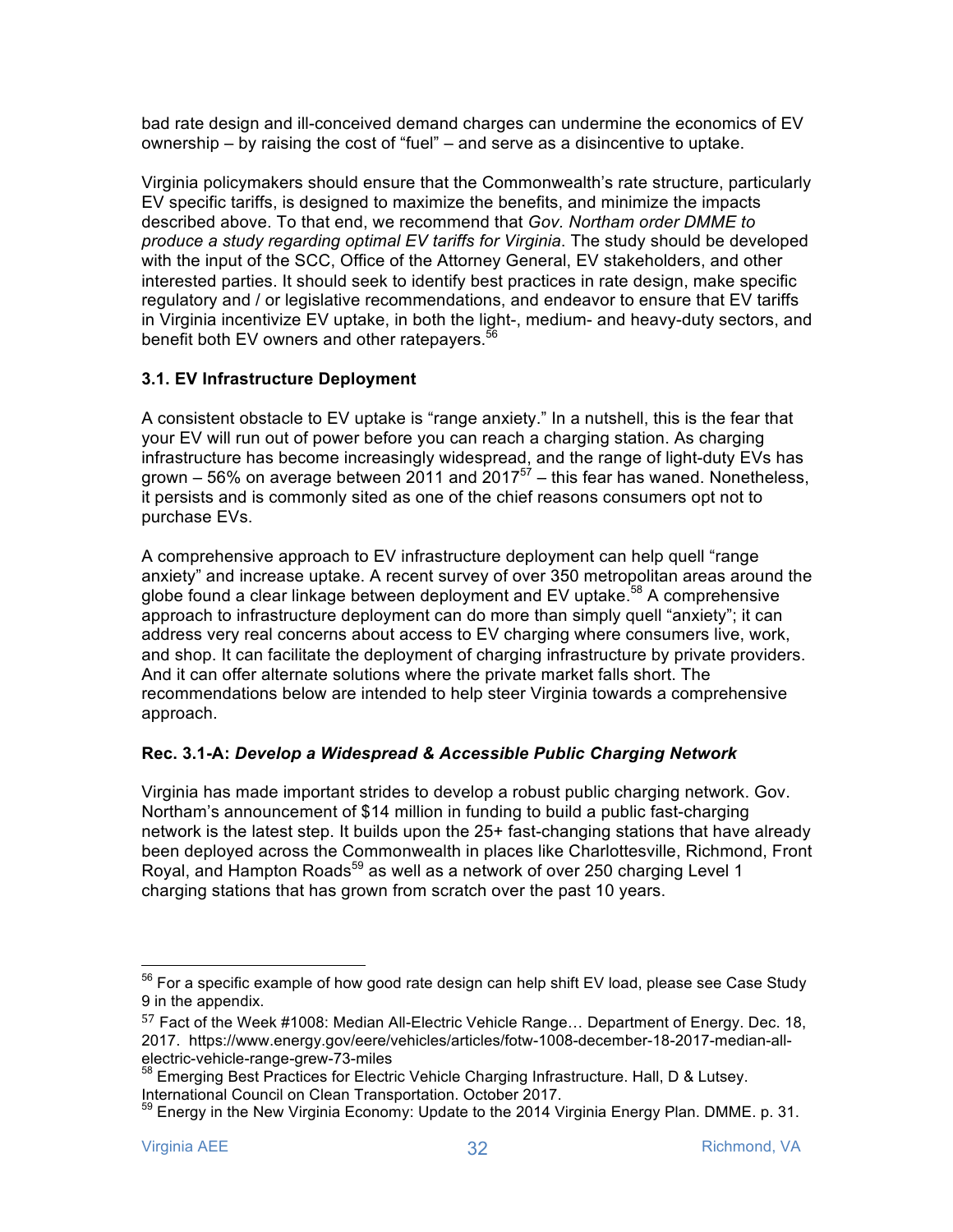Virginia's charging network, especially its' DC fast-charger network, does contain notable gaps. Significant portions of the Northern Neck, Central and Southwestern Virginia – including the important I-81 corridor as it heads into Tennessee – are more than 30 miles from the nearest fast-charger, and in some cases any EV charger at all.<sup>60</sup> Hopefully, some of these gaps will be addressed via the awards mentioned above. To facilitate deployment, and expand coverage overall, we recommend that *DMME, DEQ, and VDOT, in coordination with EVgo, Virginia Clean Cities, and other parties, conduct deep-dive assessments of Virginia's primary and secondary transportation corridors* to identify optimal locations for additional public charging stations.

In the August 9<sup>th</sup> announcement, the Governor stated that the Commonwealth would seek to deliver an EV "changing network that is driver-focused, user-friendly, and promotes electric vehicle usage." Closing gaps in coverage is essential to achieving those aims. But, as new EV charging infrastructure is deployed, we would encourage state leaders to also ensure that it is developed in-line with open payment and technical standards. Such interoperability helps minimize "range anxiety" and maximize ease of use for consumers.

#### **Rec. 3.1-B:** *Lower Barriers to Private EV Charger Deployment*

In addition to the public network described above, Virginia should encourage the deployment of charging stations by private developers. These companies use private capital to build and operate EV chargers at locations like grocery stores and shopping malls. Such deployments are a valuable compliment to a public charging network, and ensure EV users have greater access to chargers. But private developers have run into practical barriers as they have sought to deploy charging stations. Here are three specific recommendations to address those barriers:

- Require Utilities to Provide Timely, Useful Access to Data EV chargers, especially Level 2 or 3 chargers, can create significant new demand for energy at a specific point on the grid. While the grid is equipped to handle this demand, information regarding available capacity can help both private developers and grid operators best site new charging stations. Therefore, we recommend, as a component of the regulations governing data access (see recommendation 2.1- C) that *the SCC should lay out guidance regarding timely access to anonymous, grid-level data for private developers of EV charging.* If utilities would like to further ensure charging stations are well-sited on the grid, they should consider developing publicly available "heat maps" that identify points with significant capacity or congestion on the distribution grid.
- **Update Virginia's Building Code to Accommodate EV Growth –** Parking garages at multifamily residences and office buildings pose a challenge to EV growth. Retrofitting these garages to accommodate charging stations can require costly, and time-consuming construction. To avoid this dilemma going forward, we recommend that *policymakers revise Virginia's building code to require that 15% of all spaces in new parking structures accommodate EV chargers.* This is *not* a requirement that builders install such chargers, just the infrastructure (e.g. conduit) needed to facilitate development. New regulations in Atlanta, which

 $60$  Ibid.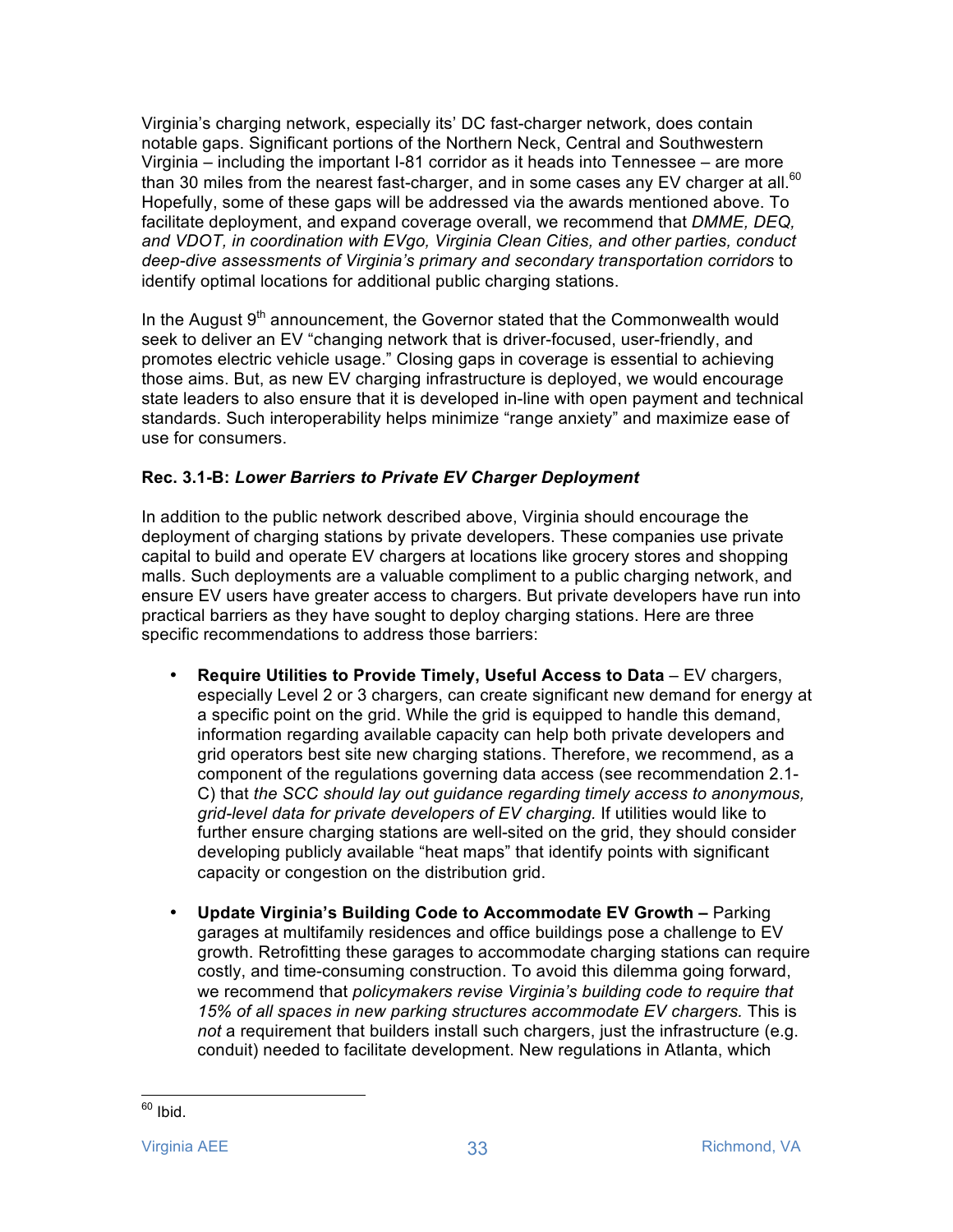require such infrastructure investments at new residential and commercial buildings, provide a model of this requirement. $61$ 

• **Permit Local Tax Breaks for EV Chargers** – To encourage the growth of certain businesses, such as renewable generation, the Commonwealth permits localities to reduce the property tax rate on the "machinery and tools" involved. As noted above, building more charging stations is key to encouraging greater EV adoption. So we recommend that *lawmakers, with the support of the Northam Administration, pass legislation allowing localities to reduce the property tax rate on EV charging stations.* This gives localities the option of creating additional financial incentives to attract more investment in EV charging.

# **Rec. 3.1-C:** *Evaluate Regulations around Utility Ownership of EV Infrastructure*

Working in concert, the public and private sectors in Virginia have made demonstrable progress in developing an EV charging network. We hope that this activity will keep pace with EV growth. However there may be circumstances in which the private market, combined with public sector actions, falls short. In these instances, it may be necessary for state utilities to support the network through investments in charging infrastructure, particularly when it comes to medium- and heavy-duty fleet vehicles.

Utility investment in EV charging infrastructure can support industry development, creating a variety public energy, economic, and health benefits. But it also runs the risk of deterring private investment, especially in charging stations. So we would recommend that *the SCC identify specific parts of this emerging industry that are best served by utility investments, and promulgate appropriate regulations*. In particular, we would encourage regulators to consider permitting utilities to invest in "make readies" for chargers – i.e. all the infrastructure need to bring power up to the charging station.

# **3.2. Strategies to Expand EV Adoption**

Expanding charging infrastructure, as described above, is a significant way to encourage light-duty EV adoption amongst consumers. However, the Northam Administration can take a more direct role in accelerating the adoption of EVs – especially medium- and heavy-duty EVs – by state government, municipalities, and other institutions.

Moving state, municipal, and other fleets away from conventional fuels and towards electrification has a number of benefits. First and foremost are cost savings. Municipal bus fleets provide a good example. Today – per internal industry data – an electric bus costs roughly \$250,000 more upfront than a diesel bus. However, on an annual basis, the same electric bus costs \$35,000 less in fuel, parts, and maintenance. As a result, over the course of a dozen years each electric bus can save a locality \$170,000. That's money that can be returned to riders, in reduced fares, or reinvested to improve and expand transit service. The cost-differential for light-duty vehicles is, proportionally, is even better. As battery costs continue to decline, these savings will only continue to improve across all vehicle classes.

<sup>&</sup>lt;sup>61</sup> Atlanta Passes Infrastructure Ordinance to Support EV charging. Katie Pyzyk. Smart Cities Dive. Nov. 22, 2017. https://www.smartcitiesdive.com/news/atlanta-passes-infrastructureordinance-to-support-ev-charging/511500/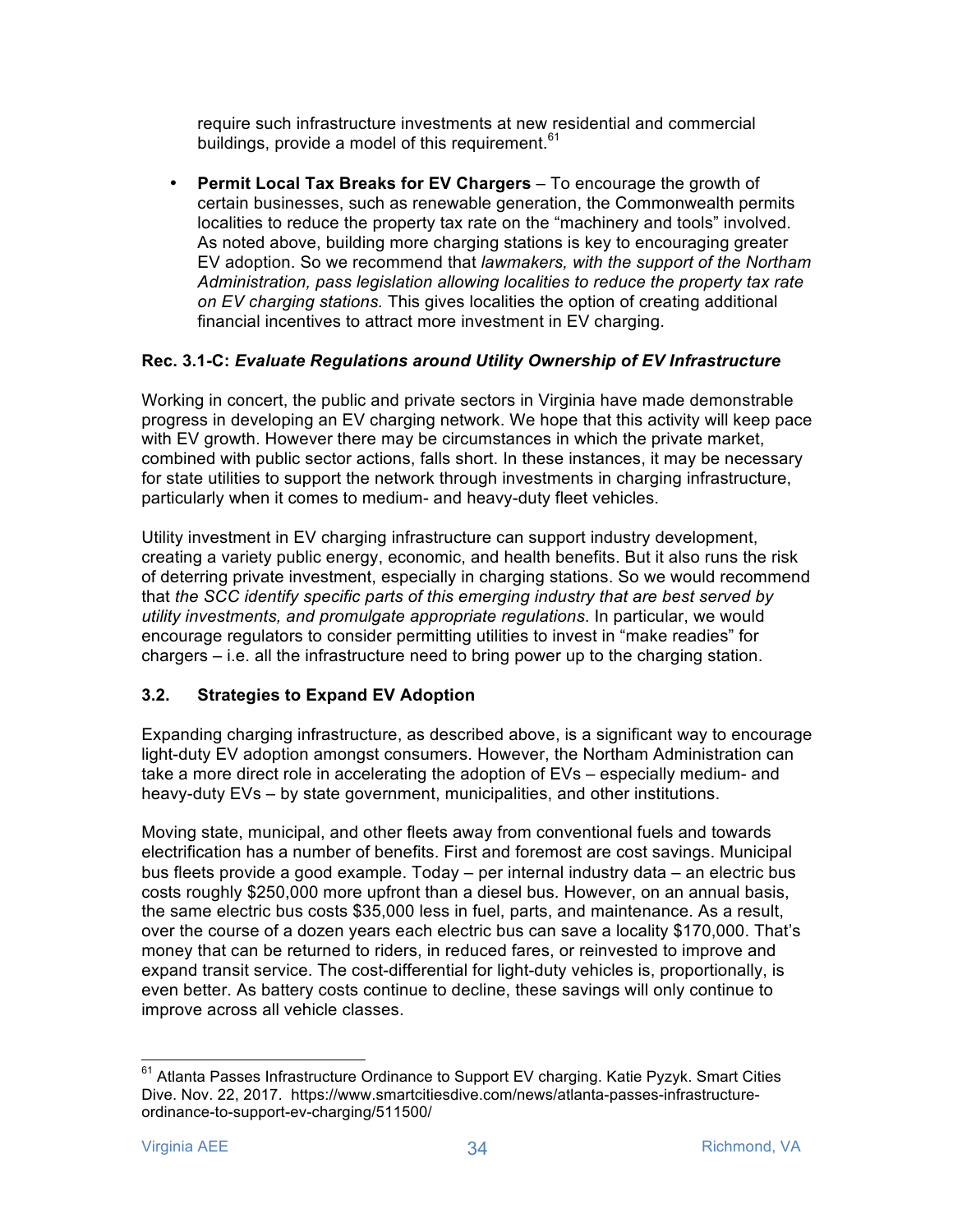The benefits extend beyond cost savings however. The medium- and heavy-duty EV industry is fast growing in the US, with leading manufacturers opening new facilities in the US in recent years. Virginia – with its favorable business climate – has the opportunity to attract this business through a clear commitment to EV technology. At the same time as it attracts new business and job growth, such a commitment will also help improve health and environmental outcomes for the Commonwealth.

Given the diverse benefits from moving Virginia's transportation fleets from conventional fuels to electricity, we urge the Northam Administration take a number of concrete steps to encourage and accelerate this transition.

#### **Rec. 3.2-A:** *Set an Electrification Target for the Commonwealth's Fleet*

Today, Virginia has approximately 4,000 light-duty vehicles in a centralized fleet, overseen by the Office of Fleet Management Services (OFMS), which state employees can use for government travel.<sup>62</sup> OFMS advertises electric vehicle charging infrastructure, including a Level 3 Fast Charger, as part of its' Alternative Fuels Program. OFMS provides little information, however, regarding the number of EVs in its fleet or how state employees can access them.

This should change. Given the numerous benefits discussed above, the Commonwealth should swiftly and cost-effectively transition the state fleet to EVs. Assuming roughly a 7% turnover rate63, we recommend that *Gov. Northam set a target of converting 15% of the state fleet to EVs by the end of 2021***.** This would mean that roughly 7 in 10 new vehicles purchased, as part of the normal fleet turnover, would be EVs. At the same time, the Administration should work with OFMS to ensure that state employees have clear ways to select EVs for use and that the Office has sufficient charging infrastructure to accommodate this EV growth.

#### **Rec. 3.2-B:** *Establish a Medium / Heavy-Duty Fleet Electrification Working Group*

Fleets that operate with predictable routes and routines – such as municipal buses or drayage vehicles – are especially well suited to electrification, as they don't face issues of range anxiety or erratic charging schedules. But the electrification of such large fleets can present challenges too. Such fleets may require specific charging infrastructure with additional upfront costs, or they may generate substantial new load at specific times.

To address thee challenges and facilitate fleet electrification, we recommend that *DMME and DEQ establish a Stakeholder Working Group*. The group should be comprised of officials from the Administration and relevant municipalities, the utilities, fleet operators, EV manufacturers, and other interested parties. The group should be tasked with four broad goals:

• Identify the full range of medium- and heavy-duty vehicle fleets currently operating in Virginia, from school and municipal bus fleets to port and

 <sup>62</sup> https://dgs.virginia.gov/fleet/fleet/about-fleet/

<sup>63</sup> America's Aging Vehicles Delay Rate of Vehicle Turnover. Hart Schwartz. The Fuse. Jan. 23 2018. (Data drawn from Transportation Energy Data Book, Oak Ridge National Lab) http://energyfuse.org/americas-aging-vehicles-delay-rate-fleet-turnover/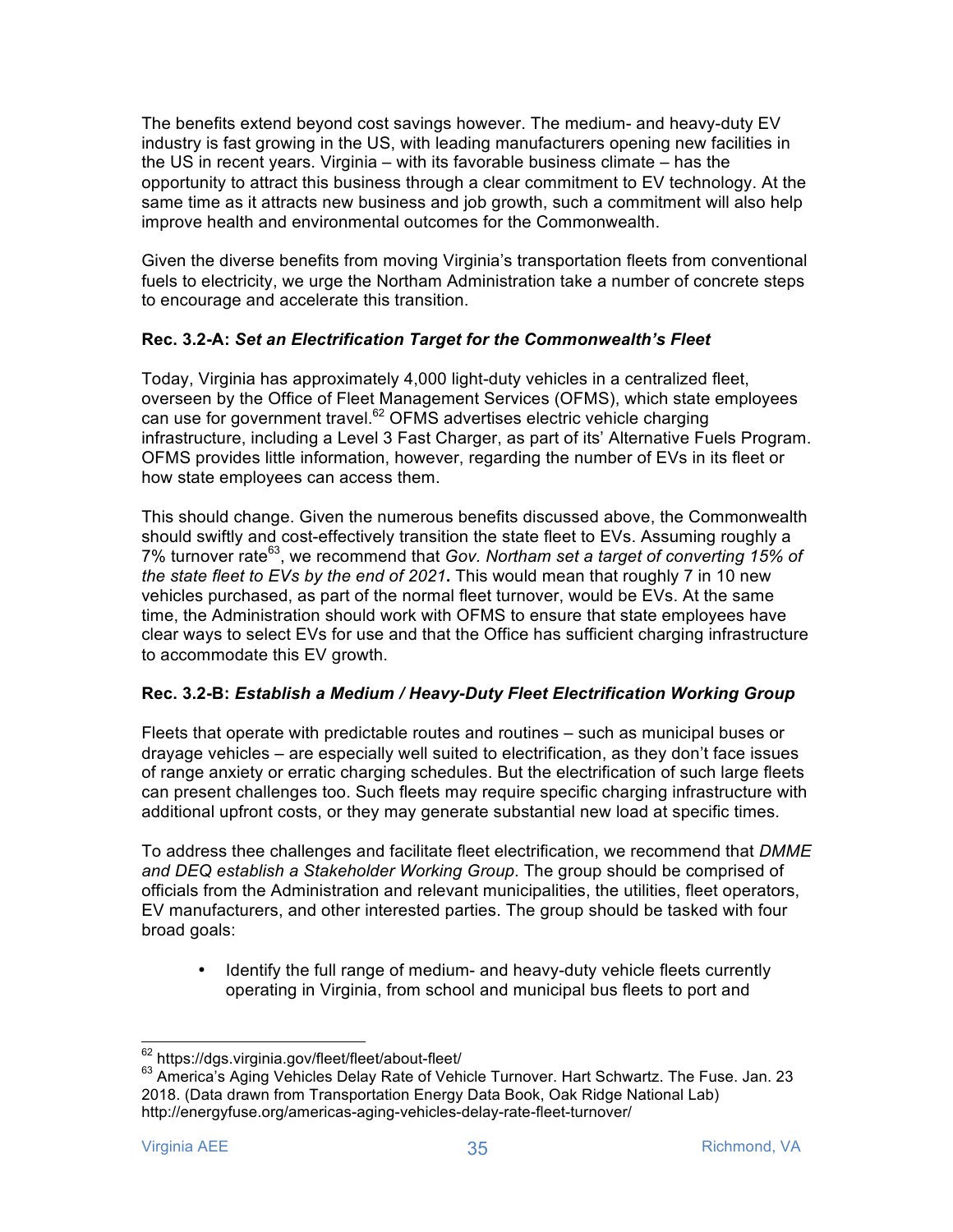delivery vehicles, and, to the extent possible, rank those fleets in-terms of the cost-effectiveness of electrification.

- Survey best practices from around the country and develop a set of recommendations for state regulators regarding optimal interconnection standards for fleets. These standards should seek to ensure that the interconnection process is not an obstacle to fleet electrification while also accommodating the needs of grid planners.
- The working group should likewise develop a set of recommendations for state regulators regarding optimal tariff structures for various fleets operating in Virginia, building upon the work done by DMME under recommendation 3- A. They should take into account the different schedules and needs of these fleets and how those facets align with variations in load and generation.
- For those Virginia fleets ranked most cost-effective in terms of electrification, the group should work closely with the utilities to identify optimal locations for charging infrastructure, and any gird upgrades that might be necessary.  $64$

#### **Rec. 3.2-C:** *Use remaining VW Settlement Funds Solely for Electrification*

In 2016, the US EPA and FTC reached a settlement with Volkswagen for their systematic and repeated violation of rules governing  $NO<sub>x</sub>$  emissions from cars and trucks.<sup>65</sup> As part of this settlement, an "environmental mitigation" trust was established, endowed with \$2.7 billion from the automaker, to reduce diesel emissions. Virginia's share of this settlement fund is roughly \$96 million. Of that, the Commonwealth has allocated \$14 million, per the Governor's announcement in early August, to the development of a public fast-charging infrastructure.

Virginia's remaining funds in the mitigation trust, approximately \$82 million, must be used to repower diesel vehicles. Repowering entails switching from diesel to a variety of alternate fuels, such as natural gas, propane, biodiesel, and electricity. We recommend that *DEQ, as settlement administrator, use these funds solely to support electrification*. The fundamental purpose of the trust is to reduce  $NO<sub>x</sub>$  emissions. When we consider the options, EVs go the furthest towards this goal and lead towards the most significant  $NO<sub>x</sub>$ reductions. But there are also important economic rationales as well for a focus on EVs.

The first is cost savings. As discussed above, when we look at life cycle costs, a battery electric bus beats a diesel bus. Recent research by Carnegie Melon University expands that conclusion. There, researchers found that, when you consider the lifecycle costs of buses powered by a variety of different fuel sources battery electric buses are costcompetitive with compressed natural gas, liquefied natural gas, and hybrid-diesel buses.<sup>66</sup> What's more, they found, battery electric buses are cost competitive *even* when

 $64$  Fleet operators and EV entrepreneurs are exploring new medium- and heavy-duty fleets to electrify. See Case Study 10 in the appendix for two examples of pilot projects around rail, port and distribution facilities.

<sup>&</sup>lt;sup>65</sup> Volkswagon Settlement: Beneficiary Plan Mitigation Toolkit. Malmgren, I. and Powers, C. NASEO. March 2017.

<sup>66</sup> Lifecycle ownership cost and environmental externality of alternative fuel options for transit buses. Tong et al. Transportation Research Part D. Jan. 5 2018.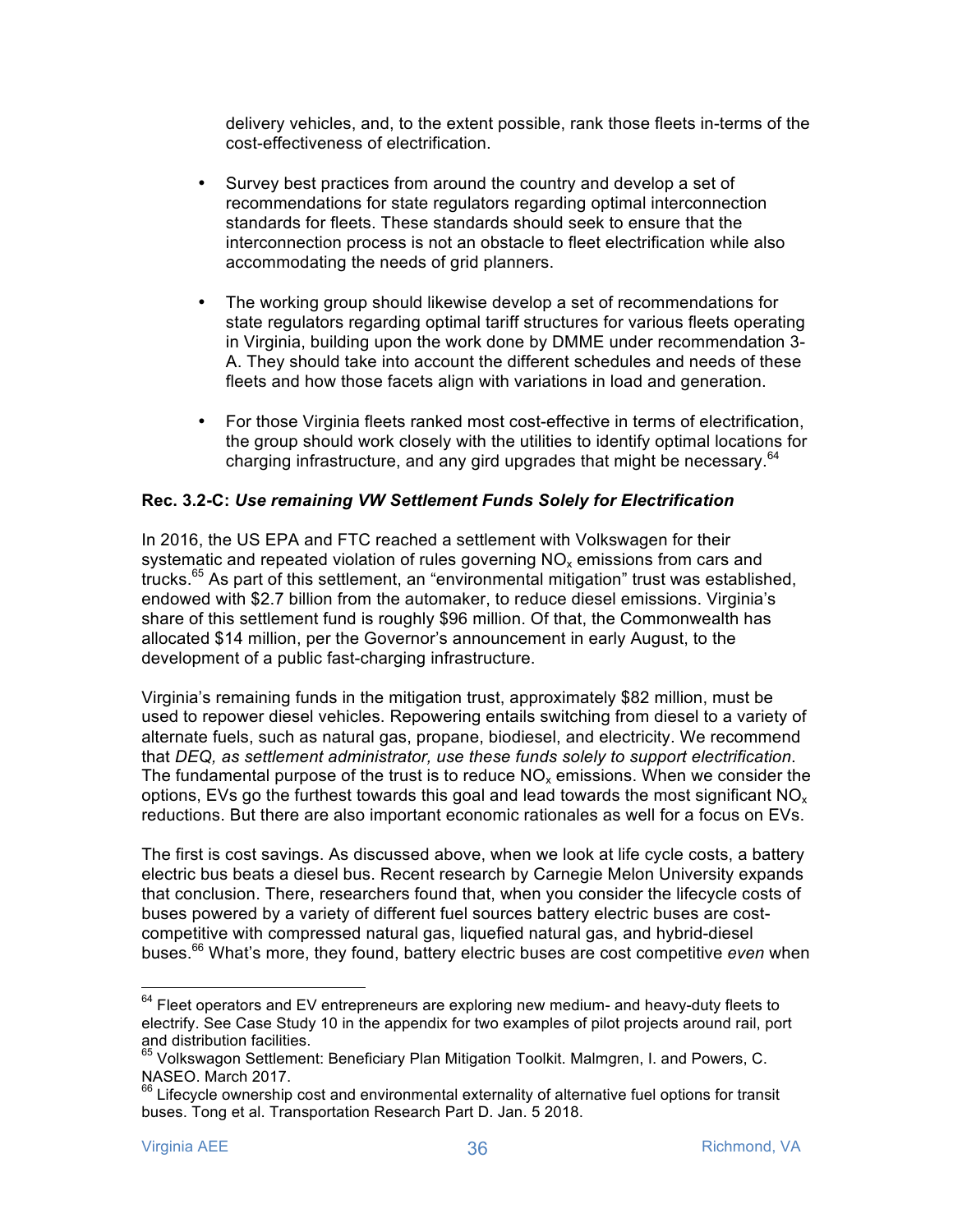buyers – e.g. a municipality – a must bear the full costs. When that upfront cost is reduced, through outside financing like VW dollars, the economics only improve.

The second is price volatility. As Virginia integrates more wind and solar into its generation fleet – as it is projected to do over the next decade – electricity prices should becomes less tied to those of fossil fuels (esp. natural gas) and more stable. Electrifying transportation fleets will, in turn, help to reduce their exposure to price volatility.

The third rationale is the risk of stranded assets. Any transition will require some degree of investment in new refueling infrastructure. As the costs of battery storage continue to decline the economic appeal of EVs will only improve. In turn, interoperable, welldesigned charging infrastructure should be used more and more - minimizing the risk it becomes a stranded asset. That may not be true of infrastructure for other fuel sources.

Should DEQ choose to focus solely on transportation electrification, as we recommend, the challenge becomes stretching every dollar of the VW funds – through complimentary financing and innovative financial mechanisms – to maximize their effectiveness. To that end, we recommend that *policymakers at DEQ, and the Administration broadly, explore the following potential options*:

- **Aggregate Purchasing**  One of challenges that fleet operators can face is the absence of scale economies. As they often purchase vehicles on an incremental or pilot basis, they rarely reach the scale necessary to drive down per-unit costs. This problem may be overcome through aggregated purchasing, wherein multiple buyers combine their demand. DEQ should identify ways to encourage and facilitate such aggregated purchasing across Virginia when using VW funds.
- **Pair with Low-No Funds**  The 2015 "Fixing America's Surface Transportation (FAST)" Act created a financing stream – the "Low-No" Fund – to support the deployment of advanced transportation infrastructure and vehicles. In 2017 alone the Federal Transit Administration (FTA) dispensed \$55 million in Low-No funds to municipalities throughout the US, including Hampton Roads. $67$  DEQ should endeavor, whenever possible, to pair VW funding with Low-No dollars to multiply resources. This is just one example of potential federal financing.
- **Consider "Pay As You Save (PAYS)" Programs**  Transit operators face a dilemma: large EVs generate lifecycle savings, but have a substantial upfront cost. Left unresolved, this dilemma may constitute a market failure and warrant utility engagement through something like a PAYS Program.<sup>68</sup> Under such a program, the utility would use their capital to cover part of the cost of the battery(s) and charging infrastructure for a transit project. Project operators would then pay the utility back for that investment through a bill rider.

Through these options, and other potential solutions, DEQ and the Northam Administration as a whole should maximize the use of VW settlement funds to spur transportation electrification in the Commonwealth.

<sup>&</sup>lt;sup>67</sup> Proterra Congratulates the Winners of FTA Low-No Grant Funding for Battery Electric Buses. Sept. 26, 2017. https://www.proterra.com/press-release/proterra-congratulates-the-winners-of-ftalow-no-grant-funding-for-battery-electric-buses/

<sup>&</sup>lt;sup>68</sup> https://www.climatefinancelab.org/project/pay-save-clean-transport/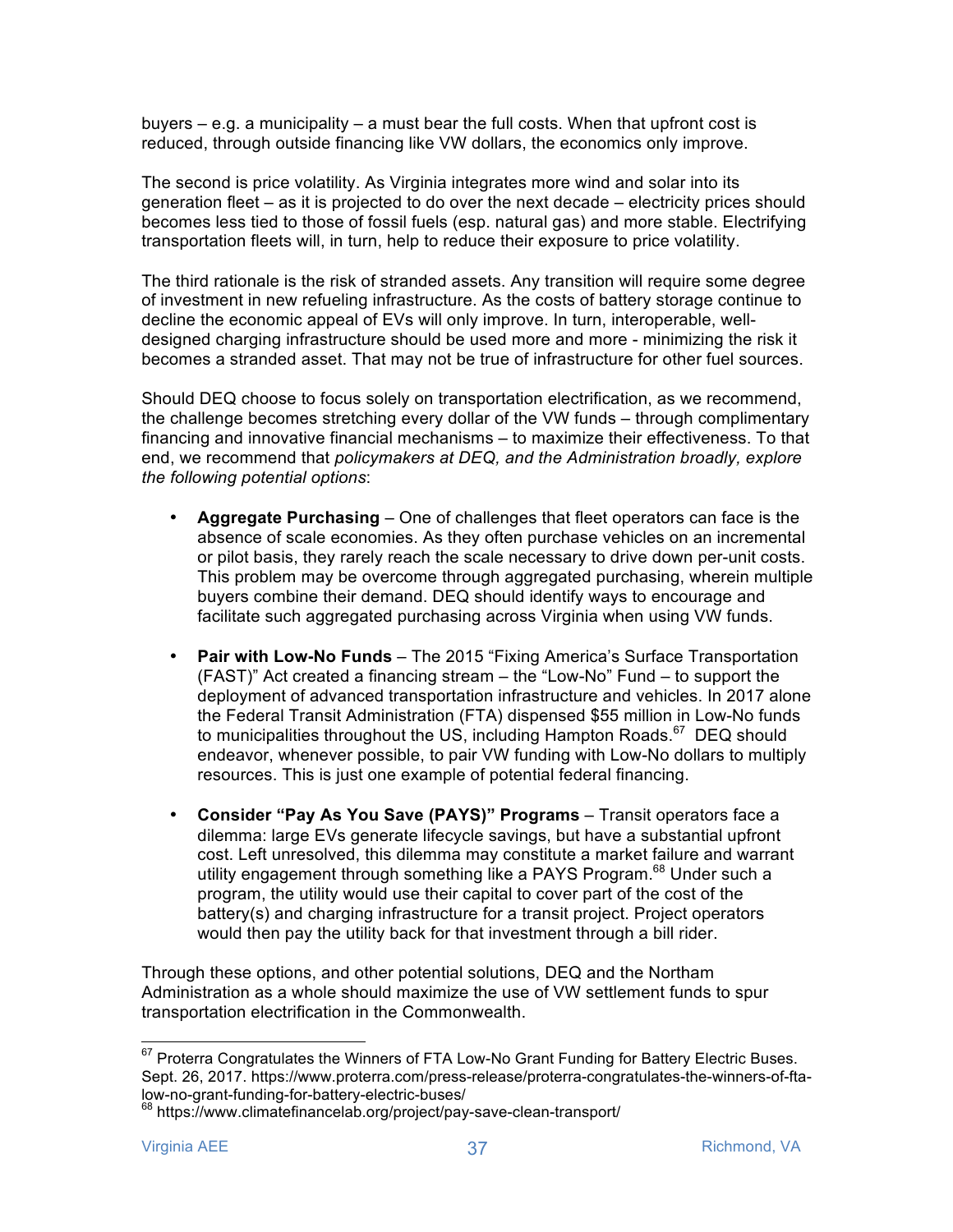We would likewise encourage transit planners and fleet operators to consider leasing options for medium- and heavy-duty vehicles, such as the \$200 million program created through a partnership between BYD and Generate Capital. <sup>69</sup> Though VW funding cannot be used for leasing programs, they provide fleet operators with another way to overcome upfront cost barriers.

# **3.3. Integration of Emerging Technology**

New innovations, which allow for greater interaction between EVs and the grid, have the potential to unlock new value streams for consumers, grid operators, and EV companies alike. Two broad innovations are worth noting here: The first, "managed charging", also known as V1G, is a one-way communications infrastructure that allows grid operators (sometimes with the input of consumers) to manage EV load remotely.<sup>70</sup> In V1G, operators can dial up or down EV charging, treating it like a Distributed Energy Resource (DER) – dial-it up during off-peak hours to smooth load, or down to shave peak.

The second is V2G, a bi-directional communications and electric infrastructure between the grid and  $EVS$ .<sup>71</sup> In addition to the capabilities enabled under V1G, V2G essentially turns the vehicle's battery into a grid-connected storage device. This allows the vehicle to supply the grid with electricity on a time- and (potentially) location-specific basis. As such, the EV can provide many of the same benefits – and unlock many of the same value streams – as are discussed below regarding battery storage.

V1G and V2G technology have only begun to enter the marketplace, but they have the potential to enhance the economic value of EVs, as well as creating new grid-level benefits. Below are two recommendations for policymakers to ensure the Commonwealth is prepared to fully capitalize upon these innovations as they develop:

#### **Rec. 3.3-A:** *Ensure Grid Transformation Accommodates EV Innovations*

As has been noted previously, Dominion recently filed phase one of their "grid transformation" plan, a multibillion-dollar investment aimed at updating portions of Virginia's grid. The SCC has a vital role to play in overseeing this transformation, ensuring that ratepayer dollars are used effectively and efficiently.

EVs represent not only an emerging demand driver, but – though emerging technologies – also a potential DR and battery storage resource. As such, we recommend that the *SCC take into account trends in EV development and innovation prior to approving any grid modernization plan***.** Grid investments should not only accommodate new demand from EVs, but should be versatile enough to facilitate new EVs technologies that allow for greater remote control and vehicle-to-grid interaction. Otherwise grid operators may have to make additional investments, at further cost to ratepayers, to unlock such benefits.

 <sup>69</sup> https://www.greentechmedia.com/articles/read/byd-and-generate-capital-launch-a-200melectric-bus-leasing-program#gs.QtUegSw

<sup>70</sup> Strategies for Integrating Electric Vehicles into the Grid. Kahn, S. and Viadyanathan, S. ACEEE. February 2018. p. 10.

 $71$  Ibid. p. 12.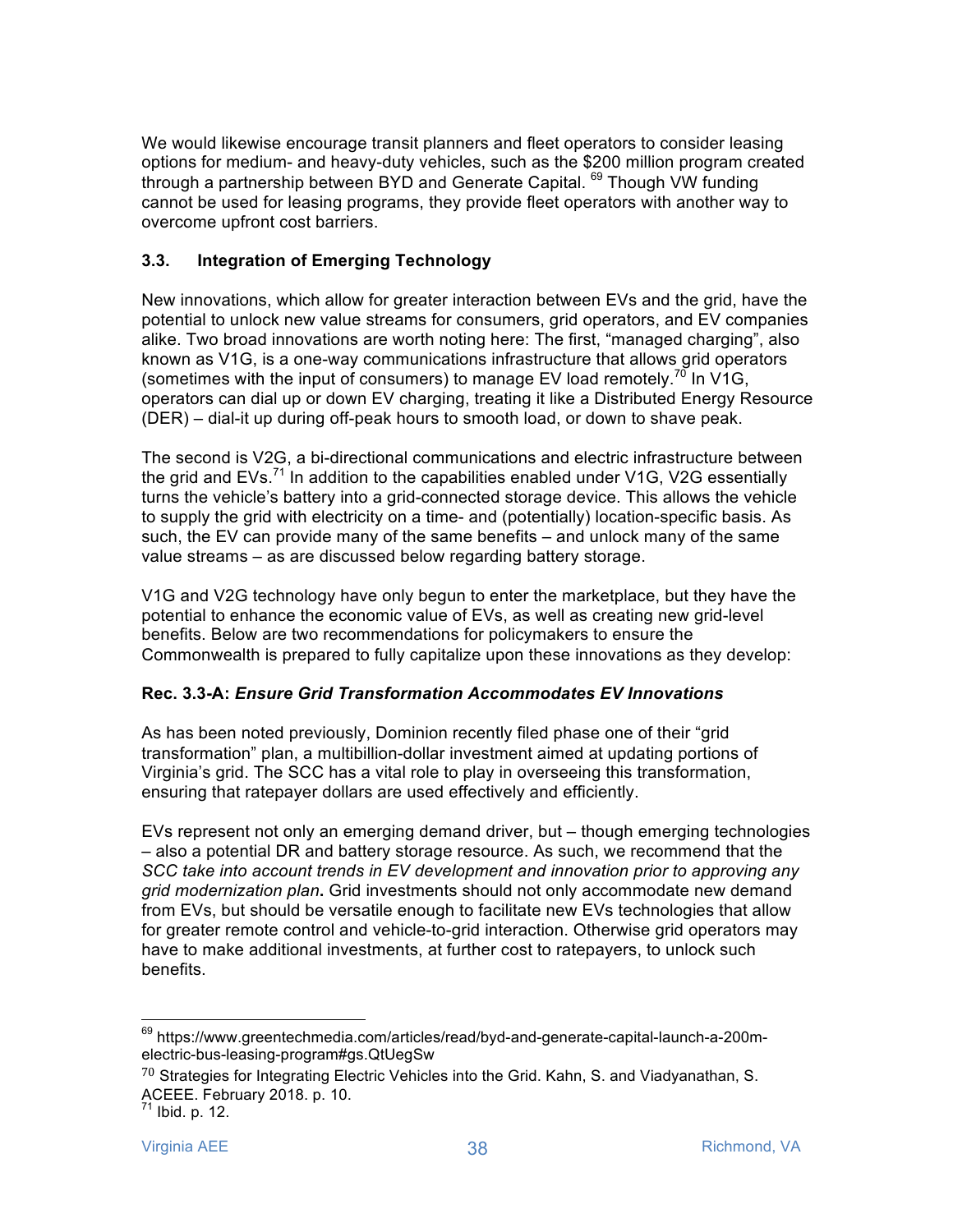#### **Rec. 3.3-B:** *Evaluate V2G Storage in the VSEDA Storage Study*

As is discussed in greater detail below, the Virginia Solar Energy Development and Energy Storage Authority (VSEDA) has been charged with developing a study regarding energy storage in Virginia. As part of this study, we recommend that the *consultant retained by VSEDA evaluate vehicle-to-grid storage as a deployment option in their analysis***.** V2G has the opportunity to facilitate the deployment of distributed battery storage with little upfront cost to ratepayers or utilities. If it can be effectively harnessed, this resource could be of significant value to grid operators as they seek to manage load and integrate more renewable resources.

# **Section 4 – Battery Storage**

Electricity is an essential economic commodity without which much of modern life and commerce wouldn't be possible. But unlike most commodities  $-$  think oil or rice  $-$  it cannot be easily stored. Instead, electricity must be consumed or discarded virtually the moment it's produced. This fact has shaped the system we use to distribute it (i.e. the grid) and the economics around it (e.g. capacity markets, time-variant costs, etc.).

One form of energy storage, in the form of pumped hydro, has been around for decades. The Pumped Hydro facility in Bath County, Virginia, is one of the largest examples of this resource.<sup>72</sup> But such systems are limited by geography and *considerable* upfront costs.

Battery storage is markedly different. It's scalable, affordable, and can be deployed virtually anywhere. The latter attribute allows battery storage to serve as a substitute for T&D investments by alleviating congestion at the site. It can draw energy from the grid, and dispatch to it instantaneously, improving efficiency and providing ancillary services. Storage can increase the value of variable renewable generation – storing power from wind and solar when not needed, and dispatching it later – and reduce the need for new peaking and base-load generation. Together these attributes give battery storage the potential to revolutionize the electricity system.

It comes as little surprise, then, that as the cost of battery storage has fallen over the past decade – the result of technological improvements, economies of scale, and improved financing – the deployment of batteries has accelerated.<sup>73</sup> As of May 2017, approximately 1.4 GW of advanced energy storage (chiefly batteries) had been deployed across the US – a 450% growth over 2008.

Virginia has taken tentative steps towards battery storage. To date, approximately 2,700 people are employed in he advanced grid and energy storage industry in Virginia. SB. 966 authorized IOU's to conduct battery storage pilots. Virginia's recently enacted biannual budget likewise instructs VSEDA to conduct a two-year study regarding battery storage. If we is going to take full advantage of this technology, however, and the

<sup>&</sup>lt;sup>72</sup> Bath County Pumped Storage Station. Dominion Energy.

https://www.dominionenergy.com/about-us/making-energy/renewables/water/bath-countypumped-storage-station

<sup>&</sup>lt;sup>73</sup> Charging Ahead: An Energy Storage Guide for Policymakers. Stanfield, S., Petta, J. and Auck, S. IREC. April 2017.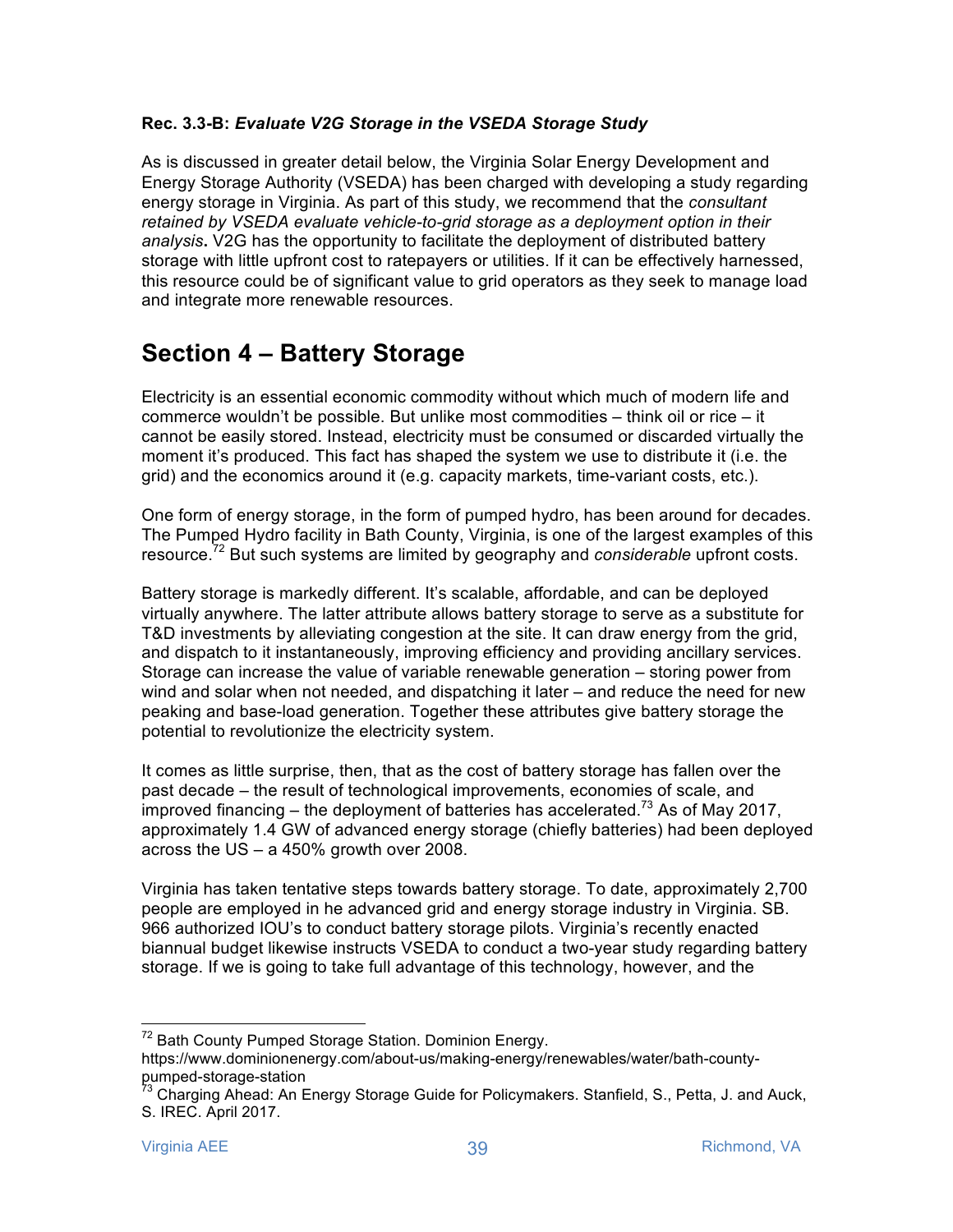economic opportunities it unlocks, the Commonwealth should move quickly and decisively. The recommendations below are designed to do just that.

#### **Rec. 4-A:** *Expedite Development of a Useable Battery Storage Study*

The biennial budget includes an appropriation of \$50,000 in FY 2019 and \$50,000 in FY 2020 for VSEDA to conduct a study aimed at accelerating energy storage development and deployment in Virginia. Specifically, the legislative language calls upon the Authority to determine "whether of not future legislation in the form of regulatory reforms and incentives" will spur more energy storage capacity in Virginia.<sup>74</sup>

The answer to that question is clear: Yes, legislative and regulatory reforms will spur the development of more battery storage in the Commonwealth. A set of recommended reforms are included below. That said it is worthwhile for the Authority to review storage policy across the US. To be as useful as possible, however, this study should go beyond such qualitative evaluations and conduct quantitative cost-benefit analysis.

Specifically, we recommend that *the study should analyze various levels of battery storage deployment in Virginia and identify the level at which the Commonwealth enjoys the greatest net benefit.* Battery storage can provide a range of services, such as customer energy management and ancillary services, and serve as a substitute to transmission, distribution, and generation.<sup>75</sup> Deployed effectively, storage can also help to increase system resiliency, and decrease emissions. Thus we would encourage analysts to consider the full scope of benefits and potential costs in this study.

As is noted in Case Study 11 (see appendix) substantive and rigorous battery storage studies conducted elsewhere in the US have cost significantly more than what has been allocated here. That is not to say this expenditure cannot produce a useful study. But if VSEDA wants to enhance the study, they should consider seeking matching funds from philanthropic donors and / or private institutions to supplement the \$100,000 allocated.

Ultimately, the quantitative analysis that flows from this study should inform legislative and regulatory reforms. To ensure these reforms are implemented in a timely manner we strongly encourage the Authority to move expeditiously to complete the analysis and publish the report no later than Q3 2019. Doing so will allow lawmakers to develop and enact legislation during the 2020 legislative session.<sup>76</sup>

# **4.1. Legislative Reforms**

# **Rec. 4.1-A:** *Ensure Storage is Fully Assessed in Utility Resource Plans*

In its 2018 IRP, Dominion briefly considers battery storage in a discussion of dispatchable resources, noting the variety of services batteries can provide, including

 <sup>74</sup>

 $75$  The staff at the Oregon PUC has provided a useful template to help policy makers grasp the full range of these services. For more information, Oregon Public Utilities Commission Order No. 17 375 Approving Staff Report in docket number UM 1856 and UM 1857, available at:

https://apps.puc.state.or.us/orders/2017ords/17-375.pdf.<br><sup>76</sup> For a specific example of a useful battery storage study, conducted on a limited budget, consider the case of the NYC peaker study highlighted in Case Study 11 in the appendix.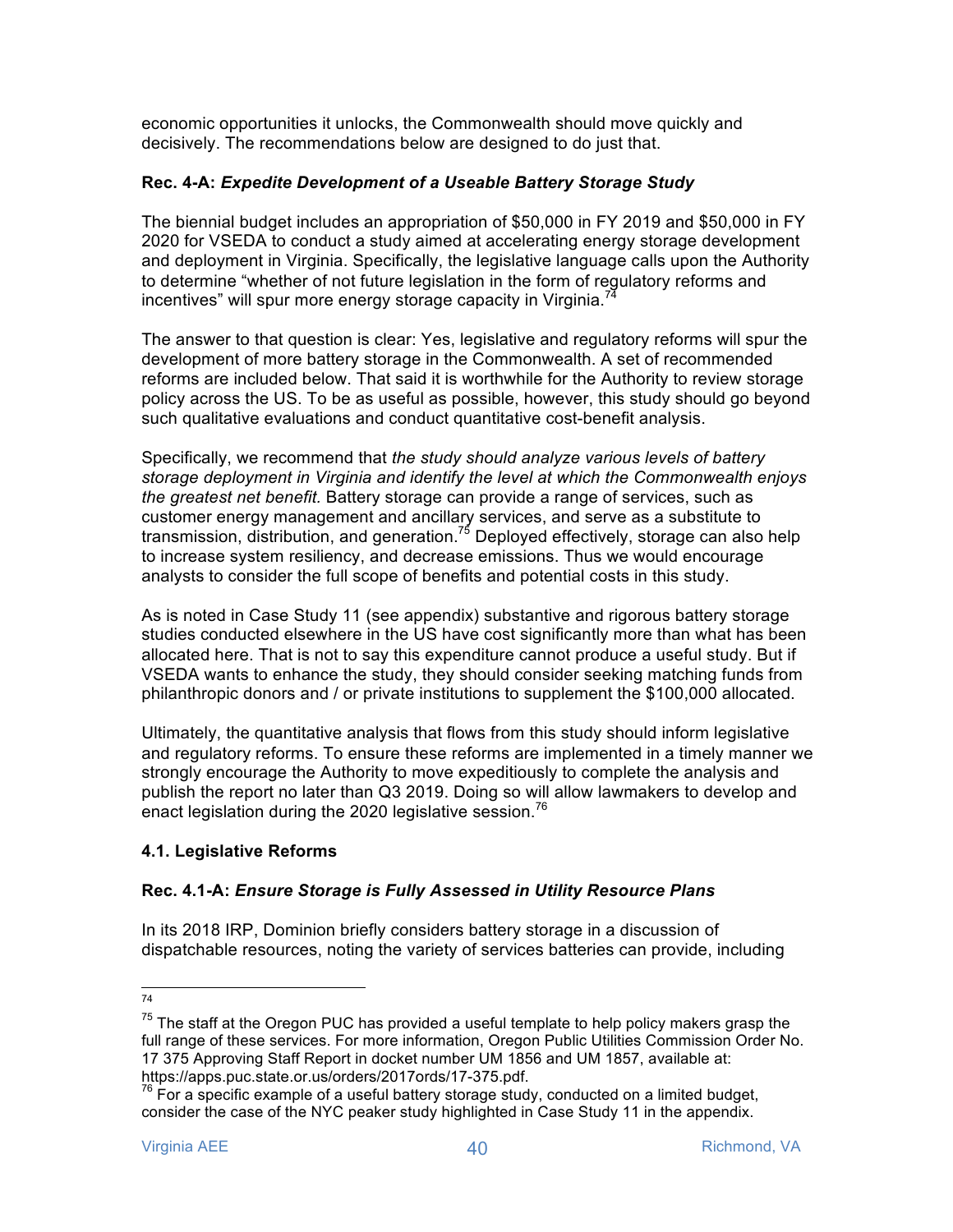"peak load shaving, frequency regulation services, or peak load shifting to off-peak periods."77 Despite acknowledging these benefits, the utility opted not to consider this technology for further analysis – sidelining it from the resource planning process.

This is a disappointment. As noted above battery storage offers a wide range of benefits. Given the maturity of this technology, it should be thoroughly analyzed in all future IRPs. To ensure that occurs, we recommend that *legislators, with the support of the Northam Administration, reform Virginia's IRP statute to require that all future resource plans fully consider battery storage.* In order to ensure this occurs, we recommend that the statute include two key requirements:

- First, the IOU's must include a thorough assessment of battery storage systems as part of their IRP. That assessment should incorporate rigorous analysis of the potential transmission, distribution, and ancillary services benefits battery storage can provide to the grid. It should also include analysis of the ability of batter storage to meet identified generation and / or capacity needs.
- Second, prior to the approval of an IRP, SCC staff must determine that the utility has fulfilled the above requirement and employed appropriate methods to model and assess battery storage.

This process should ensure that the utilities thoroughly consider battery storage in their resource planning processes, facilitating deployment of this flexible and cost-effective resource across the Commonwealth.78

# **Rec. 4.1-B:** *Require "All-Source RFPs" to Address Identified Needs*

Battery storage, as noted before, has the ability to cost-effectively address a wide variety of needs. As such, battery storage, like EE, DR, DG, and renewable generation in general, can serve as a substitute for a variety of conventional utility capital investments.

Therefore, for a third time, we *recommend that Virginia legislators, with the support of the Northam Administration, revise Virginia's CPCN statue to require "All-Source RFPs".* This recommendation compliments the IRP reform suggested above. It moves the consideration of battery storage by the utilities from a long-range planning process into the immediate realm of generation development and grid "transformation." It will also provide utility planners with up-to-date pricing information and a greater understanding of the scope of services battery storage can provide.<sup>79</sup>

#### **4.2. Regulatory Reforms**

#### **Rec. 4.2-A:** *Develop Storage through a Competitive Procurement Process*

SB. 966 compels Virginia's IOU's to establish battery storage pilot programs. Although the capacity targets are small – 10 MW for Appalachian, 30 for Dominion – the fact that

<sup>&</sup>lt;sup>77</sup> Dominion 2018 IRP. p. 72.<br><sup>78</sup> For a specific example of an IRP process driving storage deployment, consider the case of Indianapolis Power & Light, highlighted in Case Study 12 in the appendix.

 $<sup>79</sup>$  For a specific example of how all-source bidding can lead to more storage deployment,</sup> consider the example of SDG&E and SCE, as discussed in Case Study 13 in the appendix.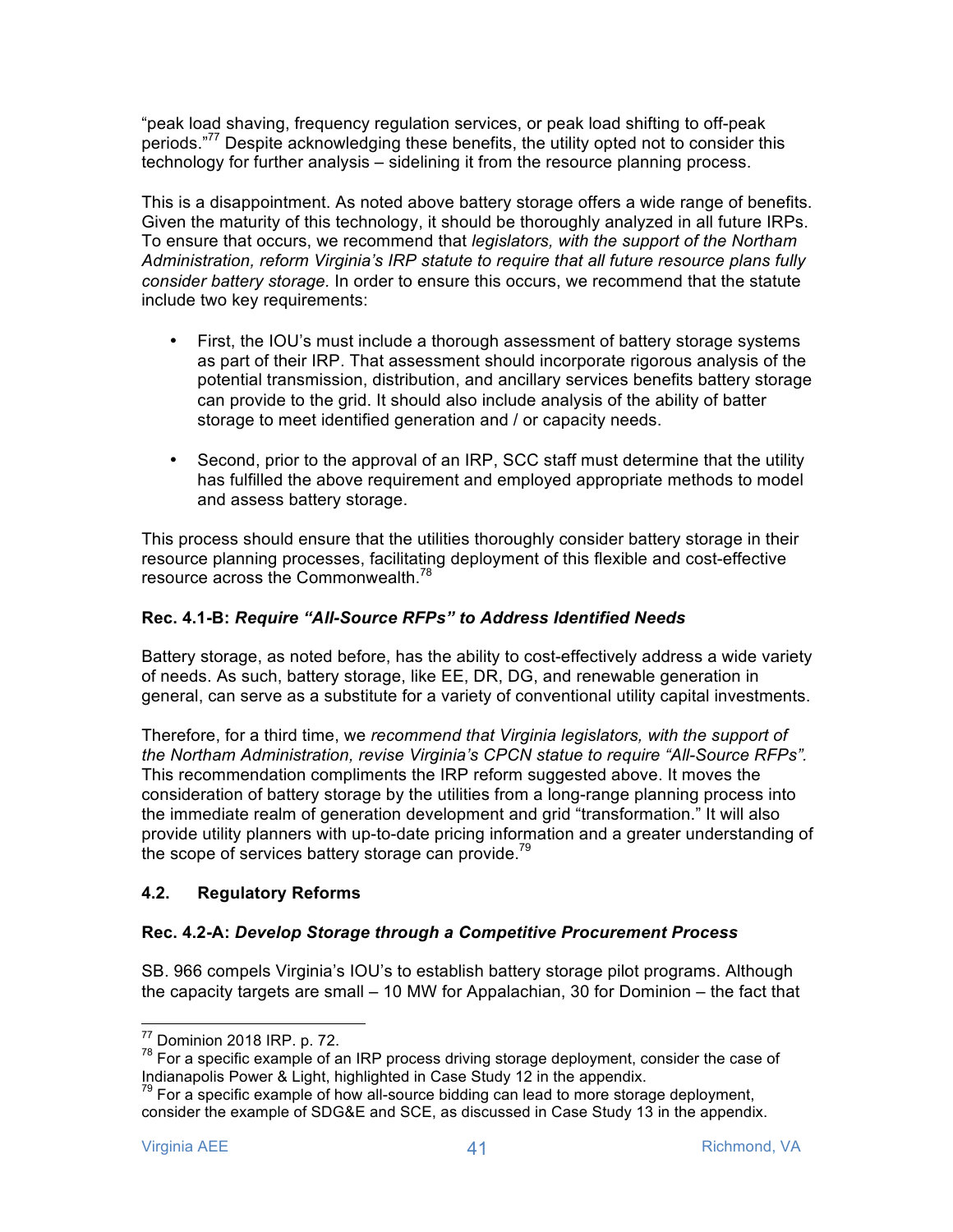they are slated to explore the diverse benefits battery storage is encouraging. That said, *how* the pilots are administered remains to be determined.

Per SB, 966, the SCC must, by December 1<sup>st</sup> of 2018, establish rules or quidelines governing the administration of these pilots. We recommend that the Commission take advantage of this opportunity and *require the utilities conduct a competitive procurement process when developing battery storage projects.* Requiring such a process has two important advantages. First, it will provide the utilities with up-to-date pricing information regarding battery storage, which can be used to inform future IRPs and all-source RFPs. Second, it will ensure that the cost-effective battery projects are developed, protecting the interests of ratepayers while still building a  $21<sup>st</sup>$  century grid.

To further improve cost-effectiveness, we would likewise encourage the SCC to require that the utilities explore different ownership models for storage, including third-party PPAs. Similar to generation projects, the utilities don't necessarily need to own and operate a battery storage asset to for the grid to benefit from its services. Ownership by an experienced third-party provider may even enhance operation of the asset. At a minimum, third-party ownership reduces the capital costs, and risks, of battery storage deployment for the utility.

#### **Rec. 4.2-B:** *Develop Time-Variant Rates to Facilitate DER Deployment*

The cost of producing electricity varies from day-to-day, even moment-to-moment. An additional kilowatt-hour is significantly more costly on a hot summer afternoon than on a mild spring morning. But most Virginia consumers don't see that in their energy bills. The price per kilowatt-hour is the same regardless of when we consume it.

This disparity is in large part the result of technological limitations. Most Virginia homes and businesses do not have smart meters, which would allow the utility to know *when* we consume power within a given day, week, or month. That's changing. This August Dominion rolled out the first phase of its grid transformation plan, which includes the deployment of over 2.1 million smart meters in the next ten years. $80$ 

This deployment offers the chance to move away from traditional – and inefficient – rates and towards Time-Variant Rates (TVRs), wherein the cost of a kilowatt-hour is higher during peak periods (e.g. 4 PM on a summer afternoon) and lower off-peak (e.g. 7 AM on a spring morning). Armed with the right information, as discussed in recommendation 2.1-C regarding data access, TVRs give consumers the opportunity to save energy, and reduce their electric bills, by changing behavior and improving the efficiency of homes and offices.

However TVRs have the added advantage of further improving the economics of DERs, including battery storage. Pairing customer-sited battery storage with TVRs, for instance, allows customers to optimize use of the battery system, charging during off-peak periods and using their battery, either to meet on-site demand or supply the grid, on peak. $81$ .

 $80$  Virginia Electric Power Company – For Approval Of A Plan for Electric Distribution Grid Transformation Projects Pursuant to § 56.585.1 A 6 Of The Code of Virginia. PUR-2018-00100. August 9, 2018.

<sup>81</sup> Charging Ahead: An Energy Storage Guide for Policymakers. Stanfield, S., Petta, J. and Auck, S. IREC. April 2017. p. 21.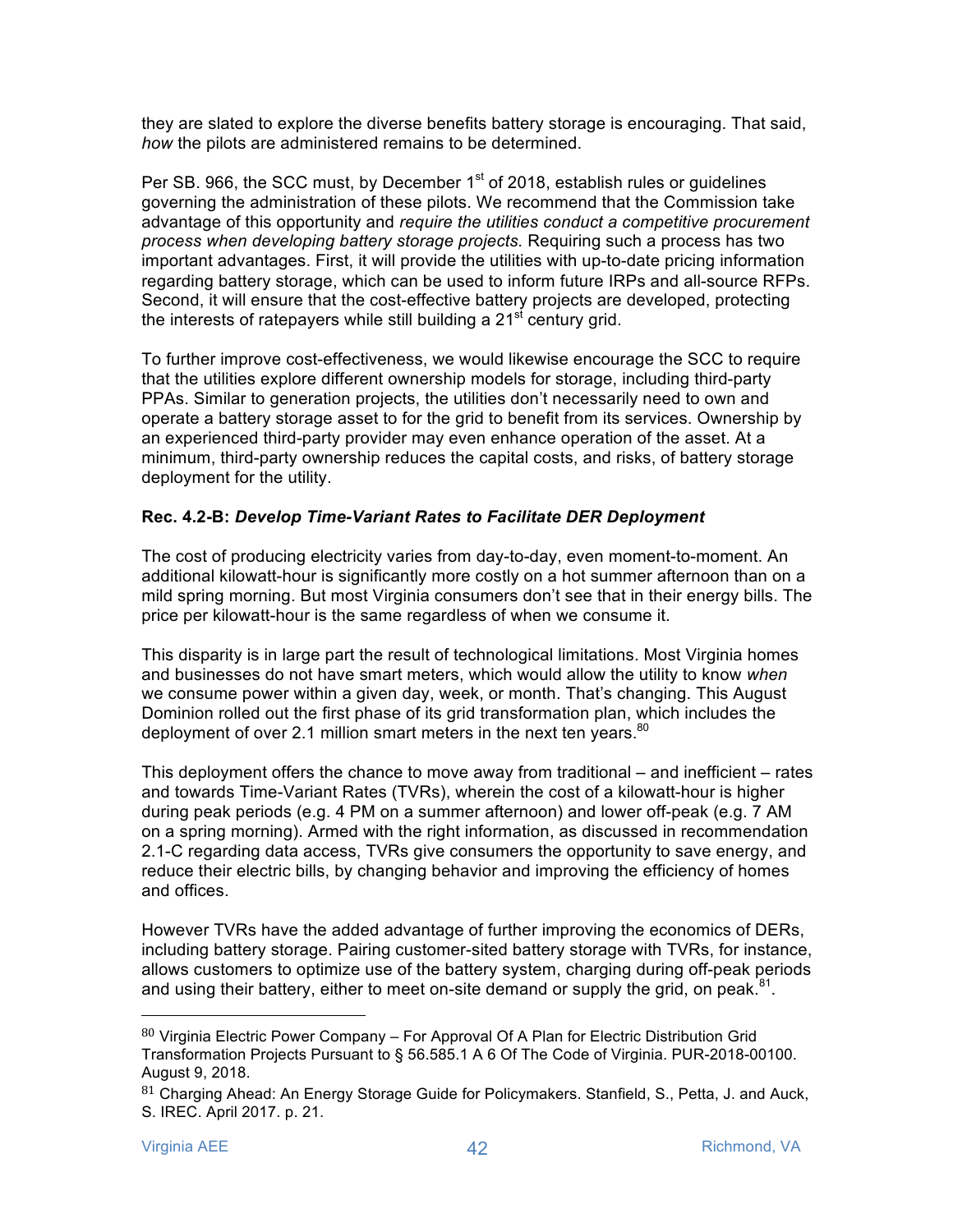When distributed solar is added to this combination, the value of both the battery and solar system grows – as electricity produced at one point in the day can then be utilized or sold at another, when it is more in demand. These benefits flow not only to the customer, but the gird as a whole, as batteries – regardless of who owns them – can help defer the need for new investments in generation, transmission and distribution

To fully realize these diverse benefits, we recommend that the SCC *open a docket to explore the design and deployment of TVRs, and issue recommendations regarding TVR design.* This process should include input from the Administration, DER developers, and representatives of diverse consumer classes, and the utilities. It should consider the costs and benefits of TVRs and how best to institute such rates across all consumers without adverse impacts, especially upon low-income groups and small businesses.

We would also encourage the utility to explore, and for regulators to approve, opt-in rate structures regarding battery storage. In particular, such opt-in rates could incent consumers to charge customer-sited battery storage during off-peak hours and discharge during on-peak hours. Such a program would encourage the deployment of distributed battery storage throughout the Commonwealth, with the benefits discussed above, without requiring the utility to use ratepayer dollars for that.

For further information regarding the beneficial interaction of TVRs and battery storage, we recommend **Charging Ahead: An Energy Storage Gide for Policymakers** composed by the Interstate Renewable Energy Council.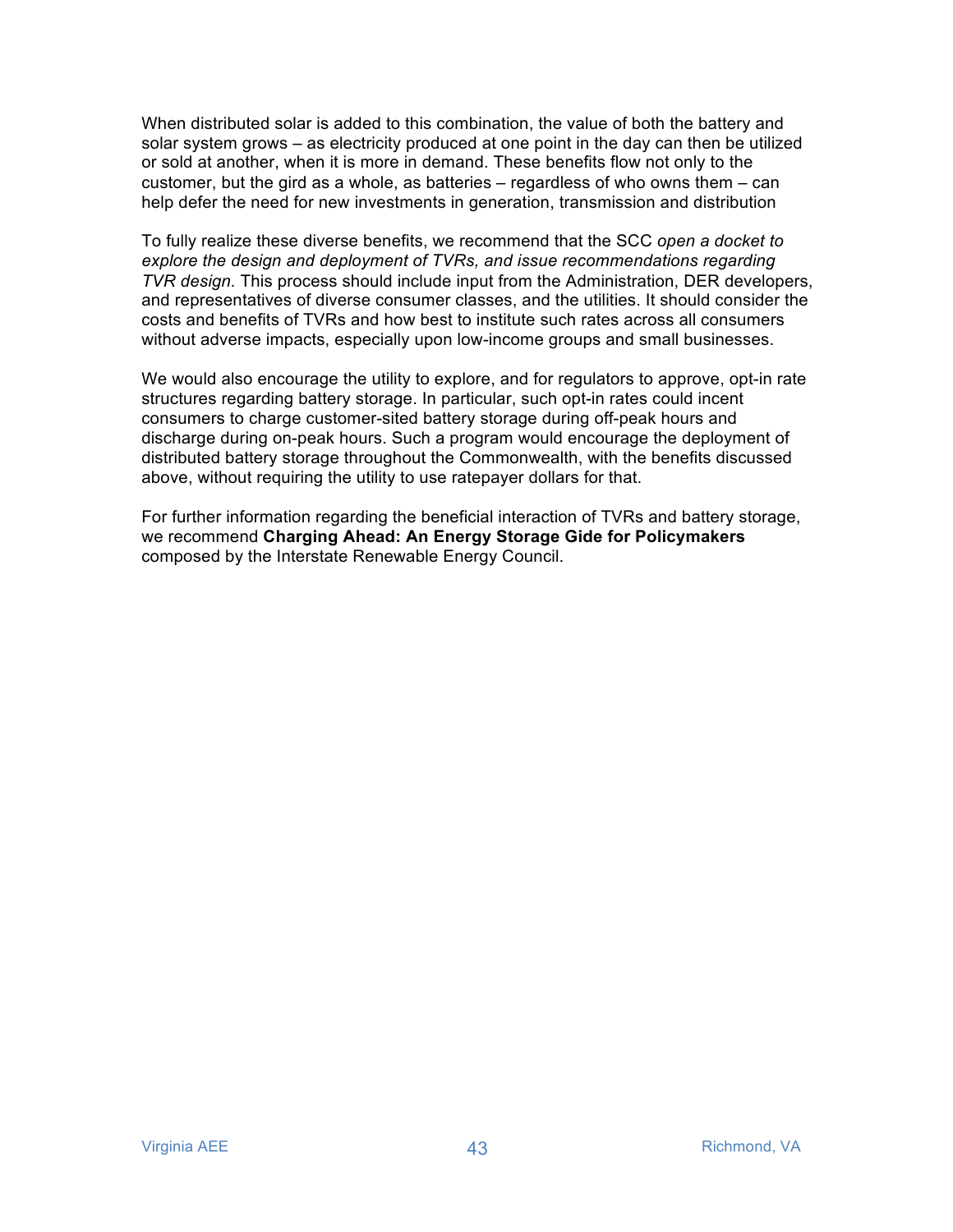# **Appendix – Advanced Energy Case Studies**

**Case Study 1 – NYSERDA Procurement Process:** New York provides a good example of what a transparent, and consistent process can achieve. The NYSERDA conducts an annual auction for a set amount of renewable energy credits (RECs). While the revenue from these REC contracts comprises only a portion of the financing for a wind or solar project, the transparency and predictability with which these auctions are conducted yields significant and consistent year-over-year growth in New York's renewable energy industry. As of 2017, the Empire State had over 1,800 MW of installed wind capacity $82-$  amounting to billions in in-state investment.

**Case Study 2 – Indiana's IRP Process:** In recent years, Indiana regulators have instituted an IRP process for utilities that contains many of the elements described above.<sup>83</sup> Each utility, in developing its IRP, holds a series of stakeholder meetings, in which assumptions, forecasts, and technologies are discussed and evaluated. Some of the utilities hire a third-party consultant to support the process and, in some cases the IRP process coincides with an all-resource RFP, the results of which are then used to inform future planning decisions.

**Case Study 3 – Colorado's All-Supply RFP:** In 2017, Public Service Company, Colorado's largest IOU, which is owned by Xcel energy, conducted a limited version of an "All-Source RFP" in compliance with new regulatory requirements. Having identified the need for 615 MW of new capacity by 2023, the utility issued an RFP for all sources of power generation, which included wind, battery storage, solar and fossil-fired generation (but not demand-side resources). In quarterly filings before Colorado regulators, the utility described the range of proposals they received, and the low bid price of some renewables, as "unprecedented."<sup>84</sup>

**Case Study 4 – ConEd's BQDM Program:** In 2013, ConEd, the utility serving New York City, identified the need to upgrade a set of distribution substations in the city to address load growth.<sup>85</sup> The anticipated cost to perform the necessary upgrades was over \$1 billion. In response, the NY PSC ordered ConEd to conduct an all-source bidding process to identify alternative solutions to the dilemma. Out of that process came the Brooklyn Queens Demand Management program (BQDM), wherein the utility contracted for 52 MW of DR and EE, as well as storage and rooftop solar. This action has allowed the utility to defer the distribution upgrades until 2026 at a substantial savings to ratepayers, while still providing safe, reliable service.

**Case Study 5 – Kentucky's Energy Dashboard:** Virginia's neighbors are already tracking energy consumption in state governor through dashboards similar to the one described above. Kentucky, for example, has established the Commonwealth Energy Management and Control System.<sup>86</sup> CEMCS tracks energy savings in 164 different state

<sup>&</sup>lt;sup>82</sup> Wind Energy In New York, AWEA, 2017.<br><sup>83</sup> NIPSCO Integrated Resource Plan, 2018 Update. Public Advisory Meeting One. 3/23/2018.

<sup>84</sup> Public Service Company of Colorado, 2016. Electric Resource Plan 2017 All Source

Solicitation 30-Day Report (Public Version), CO PUC Proceeding No. 16A-0396E. <sup>85</sup> Petition of Consolidated Edison Company of New York, Inc. for Approval of the Brooklyn

Queens Demand Management Program [BQDM]. Case 14-E-0302. Order Establishing the BQDM. December 12, 2014.

<sup>&</sup>lt;sup>86</sup> The 2017 State Energy Efficiency Scorecard. Berg et al. ACEEE. September 2017. p. 117.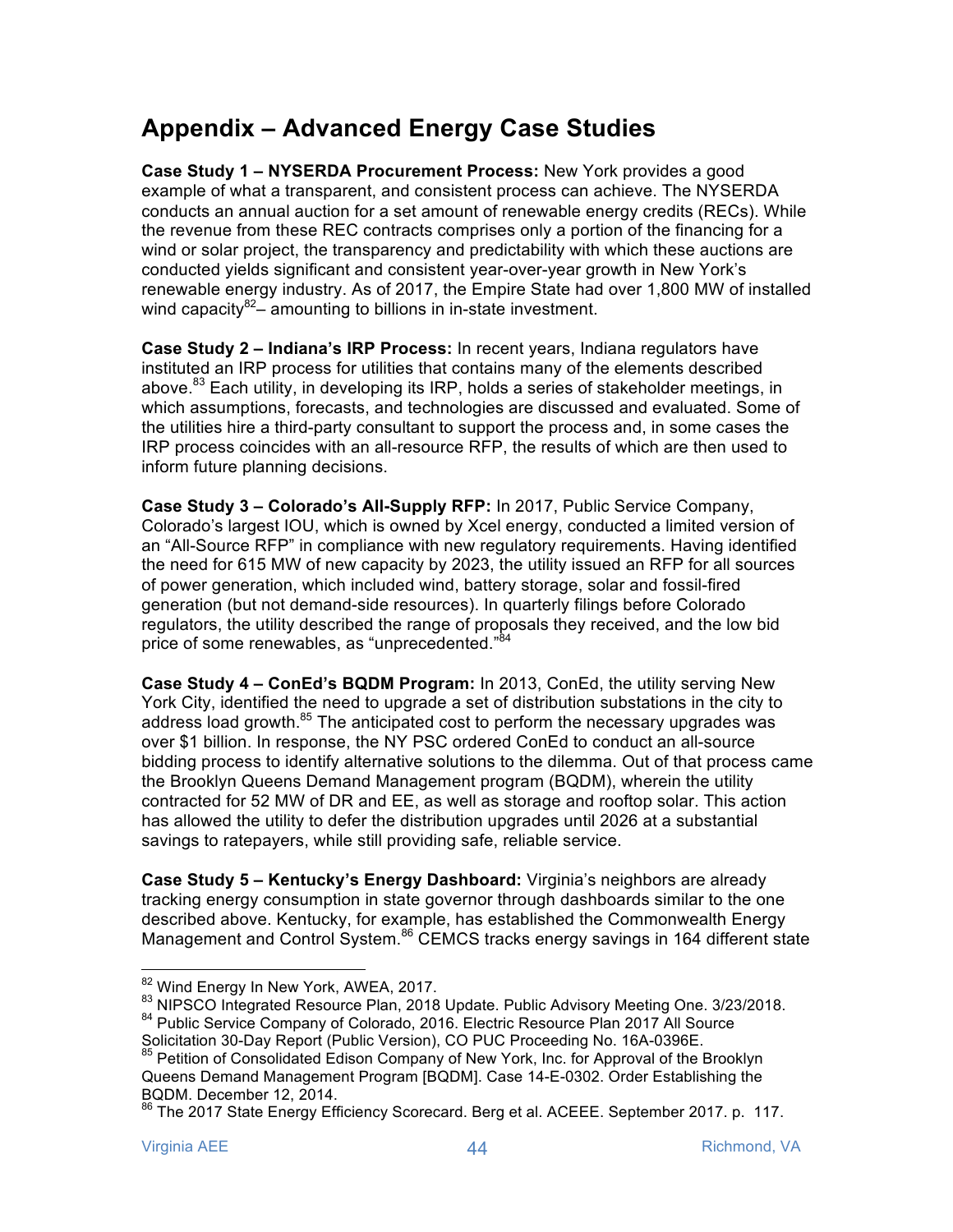buildings, totaling over 10 million square feet, in real time and makes that data available to the public. Due to its success, CEMCS was one of the few programs to be granted a budget *increase* in Kentucky's recent biennial budget.

**Case Study 6 – Rhode Island's "Lead by Example" Awards:** In recent years, Rhode Island has also made energy conservation in state government a priority. $87$  In 2015, Gov. Raimondo established a Lead by Example program within the state's Office of Energy Resources (OER) – the RI equivalent of DMME. OER is charged with establishing interim goals to meet an overall conservation target, publicizing state energy data, and recognizing EE leaders within state government. In 2017, the state held it's first Lead By Example awards, recognizing 11 agencies, quasi-public entities and municipalities for their achievements. Virginia provides such recognition through VAEEC awards, but may want to consider RI as a model to make this a more formal process.

**Case Study 7 –Tennessee Colleges & Universities use ESPCs:** Energy Service Performance Contracting has been an effective means of improving efficiency at public colleges and universities in neighboring states. In Tennessee the Board of Regents has implemented 17 ESPC projects over the course of the past decade.<sup>88</sup> These projects have amounted to \$54 million in investment, but have an annual savings of \$6.8 million meaning they'll pay for themselves in less than a decade. The University of Tennessee has starting employing ESPCs as well. In May the Health Sciences center inked a \$5.5 million contract, phase one of a \$30 million overhaul of campus energy systems. Virginia's higher ed. institutions would do well to follow Tennessee's lead.

**Case Study 8 – Carbon Revenues & Efficiency Investments:** We recommend the Commonwealth look to states participating in the Regional Greenhouse Gas Initiative (RGGI) as examples of how to increase investment in energy efficiency. During the 2015 program compliance year, RGGI states invested 64% of proceeds in energy efficiency programs, representing \$1.3 billion in lifetime energy bill savings to over 141,000 participating households and 5,700 businesses across the region.<sup>89</sup> Maryland allocates proceeds from the sale of allowances to the state energy office, the Maryland Energy Administration (MEA). The funds are directed through the State's Strategic Energy Investment Fund (SEIF), a non-lapsing fund administered by the MAE, that has supported cumulative energy efficiency upgrades for 16,991 low- to moderate-income households and provided over \$2.5 million in grants to assist 42 commercial entities in enhancing efficiency through the Game Changer Competitive Grant Program.<sup>90</sup>

**Case Study 9 – Indianapolis Power & Light EV Rate Design:** In 2011 and 2012, Indianapolis Power & Light (IPL) conducted an EV pilot program.<sup>91</sup> As part of the program, IPL introduced a time-of-use (TOU) rate for EVs in its service territory, wherein it cost more to charge an EV on-peak than off. The purpose of the TOU rate was to shift EV charging, and it was a success. Per IPL, 76% of the electricity demand for resident

 <sup>87</sup> Ibid

<sup>88</sup> ACEEE State Efficiency Database: Tennessee. Updated July 2018. Database.aceee.org/state/Tennessee

<sup>89</sup> RGGI. 2017. The Investment of RGGI Proceeds in 2015.

https://www.rggi.org/sites/default/files/Uploads/Proceeds/RGGI\_Proceeds\_Report\_2015.pdf.<br><sup>90</sup> Ibid.

<sup>91</sup> Strategies for Integrating Electric Vehicles into the Grid. Kahn, S. and Viadyanathan, S. ACEEE. February 2018. p. 26.